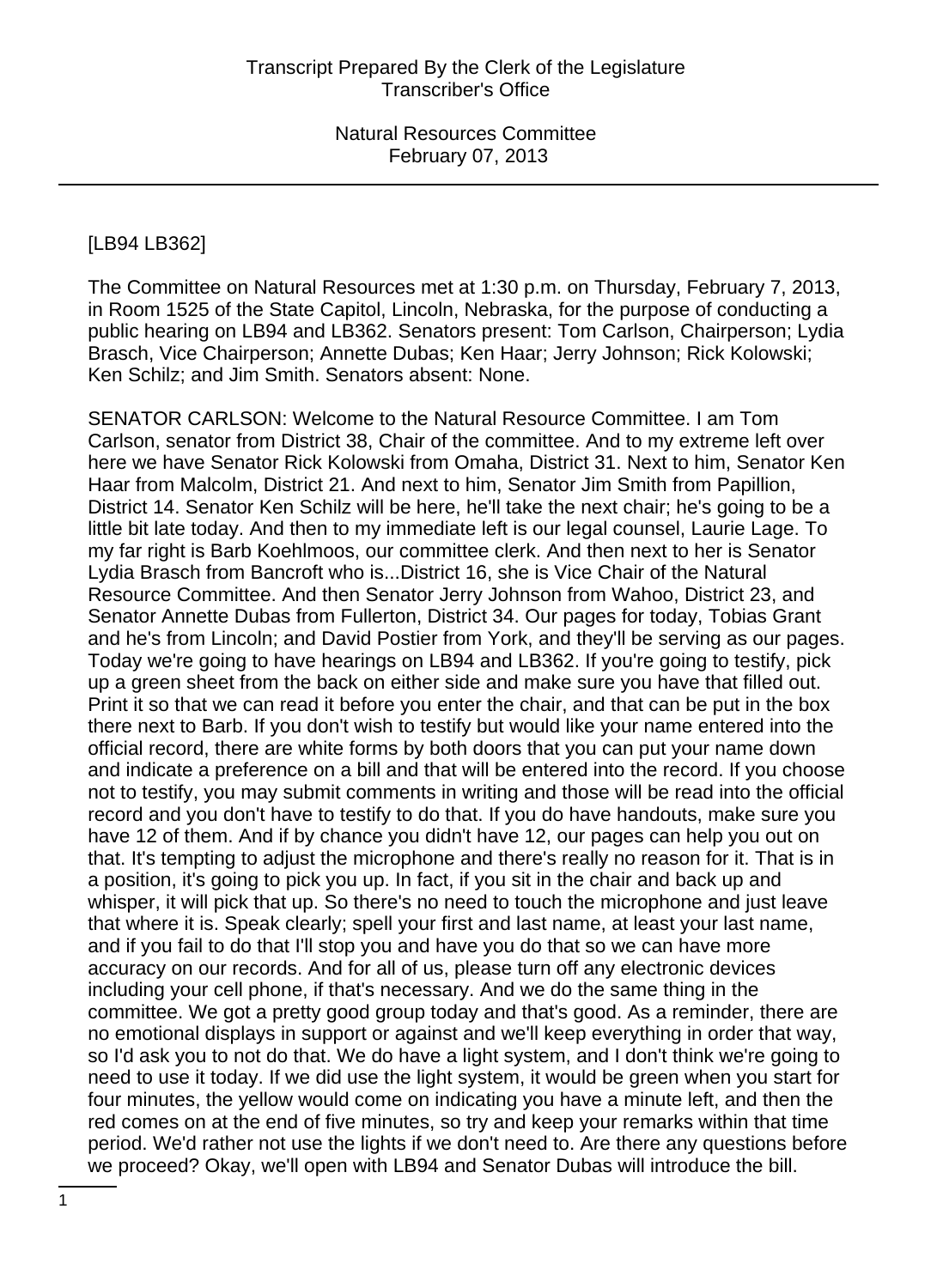#### Welcome.

SENATOR DUBAS: Good afternoon, Senator Carlson, members of the Natural Resources Committee. My name is Senator Annette Dubas, A-n-n-e-t-t-e D-u-b-a-s and I represent Legislative District 34. LB94 was brought to me by the Nebraska Game and Parks. The bill changes eligibility requirements for a variety of hunting permits and clarifies language regarding landowner permits. The bill directs the commission to issue at least 85 percent of their deer permits in certain management units to Nebraska residents before issuing nonresident permits. It also changes provisions regarding elk permits. Currently, a person can only harvest one antlered elk in a lifetime and only one elk permit can be issued to a person in a lifetime. This bill will allow for one permit to be issued to a person once every five years. But that person still may only harvest one elk in a lifetime unless they have a limited landowner permit or an auction or lottery permit. The bill will also allow the commission to adopt rules and regulations to designate a qualifying landowner in cases where the owner is a corporation, partnership, or trust for the purposes of issuing a limited landowner permit for deer, antelope, wild turkey, or elk. This is probably the portion of the bill where I don't know if you're getting any e-mails or phone calls into your office; we certainly are into ours. It's raised some questions among people who currently apply for a landowner permits. But because there's been a lot of change in the way agricultural land is owned now with a lot of partnerships, trusts, limited liability corporations, those type of things, this bill will give the Game and Parks Commission the ability to develop rules and regulations so they can take those different legal entities into account and come up with a system that, hopefully, will be workable in issuing those landowner permits. So, do have representatives from the Game and Parks Commission here who will give you further detail about this bill. I'd attempt to answer any questions you may have, but they're going to be the ones that will be the experts. [LB94]

SENATOR CARLSON: Okay. Thank you, Senator Dubas. Any questions of the committee? Okay, thank you. All right, we're ready to listen to proponents of the bill. And how many are here that will testify as proponents? Okay, all right. Welcome. [LB94]

TIMOTHY McCOY: Thank you, Senator Carlson, Chairman, and members of the committee. My name is Timothy McCoy, T-i-m-o-t-h-y M-c-C-o-y and I'm the deputy director of the Nebraska Game and Parks Commission. I'm here today to talk in favor of this bill. This bill really has three different parts. Those parts all have genesis in actual issues that were brought up to us by hunters. And they were issues that we could not address in our regulations. So the reason we were looking for these changes is to try and address some challenges we've been facing in some of our permitting and some fairness issues that were coming up. The first part of the bill to...is basically to in specified management units to issue nonresident permits after resident preference has been provided by allocating at least 85 percent of the permits to residents. This would apply in our specific management units. We manage deer across the state; we have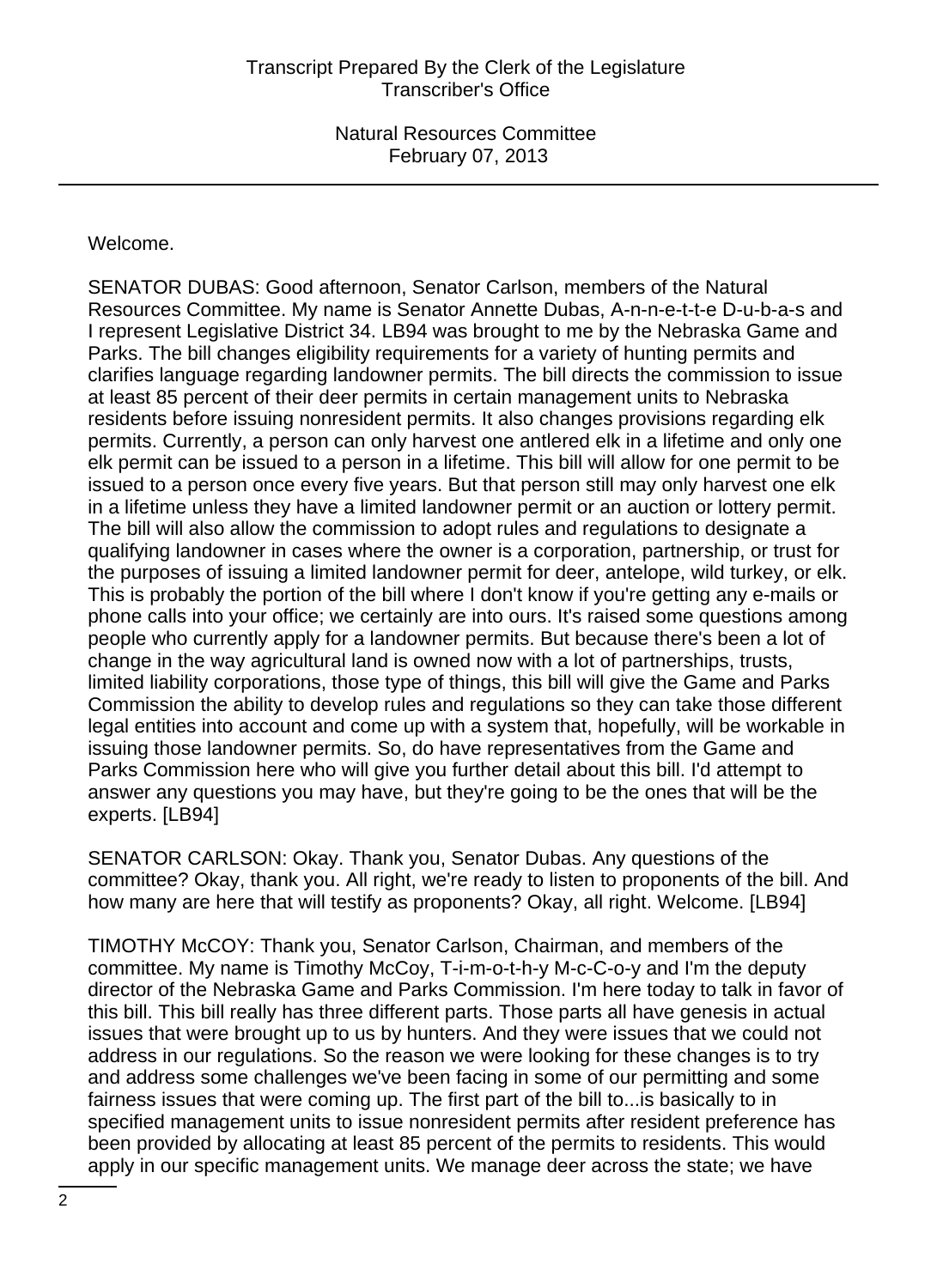management units across the state that we use to allocate permits and manage our deer herd. And in those instances where demand exceeds the availability we have of permits, we, typically, what we end up doing, especially during the firearm season, is we put a draw in. So say there's 1,700 permits that are available; those permits people apply during a designated period and then they're drawn. We can also provide favor in the draw; we provide preference to people who didn't receive a permit in the previous year. We also have the ability if we have, you know, if you have three or four times more people applying for those permits than are available, we can put in a preference point system. We've had some challenges, especially pertaining to some areas where we can hunt mule deer in the southwest part of the state. And we have had to put that into a draw unit. The way our current regulations read, our current statutes, it identifies a preference for residents. But it does not define how we provide preference. You can provide, potentially, preference by when they can apply for a permit or the cost of a permit or a variety of other ways. The comments we got from sportsmen, where they would prefer to see a draw for where residents had a pool of permits, nonresidents had a small pool of permits and they could draw for those. And the reason is, especially in western states where there is mule deer, that is the norm. And so it's a system that hunters are used to, that nonresidents that hunt in other states are used to, and so it has been a request that we try to do something like this so that it was clear to all the sportsmen, clear to the residents, clear to the nonresidents. And as far as the number, the 85 percent of available permits, we would have to...we would always allocate at least that amount to the residents. And it can be higher than that and that would be something that would be addressed at the commission as part of our public hearings in terms of when we set seasons for deer. So there would also be a public input process when we made that decision. The second part of this bill, as the senator talked about, that's probably the most interesting to folks and has been a big challenge for us, regards our landowner permits. Our statutes were developed at a time where the focus was, typically, a single landowner. It talks about a single landowner and the lessee as folks that can be eligible for our landowner permits. With the changes in land ownership, especially family corporate, you know, limited liability corporations, typically family corporations; we also have partnerships, we also have trusts that are out there, and these are issues that have been raised to our commission during our regulation setting process that it is not clear, if somebody asks us and they're in a partnership or an LLC or they're in a family trust, it is not clear unless there is a lessee of that land that they can be eligible for a limited-landowner permit. So we are requesting a way to ask them, the owners, to designate who will be the qualifying landowner for that year. They can establish it. When that's established, the other thing that comes are their direct relatives...also become eligible for those...for a limited liability...land...limited landowner permit, excuse me, which there is still a limit on those based on the acres available. There has to be at least 80 acres of land for each of the deer permits that is...that it can be provided to a landowner. So there is still a limit on that, but it defines the eligibility. They can change that. If it is a partnership, they can trade off year to year. If it's a corporation and they've, you know, they have two members that really like to hunt and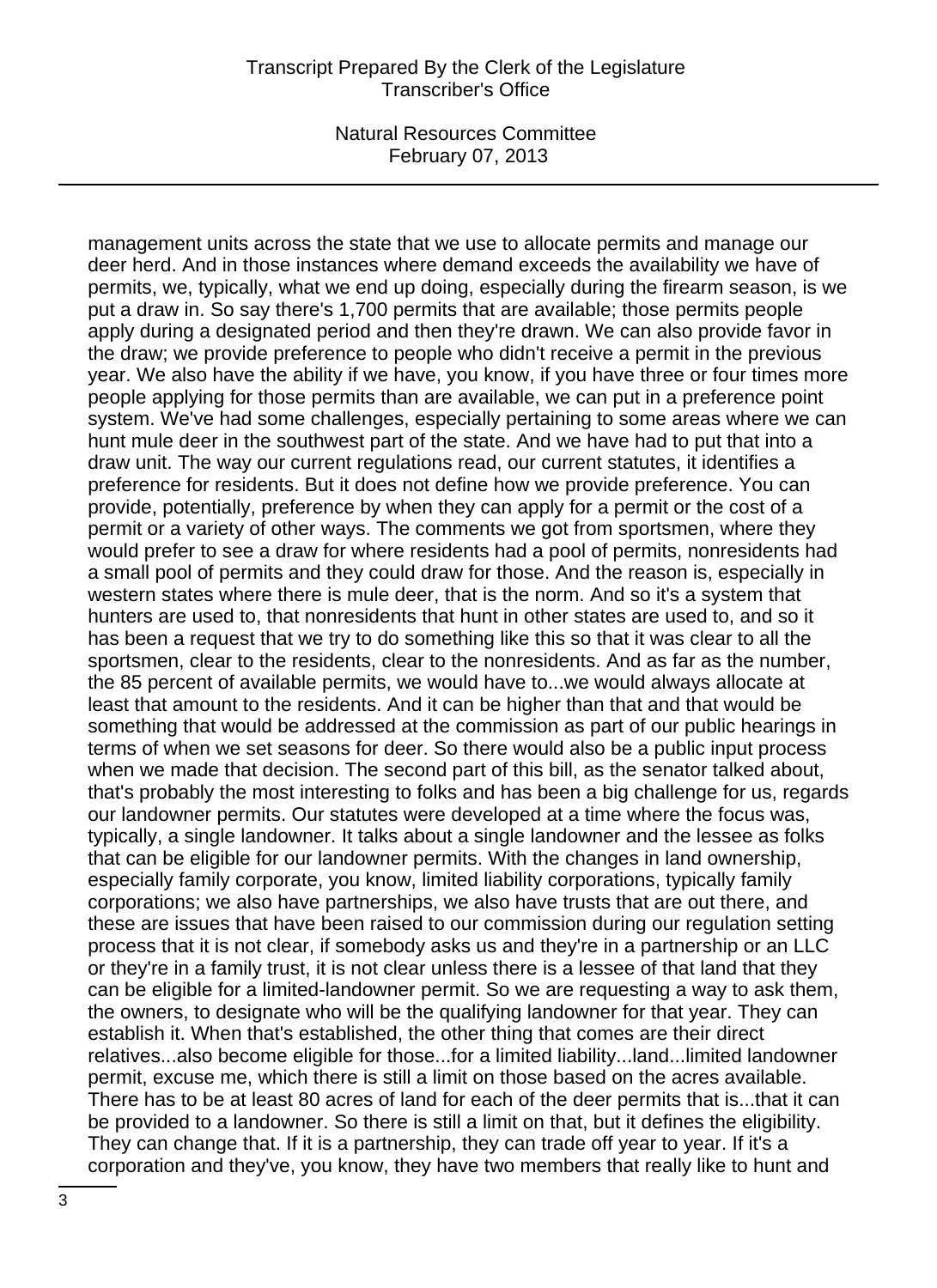the other ones don't, they can trade off. They aren't going to establish this one point in time. This would be annually, they can identify for that year who will be their designated landowner, but then those other relatives, you know, the kids, the siblings, the other folks will be eligible for those permits. The final change is probably the simplest in this bill and it regards our elk permits. Our elk permits have always been considered a once-in-a-lifetime permit. We've had some questions from folks that had challenges come up. In one case, you know, a sick family member that required some attention and they were not able to get out and hunt elk like they would have liked to. And there is...we're sure there is probably other cases like this. But really the intent of it was to allow only...only allow them to harvest a single bull elk in their lifetime. And so rather than focus on the permit, we think this is a way to focus on the harvest; still provide an opportunity for those if they draw a permit and aren't successful. They'll have to wait five years before they reapply and it can take awhile to draw a permit. So there's no guarantee you'll draw another one, but it gives them that opportunity to come back and, hopefully, have another opportunity if they're lucky enough to draw a permit. [LB94]

SENATOR CARLSON: Okay. All right, Tim, thank you for your testimony. Any questions of the committee? If we look at the...must have at least 80 acres and we get into partnerships and corporation and trusts and such, they have at least 80 acres they can apply for a permit. [LB94]

TIMOTHY McCOY: Correct. [LB94]

SENATOR CARLSON: So that's the same whether they have 80 acres or 800 acres. They don't get multiple permits because they have ten times as many acres. [LB94]

TIMOTHY McCOY: That's the...actually the limitation on acres that are available is the same as would apply to a private landowner. [LB94]

SENATOR CARLSON: Yeah. [LB94]

TIMOTHY McCOY: A landowner with 800 acres, if they had ten direct family members that were eligible for permits, they could, theoretically, get ten permits. The same could happen for that...for that landowner that is part of a corporation. We do not...did not intend to change that part of the...the law stands...or an existing statute would stay the same, that there has to be at least that many acres available in their total ownership for each permit. [LB94]

SENATOR CARLSON: Okay. So I think I still don't understand this. Let's forget about the acres then; they got at least 80. [LB94]

TIMOTHY McCOY: Um-hum. [LB94]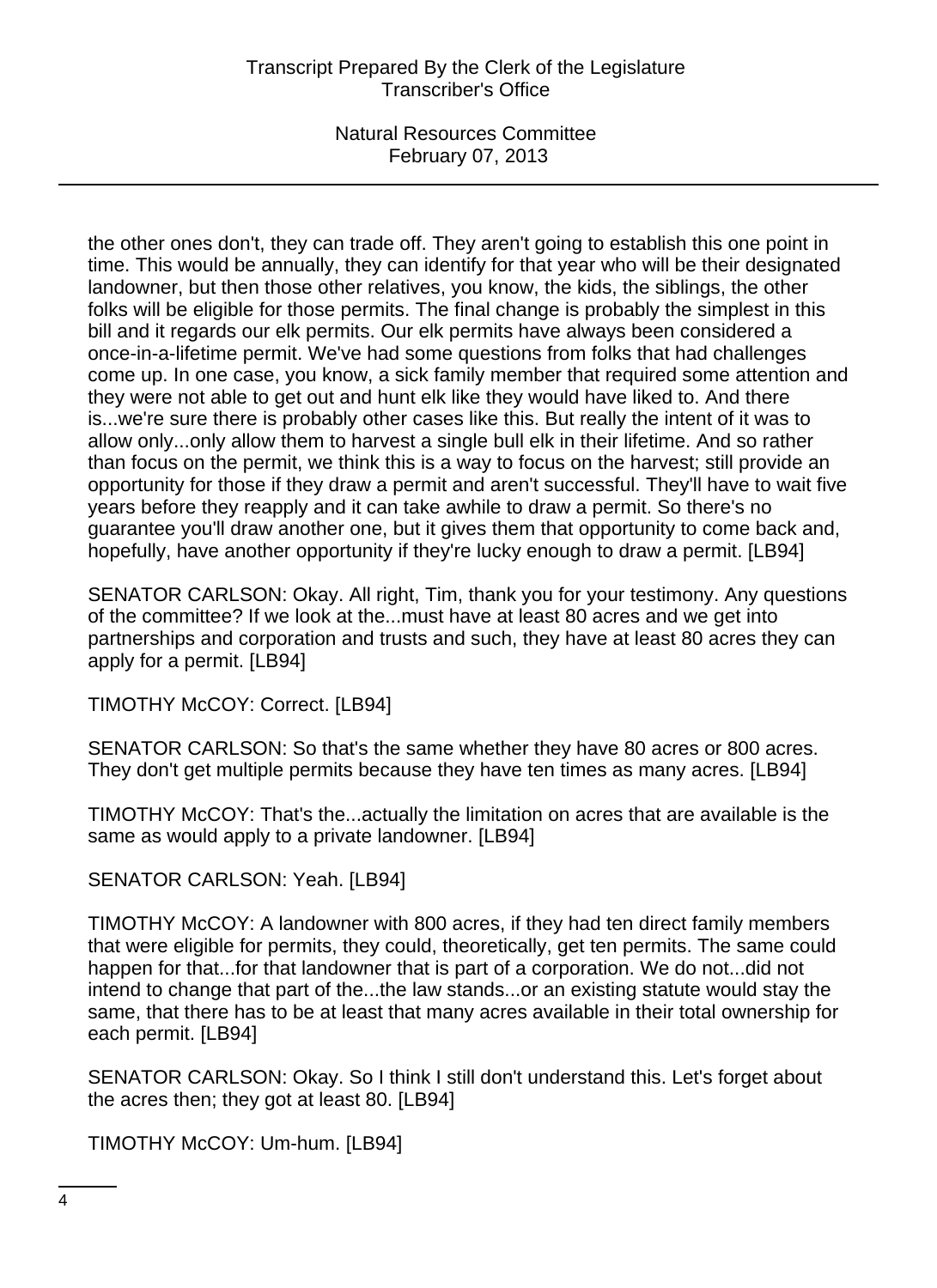SENATOR CARLSON: And they want a permit and so they get a permit. And there is six people involved in the limited partnership or whatever...owning that land, how many of them can hunt? [LB94]

TIMOTHY McCOY: Only the person who has the permit in their name that is the qualifying...that is either the qualifying landowner or a family member. [LB94]

SENATOR CARLSON: Now, if you have a situation where there is six owners and two of them are from out of state and those are the two that like to hunt, can they apply for a permit and if they got one this year, then it's got to go to one of the two, can they bank a permit and get two for the next year so that they can hunt together? [LB94]

TIMOTHY McCOY: We do not have a way to do that in our system. [LB94]

SENATOR CARLSON: Okay, okay. [LB94]

TIMOTHY McCOY: We're not building that. And actually this...the one thing that I will tell you that is, we have kept in this that this just applies to Nebraska residents. [LB94]

SENATOR CARLSON: Okay, all right. [LB94]

TIMOTHY McCOY: Because that's where our...that's where the issues that were brought to us are coming from, Nebraska resident landowners. [LB94]

SENATOR CARLSON: So it might be possible if they were both nonresidents, even though they're involved in a partnership and they apply individually as a nonresident, they might get them. [LB94]

TIMOTHY McCOY: Yeah. [LB94]

SENATOR CARLSON: Okay. [LB94]

TIMOTHY McCOY: And, actually, I would say in all but, probably, one unit in the state, they would likely be able to buy those over the counter and they can come back and hunt. So it wouldn't be a limiting factor for them. [LB94]

SENATOR CARLSON: Okay. All right. Any questions of the committee? All right, thank you for your testimony. Next. Welcome. [LB94]

LANCE KUCK: Thank you, Senator Carlson. I appreciate being here. My name is Lance Kuck, L-a-n-c-e, my last name is spelled K-u-c-k. I'm from Bassett, Nebraska. I farm and ranch and I'm also an outfitter. And today, I guess, as well as...as complicated as the bill is, I'm trying to figure out which hat I'm wearing today, but I'm president of the Nebraska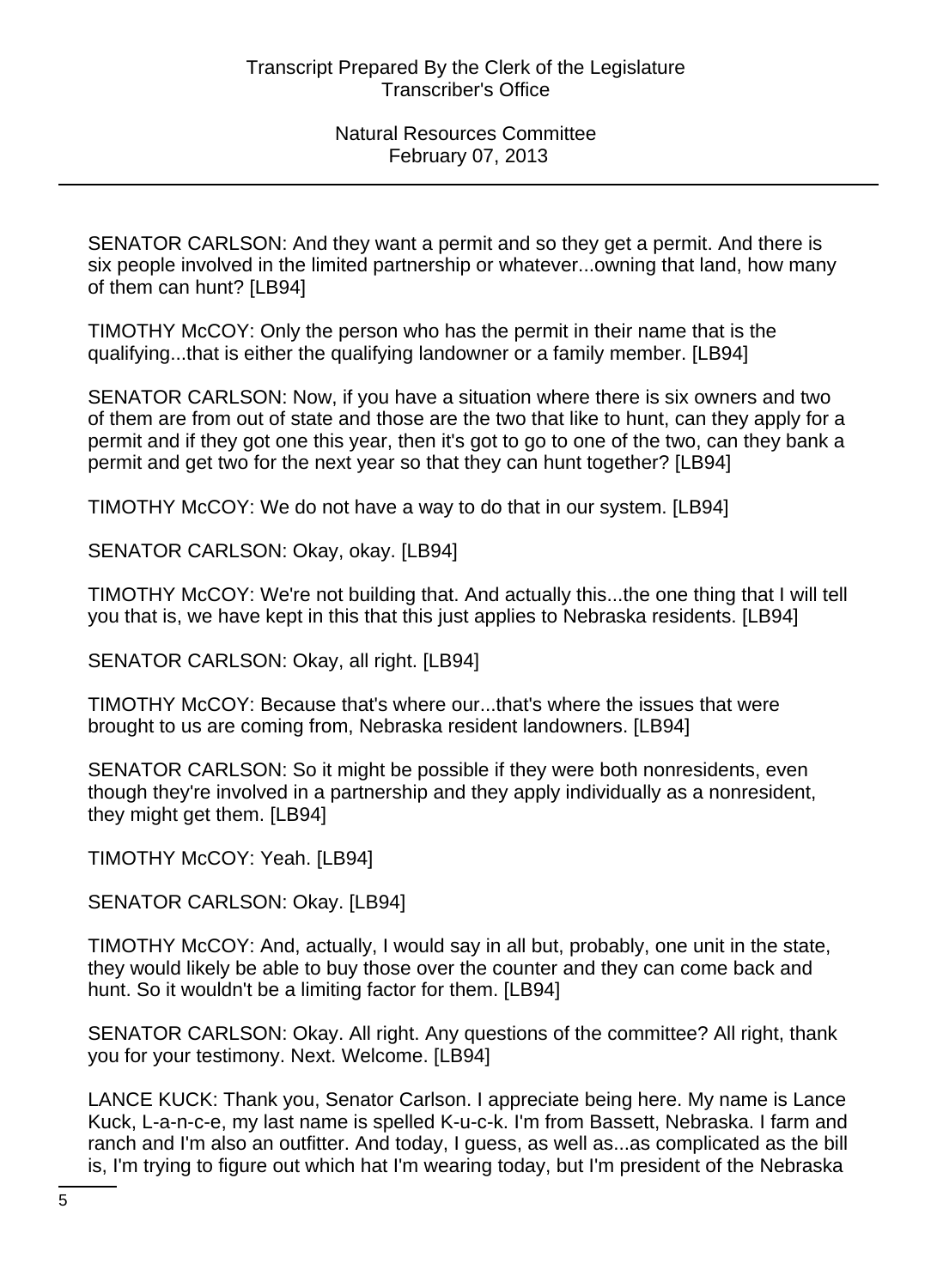Outfitters and Guides Association and I think that's the hat I'll probably wear. I'm also a board member on the Nebraska Sportsmen's Foundation and I'm also a member of the Nebraska Council of Sportsmen's Club. I've taken notes here trying to hash things out on this bill. As we know there are three distinctly different components to it, but in a lot of ways they're quite similar. If we start...we start out with the issues with the nonresident deer tags and if we want to go to up to 15 percent nonresident in the draw, the Outfitters Association and there has been some discussion that we would push this issue because it would help us as an association bring in more out-of-state hunters. And with the makeup in the state and the way we can draw our tags, where I live we have no issues with tags, so it's really not a significant issue. What I see it more is a...from the Sportsmen's Foundation and the Council of Sportsmen's Club, I think in some of these more difficult to access areas, I think it's important that we allow our nonresident hunters to have access to at least certain percentage of tags so they can hunt. One thing that Mr. McCoy, you know, didn't necessarily touch on and as a rancher, you know, I hear these things, is you have out-of-state family members, we have out-of-state friends, another thing that we run into is a lot of our properties that either I lease or I have my cattle on or everything else, if there was an access for out-of-state hunters there might not...people might not be allowed to hunt on there. I mean, that's how our landowner attitudes are getting now. And we can simplify it and back up and say, okay, who is going to harvest those deer. I think down the road we could all agree that with Mother Nature it's hard to say what could or couldn't happen, but this may not be specifically a mule deer issue. I think it's a good first start. I feel for the people of Nebraska that think, you know, we should give those preference, and we do give them preference, but ultimately in the end it's the landowner who chooses to allow access. And I'm not saying it's right or wrong or indifferent, but I, you know, I run into those issues as well all the time. With the other component on this bill, I'm going to go right to the elk aspect. I'm fortunate I have elk on my ranch. I have elk on all my neighbors' ranches. We have elk on two of our hunt leases and elk on one of my pasture leases. The idea, you know, you draw that coveted tag and whether it's something happens with a family member where you can't pursue that or something else, you know, that's an unfortunate thing, you're done and an elk is a significant trophy. I, actually, was lucky, I killed a giant bull on my neighbor's three years ago. But another issue that we run into more and more with the elk is they're highly transient. We could go to my ranch tomorrow and I could get you a nice big, six-point bull, or we might go three months and not see one. So what we've seen, and it's none of our core members in the Outfitting Association, but there are people that are charging significant amounts of money to access to hunt elk when the elk may not be on these people's ranches or there is a lot of different things that can happen. So giving somebody the opportunity to be able to at least draw a tag again, which is...it's difficult to draw one to begin with. I...personally, I think five years may be a long time to wait. Maybe you get a chance at three years, but, you know, it's something. So it's...there is a lot more to that...that aspect than I think people think about. And I know it's been brought up, well, you could draw a tag and we could go buy one of the donation tags and you could conceivably kill two elk in one year. Well, okay, that's great,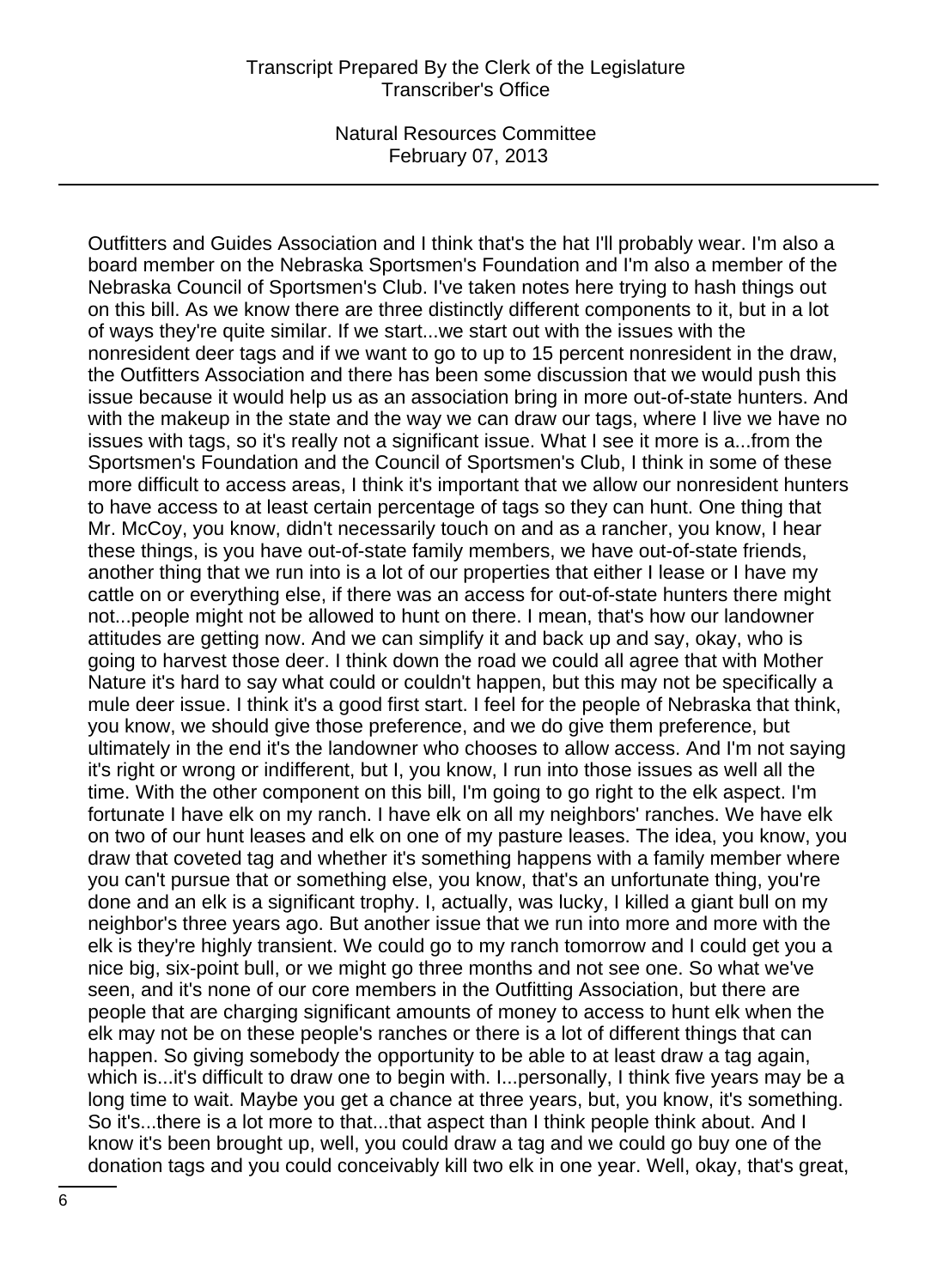go buy a lottery ticket too. You know, those are...probably not a really legitimate concern. So it's...I think...overall, I think all three of these components of this bill are fairly straightforward. And now to the last one, you know, with regards to the landowners and how we define the landowners. Some of our...I'm fortunate, we have...I personally, I don't think I even exist anymore, so everything is limited liability, corporations, limited partnerships, and we come up with all these things and you have family members that are part of contributing significantly to our property tax burden which continues to increase and everything else, and if those people in these entities you meet the land acreage requirement, I don't see any issue why we shouldn't allow them to benefit from the properties that they own and spend a lot of money on. So it's a...like I said, overall, three of these, in my experience, I have hunt agreements or leases and I was trying to figure it out, I think it is seven different counties. I have pasture rental in four different...five different counties. I have, luckily, family members they...we own ground in, I think, four different counties. So you have relationships with a lot of people that this impacts directly and it seems to those people to be a fairly straightforward, progressive move to address some of these things that maybe a lot...some people don't agree with, but at the end, you know, from a landowner's standpoint or sportsman's standpoint it's probably a direction we're going to continue to go. [LB94]

SENATOR CARLSON: Okay. Thank you for your testimony. Any questions of the committee? All right, seeing none, thank you. [LB94]

LANCE KUCK: Okay, thanks. [LB94]

SENATOR CARLSON: You've been here before, Lance, come back again. [LB94]

LANCE KUCK: Oh, I will, sir. Thank you. [LB94]

SENATOR CARLSON: All right. Welcome. [LB94]

SCOTT SMATHERS: Good afternoon, Chairman Carlson. My name is Scott Smathers, S-c-o-t-t S-m-a-t-h-e-r-s, and I am executive director of the Nebraska Sportsmen's Foundation. Pleasure to be in front of the council again...for the first time this year, a lot of new faces, look forward to it. We at the NSF, the Nebraska Sportsmen's Foundation, our executive board members and our advisory board members have taken this LB94 under great consideration over the last several weeks, also in addition with a lot of our partners that we work hand in hand with on a daily basis. We will stand probably different than some of our partners that we work with on a daily basis on this bill and we are happy to do so. We applaud the leaders of the Game and Parks for being progressive, to looking at legislation that will help adjust to situations that have occurred. The three components of the bill, as you've heard by previous testimony will address these issues. One is the nonresident and the resident permits. From our standpoint of the Sportsmen's Foundation, we're...our whole goal is to educate,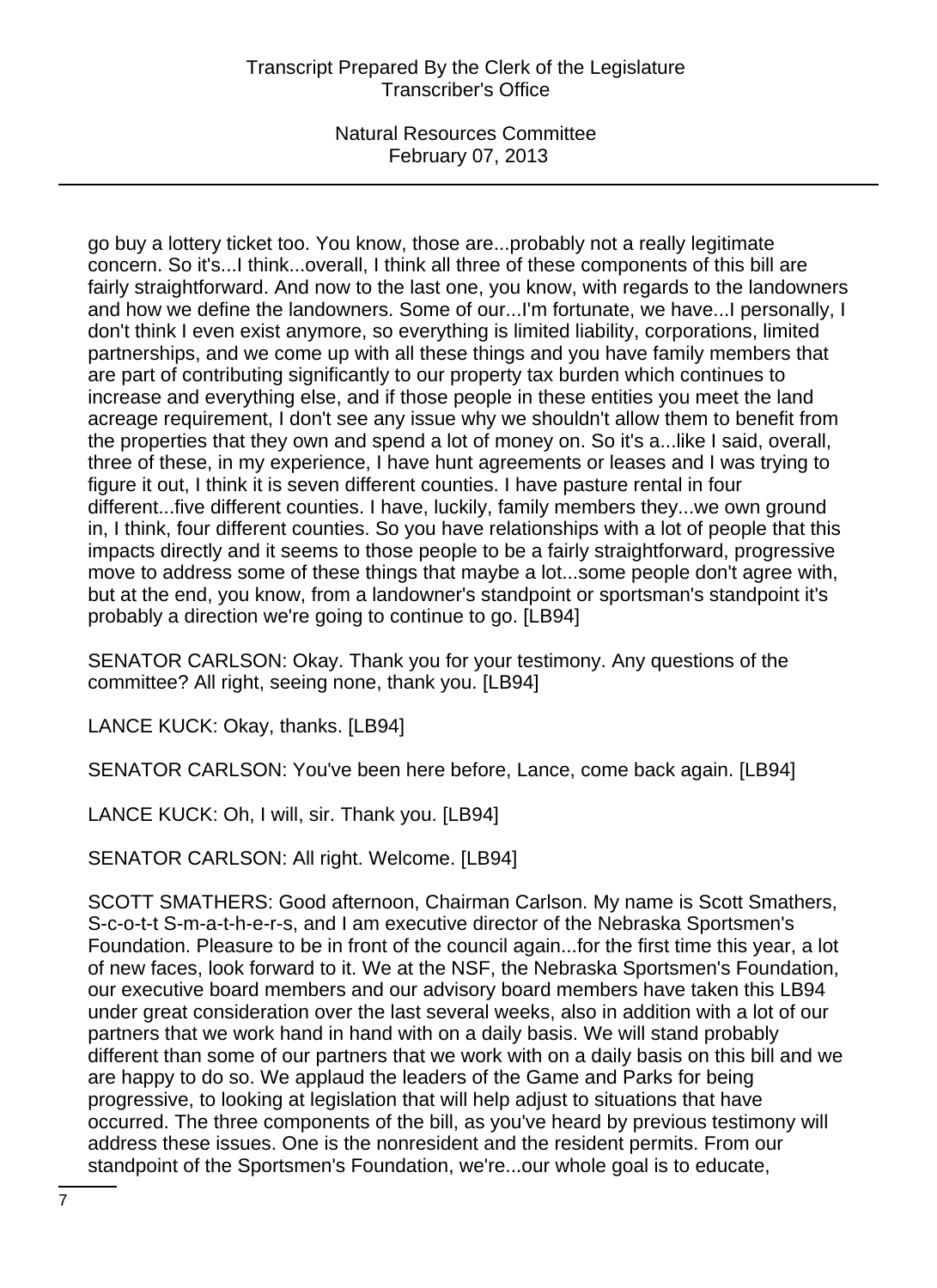promote, recruit, and enhance traditional passions for sportsmen and outdoorsmen in our state. One of those avenues that needs to occur is to bring people from out of state, nonresidents, to our state to understand our resources that we've worked very diligently over the years to build, some of which our neighboring states that have done very well with from an economic standpoint. Two, some very crafty, nonresident sportsmen took advantage of a loophole in the system where Nebraska offered a wide range of permits available for deer. They were able to craft their own statewide buck permit, which I am...I buy every single year because I never know where I'm going to be each year during deer season for my job. But some of the out-of-state residents were able to do that and then end up in the Frenchman Region as a statewide buck permit and take mule deer and prize mule deer. So the Game and Parks has stepped forward with a very positive piece of legislation. Yes, and in our conversations with the Game and Parks, and with our members and with our partners, we understand that this needs to be a continuing conversation and observation to make sure that that number in draw-heavy units or popular units remains a fair and traditional number. We also like LB94 from this aspect for this portion of the bill because of the fact that it brings back the hunter to the small rural town main street. When an average hunter travels out of state, and I'll use myself as an example because I do travel out of state to chase other game, I'll spend an average of anywhere from a thousand, two thousand dollars during that three to four day trip. I can say that confidently because I know my wife is not watching this, so we don't have to worry about that conversation when we get home. (Laughter) But during that trip, that's what I'll spend. That money is spent predominantly within the community that I am hunting in and around, whether that's one or two communities. In the community of 1,200 to 1,300 people, that's a vital piece of economic growth, even if it's a short period of time of year. It adds to that individual's ability. So we support LB94 and in particular, the first step of this because of that. We also permit...or support the elk permit being every five years. Obviously, being an avid outdoorsman, in our group always educating and mentoring and growing sportsmen. For somebody to be lucky enough to draw an elk permit, spend the time to scout, spend the money for the equipment, spend the money educating themselves on the right fare and taking that animal, then to spend that entire time in the woods or in the plains or on the ridges and not draw or not have an opportunity to harvest an elk, it is fair to let them wait five years instead of not ever being able to draw that permit again. Because again, if we take that individual out of the system completely forever, we never have an opportunity for his money again to hit our economy in our state. Third, for the landowner section of the bill, designating one individual with a corporation or a limited liability or LLC, it's a bill that...it's a portion of the bill that needs to come, the time has come. The single-owner farms are few and far between these days, sadly, sadly in my opinion, but it is the nature of the beast. We need to identify those individuals so that we have a clear record so the Game and Parks can manage that land. And, Senator Carlson, I know that you were asking about if the out of staters could come to state. If there were two partners from out of state, one could have a landowner's permit, the other one could purchase a permit as an out-of-state resident which helps our economy here, so. We're in support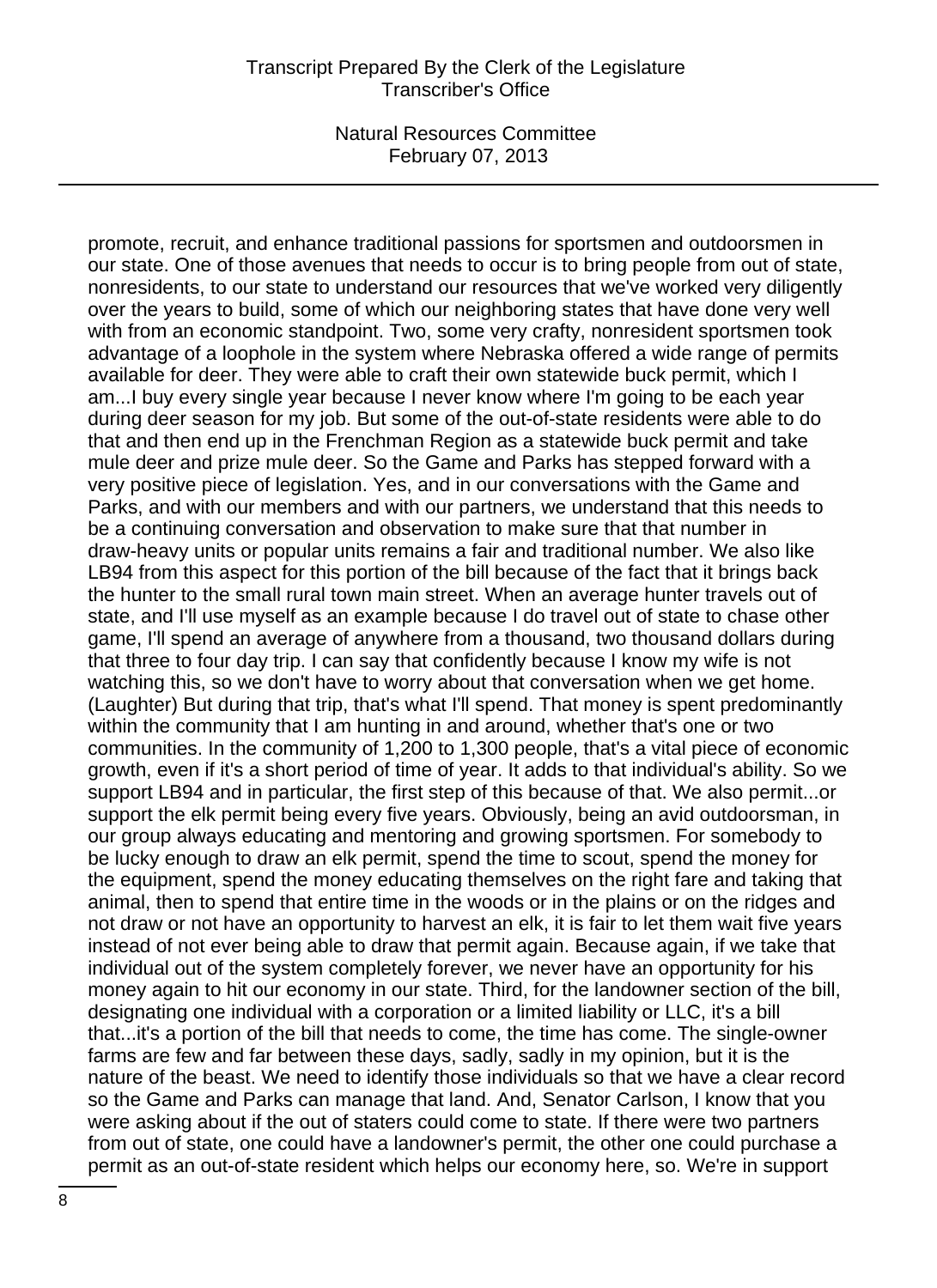of LB94. We applaud the Game and Parks. We look forward to working with them in the future. [LB94]

SENATOR CARLSON: Okay, Scott, thank you for your testimony. Any questions of the committee? All right, seeing none, thank you. Next proponent. Are there additional proponents? I think if I counted right this would be the last one. Okay, welcome. [LB94]

HENRY RICK BRANDT: Thank you for letting me testify. My name is Henry R. Rick Brandt, Henry, H-e-n-r-y, Brandt, B-r-a-n-d-t. I represent the Nebraska Big Game Society. Our mission is to ensure the future of big game and their habitat in Nebraska. I had a whole speech lined up, but everything these guys have said is what I was going to say. I don't want to repeat it again. I definitely applaud how Game and Parks takes these issues and is fair and works out a problem and a solution. They just do a heck of a job for us and our wildlife. Thank you very much. [LB94]

SENATOR CARLSON: Oh yeah, well, thank you for your...now wait a minute, we might want to ask you a question or two. (Laughter) Are there any questions? Yes, Senator Brasch. [LB94]

SENATOR BRASCH: Thank you, Mr. Brandt, for coming before us today. I have one question, are you related to the State Fair Henry Brandt? [LB94]

HENRY RICK BRANDT: Henry Brandt was my father. [LB94]

SENATOR BRASCH: Well, he's a wonderful... [LB94]

HENRY RICK BRANDT: Great man. [LB94]

SENATOR BRASCH: Great man, legend, many contributions to our state and State Fair so thank you on his behalf. [LB94]

HENRY RICK BRANDT: Thank you very much. [LB94]

SENATOR BRASCH: And I'm curious, when we talk about the bill today and all the hunting, do you, yourself, have people from out of state that contact you about coming to Nebraska to hunt? Is that... [LB94]

HENRY RICK BRANDT: Yes. [LB94]

SENATOR BRASCH: You do, and you feel that we accommodate them enough? [LB94]

HENRY RICK BRANDT: Yes. Oh, very much, very much so. [LB94]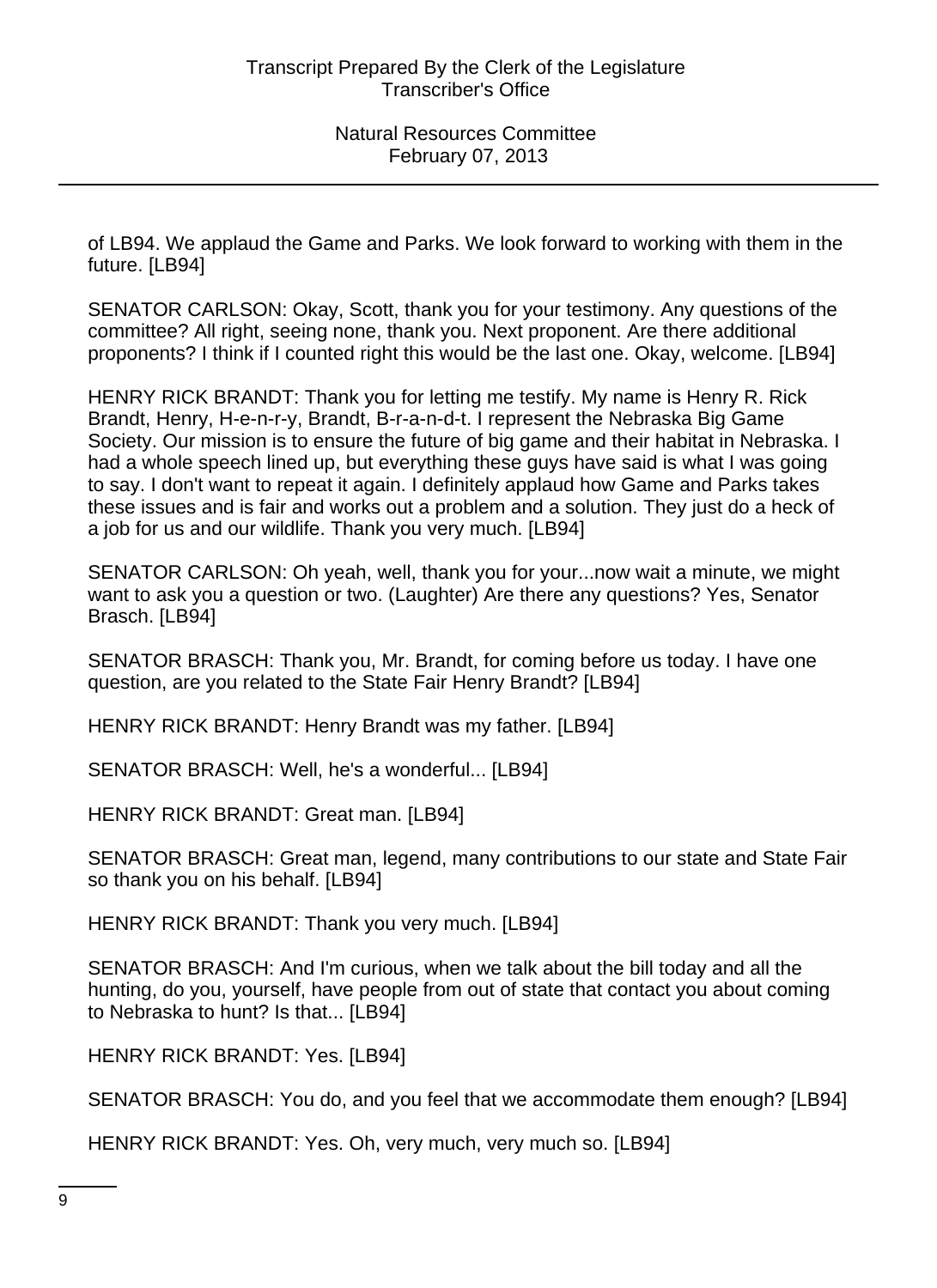SENATOR BRASCH: Very much so. Is there more we could do? [LB94]

HENRY RICK BRANDT: Oh, not really. I can't see it. I see it from the standpoint of the...I was the chairman of Nebraska Rocky Mountain Elk Foundation for eight years. And now with the Big Game Society I do a lot of promotion at the conventions for our out-of-state auctions for our elk tag and our sheep tag. And they're probably, right now, the most sought after...the sheep tag is the most sought after sheep tag in America. And as long as it stays the way it is, it will stay that way for a long time. Next the elk tag has come a long way because of...and it's because of how Game and Parks has managed it, controlled it. [LB94]

SENATOR BRASCH: Excellent. [LB94]

HENRY RICK BRANDT: So no, I...everybody that I have talked to from out of state at these conventions has a deep respect for...just...I just got back from the Wild Sheep Foundation and it's...all of the...it's my first time there, and I was there at the...I stayed with the Nebraska booth for two days and every one of the board members came by and thanked Nebraska for their contribution on managing sheep. [LB94]

SENATOR BRASCH: Wonderful. Thank you for taking the time to come here today. [LB94]

HENRY RICK BRANDT: It's worth every minute. [LB94]

SENATOR BRASCH: Thank you. Hope to see you again. [LB94]

HENRY RICK BRANDT: You will. [LB94]

SENATOR CARLSON: Okay, thank you. Any further questions? Seeing none, thank you for your testimony. [LB94]

HENRY RICK BRANDT: Great. Okay. [LB94]

SENATOR CARLSON: (Exhibits 1 and 2.) Any other proponents? Okay. Are there any opponents to the bill? Anyone testifying...all right, in a neutral position? And we do have letters of opposition from Wes Sheets of the Nebraska Division of the Izaak Walton League and Joe Herrod from the Nebraska Council of Sportsmen's Clubs. Welcome. [LB94]

GLORIA ERICKSON: Welcome, thank you. [LB94]

SENATOR CARLSON: And are you neutral or did I not wait long enough? [LB94]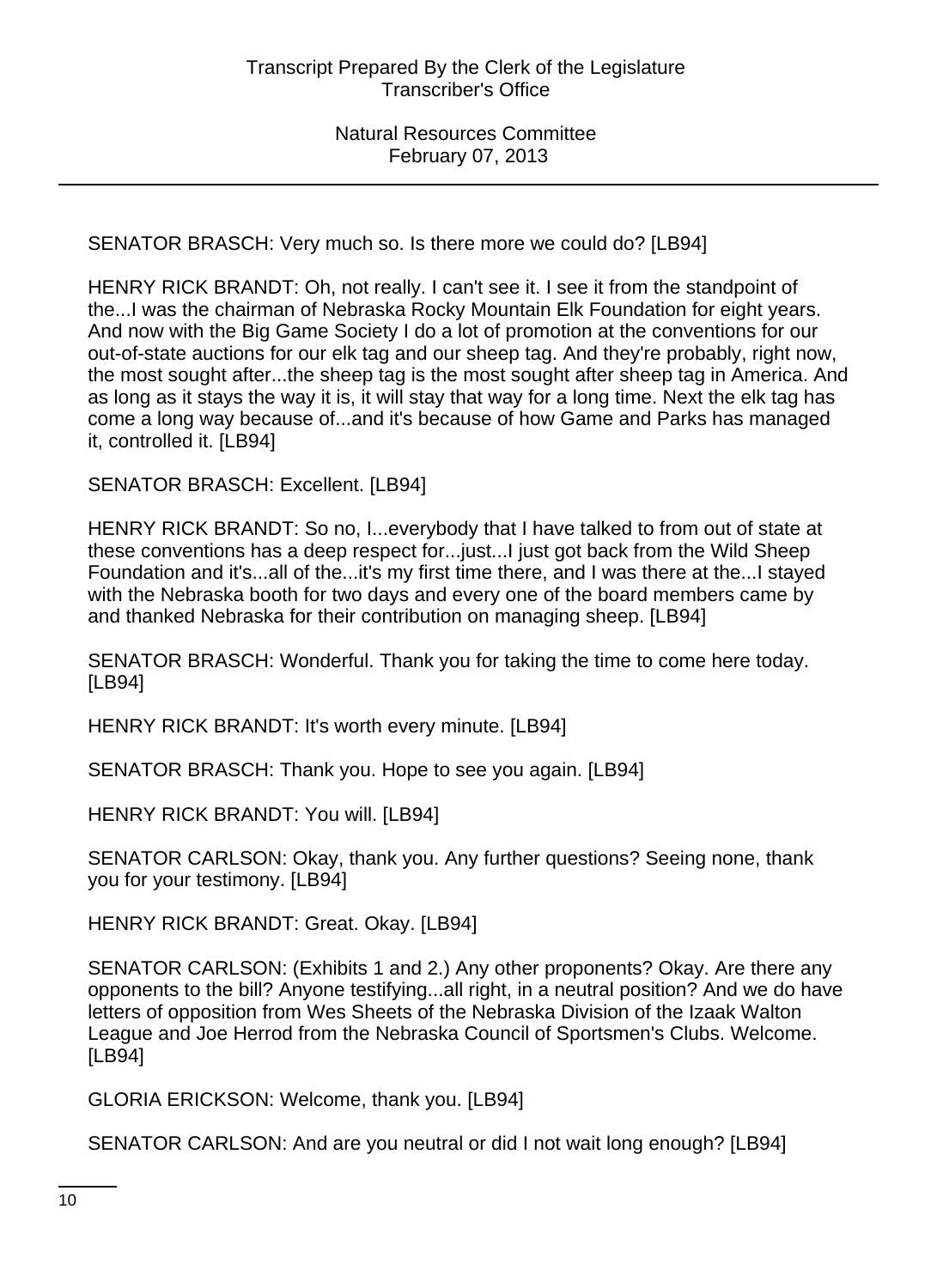GLORIA ERICKSON: Just a caution...cautionary, yes, I am neutral. [LB94]

SENATOR CARLSON: Okay, all right, welcome, Gloria. [LB94]

GLORIA ERICKSON: I mean I'm neutral in that...a lot of caution needs to be taken with this. [LB94]

SENATOR CARLSON: And we need to tell who you are and spell it. [LB94]

GLORIA ERICKSON: Okay, I'm Gloria Erickson from Holdrege, Nebraska, 315 18th Avenue. And Erickson is E-r-i-c-k-s-o-n. I was on the Game and Parks Commission from 1990 to 1995. This was an issue at that time, nonresident licenses. And I was always...and, by the way, I was chairman of the...president of the Nebraska Safari Club International for about six years. I was...I also served on Safari Club International, their international board, for about six years. And so I'm very well tuned into the issues of nonresident hunters in states. And you know, as a Nebraska resident and most Nebraska residents, we feel that, you know, perhaps we have first dibs at the wildlife in our state because we've all, for many, many years, contributed to their management and their survival. But I think that...I think that when we set out now to give a full 15 percent to nonresidents, let me just say what happens then. We, unlike Wyoming, Colorado, the western states, we are a private land state. And so we don't have a lot of public land for nonresidents to come hunt on. You know, really it isn't the amount of...the problem of getting a permit. We have enough permits for...for deer particularly. But caution needs to be taken and the last few years it has been with mule deer, and of course elk, there's not going to be enough for everyone, resident and nonresident. But...or sheep, I mean, that's...actually the Safari Club International, that was our very first project in Nebraska was reintroducing, in conjunction with the Nebraska Game and Parks, reintroducing bighorn sheep into Nebraska. We started out with sheep from Wyoming that were placed at Fort Robinson and in an enclosure and then finally they were in with the elk, they let the elk out, that was a big issue at one time. And I attended quite a few hearings in the Panhandle over that. But in a private-land state, when we have a lot of nonresident hunters come in, understand that they are not here to...just for the experience. They expect that there's going to be some quality animals. And, frankly, our Game and Parks has done a very good job that there are a lot of quality animals. I've always praised their management system. But what I'm most concerned about in this bill and setting aside this amount, I mean it's fairly significant, is that people are going to...and I don't have a problem with outfitters, I use outfitters when I go hunting out of state always, but it costs a lot of money. It costs a lot of money to be an outfitter. And so they are leasing up property and they lease up a lot of acres; I mean, they have to. That's good for the landowner, I understand that. I'm a landowner so I see this from both sides. But my main concern is that we don't end up, in the state of Nebraska, with such small amount of public land that we end up making this just a rich man's sport. Because if we do that, and I don't know why it is so hard for we as hunters to see that if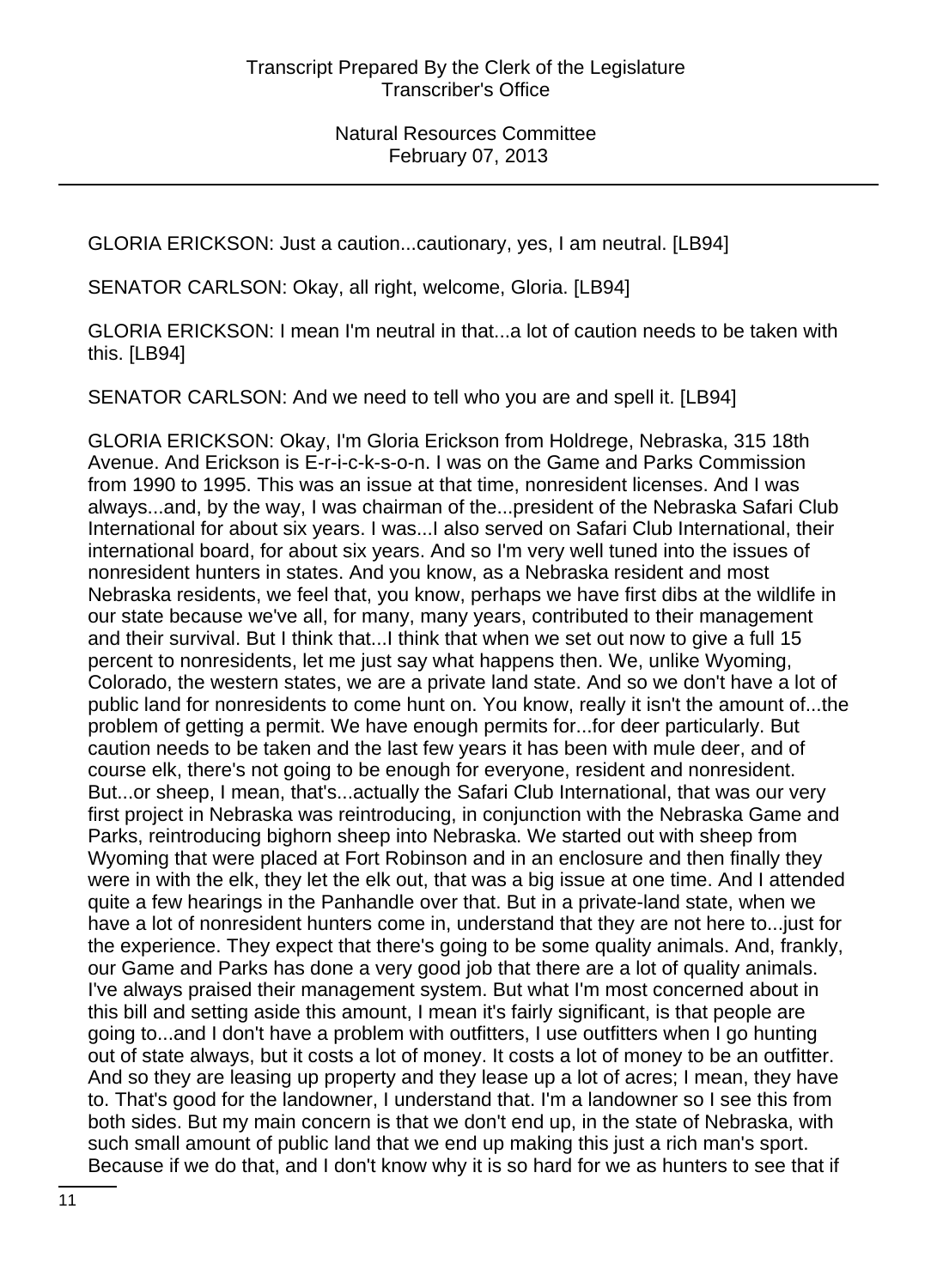we don't keep bringing young people up, I know there is a lot of money in the outfitting business. And our state, for heaven sake, we need that revenue stream. But what is so important is that we maintain access for our younger people, younger families that don't have the wherewithal to pay a big trespass fee in order to hunt on leased property. The other thing is, that the outfitter...or the...excuse me, the nonresident hunters, they want a quality animal so they're not going to shoot a doe. And, you know, if we're going to have some game management, we've got to, kind of, take control of that deer herd by not just taking out the biggest bucks. So that's an issue. But as these leases, as we have more and more resident, nonresident hunters the leases are going to get higher and so our own residents, there's not nearly enough public land to...for them to have any...a quality hunt. So they're just shut out. And when these young families don't take their kids out and introduce them to a sport like hunting, they just aren't going to pick that up. And they're not going to understand all of the advantages and...that hunting provides for game conservation and that they don't understand, you know, the habitat, how important the habitat is. If you don't get young people out there to see this, participate in it, not just watch a video about it or have a teacher talk about it, but actually get out there and feel it and see it and smell it and touch it, they're just not going to...they're not going to have the passion that the rest of us have about conservation in general. So, my caution is, and I guess it is that we don't...we don't get such...so fixated on the revenue stream that we forget that we have a lot of young citizens of this state that need a place also to go, and they don't have the revenue to add to this revenue stream. So that's my caution on it. [LB94]

SENATOR CARLSON: Okay. All right. Thank you. Any questions? Yes, Senator Johnson. [LB94]

SENATOR JOHNSON: Thanks, Senator Carlson. Thank you, Gloria Erickson. You brought up the caution, but I bring up a question. Other states...and I'm not a hunter, other states, how do they react to nonresident and are they more open, are they...their opportunities are...are we able to go to the other states and have different types of freedoms that are better than what people coming in here? [LB94]

GLORIA ERICKSON: Well, understand, and it's like the fellow said, the outfitter, that, I mean, the state of Nebraska is 97 percent in private ownership. [LB94]

SENATOR JOHNSON: Um-hum. [LB94]

GLORIA ERICKSON: And so the Game and Parks can't force people to open their land for hunters. And so, you know, you're at the mercy of landowner acquisition and, I mean, landowner permission. I think that in other states they have, maybe, a little more public land. I mean, I'm talking about states east of us. This is actually a problem, it's a problem in a lot of those states that are privately owned. And that there is, sometimes, the game and fish commissions have figured out some kind of access, they pay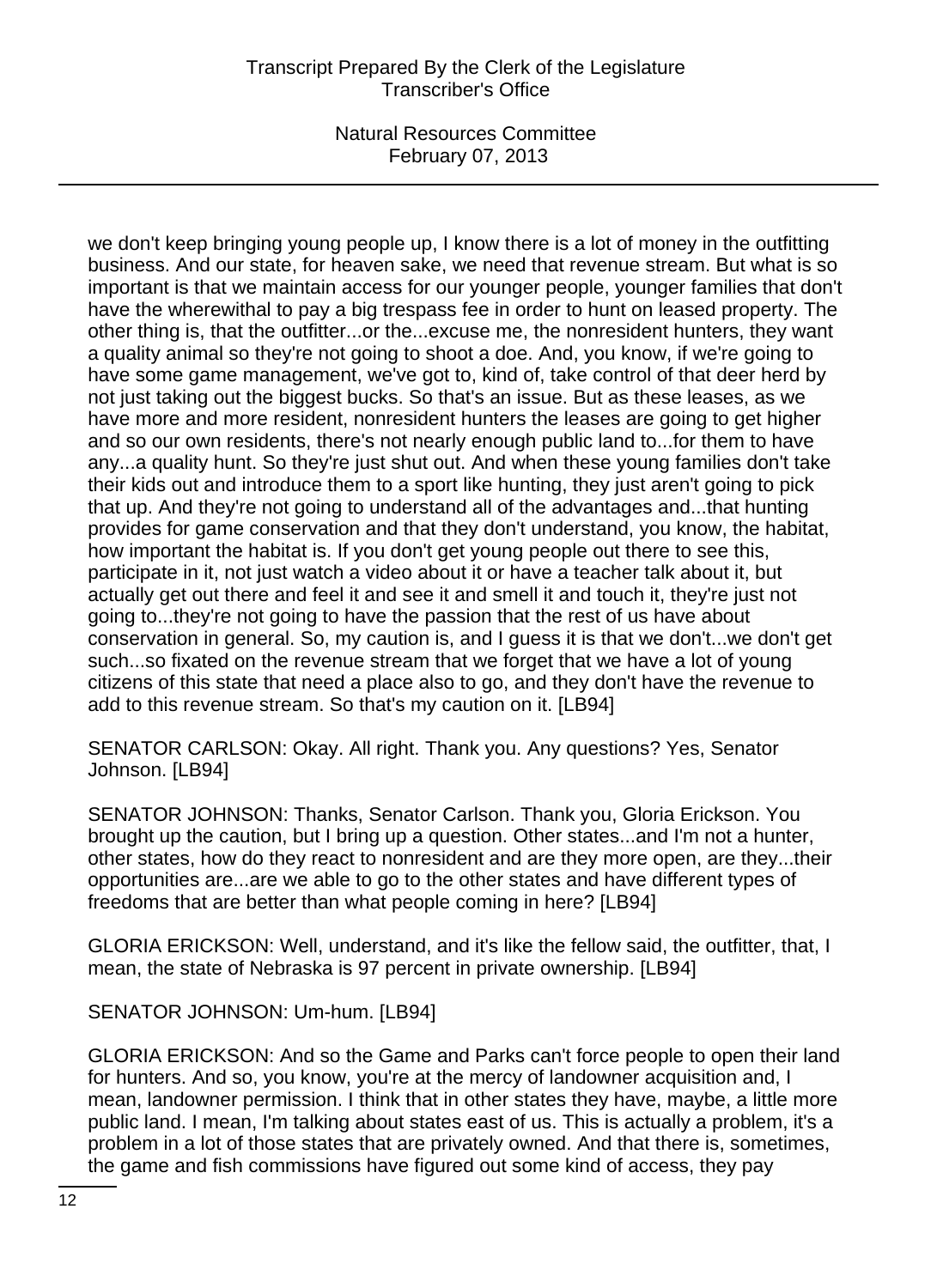landowners, they pay landowners to provide some access for younger people. I just...you know, like I say, I've hunted with a lot of outfitters and I have been to a lot of states and I...I understand...I understand that they need to have some security in that...in fact, there's going to be a permit, they go to a show and they get people who want to come hunt with them and then it's all dependent at the last minute on whether they get a permit or not. I understand that puts them in a real bind. So I think that's fine. But, I mean, setting a percentage is just...it needs to be cautiously done. And I think that the...I mean, I trust the Game and Parks people to do that. But I just wanted you all to know that there is a downside to this, having a lot of...because I want our young Nebraskans to have an opportunity. And I might say something about the bighorn sheep that Mr. Brandt talked about. I will say that in the state I was at a Sheep Foundation convention many years ago, or a number of years ago, where the sheep that year brought \$250,000 at an auction for the...and that wasn't...the guy wasn't guaranteed that he was going to get a really big sheep. But there are people out there that are willing to pay tremendous amount of money. And that...all that money, except for 10 percent of it, went into their big game fund. So I, you know, there's a real plus to nonresident hunters, but just don't get carried away. [LB94]

SENATOR CARLSON: Okay, any other...yes, Senator Schilz. [LB94]

SENATOR SCHILZ: Thank you, Senator Carlson. Gloria, good afternoon, thanks for coming in. [LB94]

GLORIA ERICKSON: Thank you. [LB94]

SENATOR SCHILZ: I was just looking here and reading through the bill and as I read it, and maybe I'm mistaken, but, you know, it says at least 85 percent of the available permits to residents. [LB94]

GLORIA ERICKSON: Right. [LB94]

SENATOR SCHILZ: And then it says, that once that's done, then everybody's name goes into a hat and you pick it out just like a random drawing. Because...so you won't get, necessarily, 15 percent of nonresident folks getting the permits because the resident applicants that are qualified go in that same random drawing as well. Is that correct? That's the way it looks to me. [LB94]

GLORIA ERICKSON: Is that...I didn't see that. [LB94]

SENATOR SCHILZ: Okay, well, let me... [LB94]

GLORIA ERICKSON: So it all goes into...so they won't be set aside. [LB94]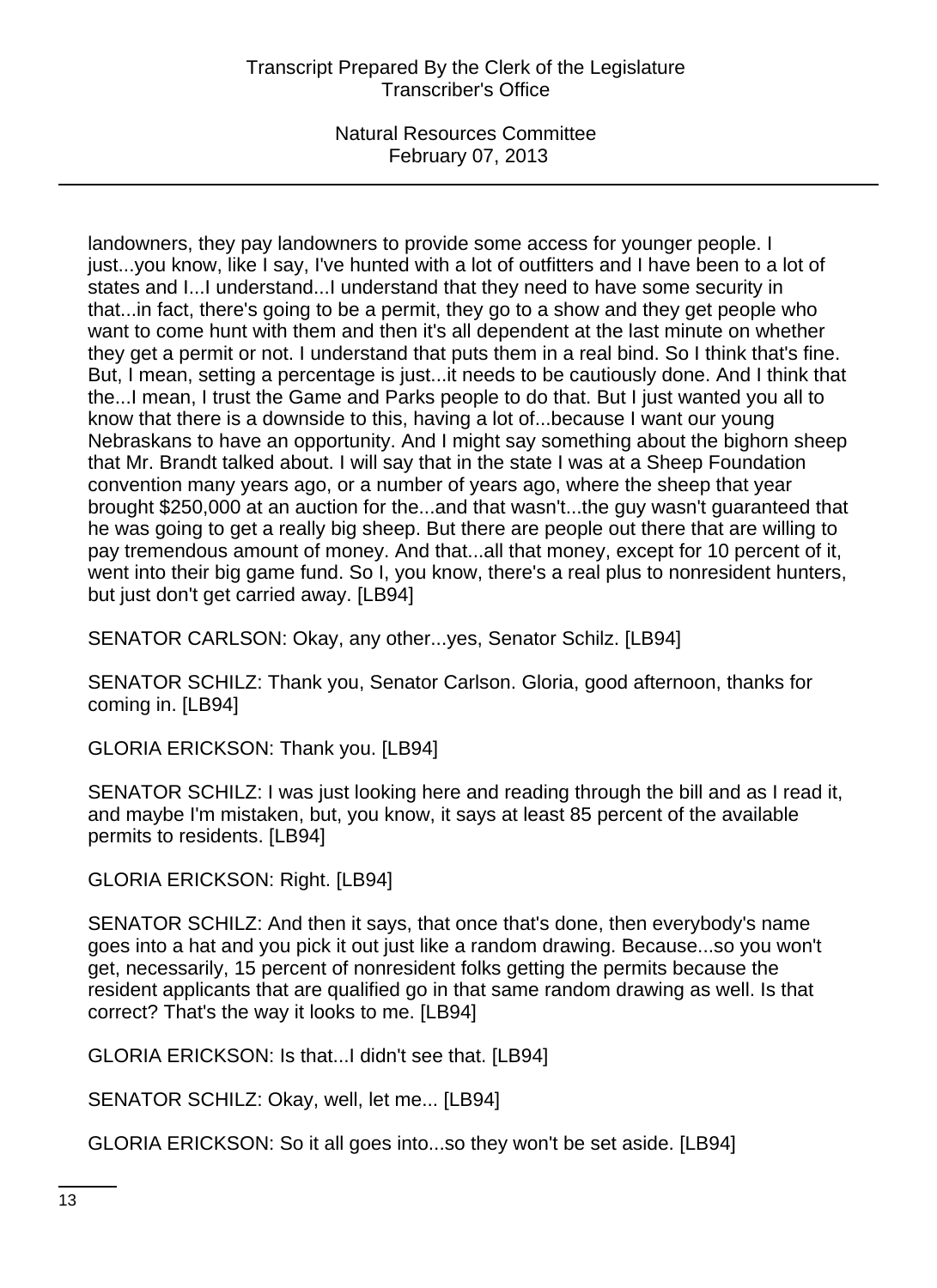SENATOR SCHILZ: Yeah, and what I say here... [LB94]

GLORIA ERICKSON: Actually, actually, what I really...maybe that outfitter wouldn't appreciate this, but I wish that they would, actually, set some aside. [LB94]

SENATOR SCHILZ: Well, I could see how you can...and that's my next question for you. I could see how you could run into problems if you never...I mean, if...if you've got the permits...or the available permits out there and it doesn't get to 85 percent of residents that get the permits, then would any permits be available for nonresidents in that case? [LB94]

GLORIA ERICKSON: Sometimes it isn't. [LB94]

SENATOR SCHILZ: Right. And so then you would run into the problem of nonresidents not having an opportunity to get any... [LB94]

GLORIA ERICKSON: Well, that's true, that's true. And actually...and actually years ago there would be...I mean we...lots of years you filled up all of the areas with residents. [LB94]

SENATOR SCHILZ: Right. [LB94]

GLORIA ERICKSON: So there wasn't much. And so that's why that this issue came up and I always...I mean, I actually was supportive of setting aside an outfitter pool. [LB94]

SENATOR SCHILZ: Um-hum. [LB94]

GLORIA ERICKSON: So, but I think, you know... [LB94]

SENATOR SCHILZ: Sure. [LB94]

GLORIA ERICKSON: Fifteen percent might be high. [LB94]

SENATOR SCHILZ: Thank you very much. [LB94]

SENATOR CARLSON: Okay. All right. Any other questions? Now don't get in a hurry. I'm just going to say this about Mrs. Erickson before she leaves. You know, she looks like she might have trouble with some big game or something. She's not...she is not tall in stature, but not too many years ago she won a lottery or a drawing to go and get a polar bear on the North Pole. And she took the trip and went out for five days, seven days on snow mobile and the village... [LB94]

GLORIA ERICKSON: Dog sled. [LB94]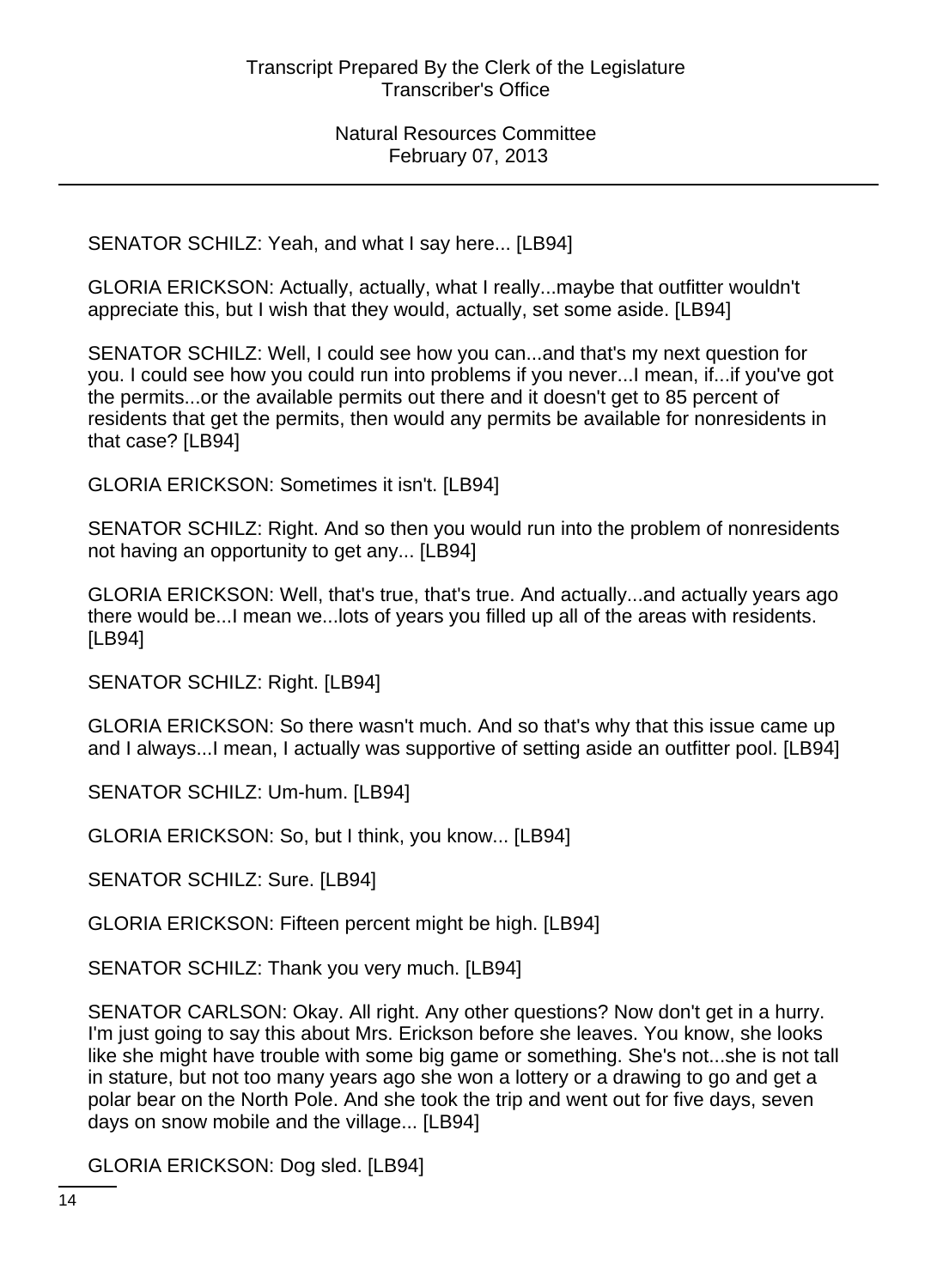SENATOR CARLSON: Bobsled... [LB94]

GLORIA ERICKSON: Dog sled. [LB94]

SENATOR CARLSON: Dog sled, oh, and the village from which they left there was a lot of talk about she isn't going to be able to do it. She did it, got her first shot, and on the way back, when they got back to the village there was a big celebration and because she got the job done. And then a few years later I think she went down and went alligator hunting. So she's up to a lot of things and I've appreciated knowing. Thanks for coming, Gloria. [LB94]

GLORIA ERICKSON: Well, yeah, and so I must say that I am very appreciative of states that do provide for nonresidents to hunt there. But as I say, Nebraska being...I mean we are so short of areas for people to hunt. It just...it kind of breaks my heart sometimes. [LB94]

SENATOR CARLSON: Okay. [LB94]

GLORIA ERICKSON: And so, you know, we just have to have better relationship, I guess, with some of these landowners. [LB94]

SENATOR CARLSON: Okay. Thank you. Thank you for coming. [LB94]

GLORIA ERICKSON: You bet. [LB94]

SENATOR CARLSON: Any further testifiers? Welcome, and I assume you're...you're testifying in a neutral position. Okay, welcome. [LB94]

DUANE HOVORKA: Neutral, yes. Good afternoon, Mr. Chairman and members of the Natural Resources Committee. My name is Duane, D-u-a-n-e, Hovorka, H-o-v-o-r-k-a and I'm here on behalf of the Nebraska Wildlife Federation. We're testifying neutral on LB94, and let me explain why. Section 2, I might have to get my glasses out, Section 2 which deals with the elk permits, seems to be a pretty commonsense kind of thing to do, that we're still limiting people to one lifetime harvest of an elk, but if you got your permit and for whatever reason didn't get an elk, you'd have another chance at some point. So, you know, we support Section 2. Section 3 looks like a pretty well-written, tightly-crafted section that would allow for landowners, you've heard the explanation, allow for landowners to designate somebody. We recognize land ownership patterns are changing and so we don't have any problem with that provision. Section 1 is the one that would allow Game and Parks to allocate a portion of the deer permits in the draw units for nonresident hunters. And it is an important issue. It's one that in other states has been hotly debated in terms of whether that should happen and what the right mix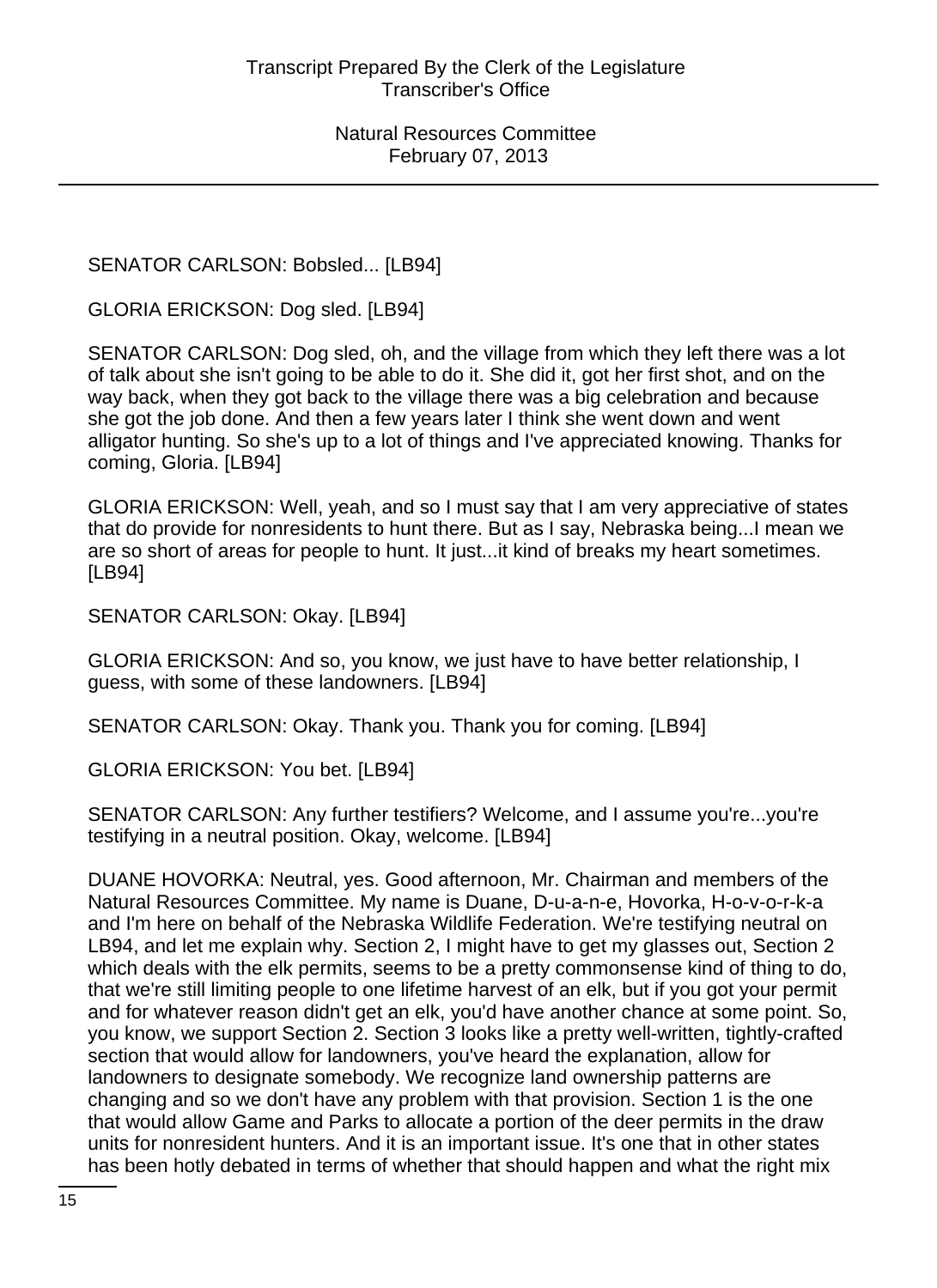is between resident and nonresident. When I sent this out to my board of directors, they said, you know, this is a new issue for us that we really haven't debated in Nebraska and we, my board, wanted to have that opportunity to debate amongst themselves before they sent me here with a position. Because that has not occurred, we don't have a position on Section 1 either for or against it that I can report to you. At some point soon I hope to be able to do that. But because we saw that as the most significant piece of this legislation and, certainly, an important precedent that deserves careful debate, we wanted to testify neutral on the bill as a whole. And we'd be glad to be part of those discussions in the future. [LB94]

SENATOR CARLSON: Okay, thank you, Mr. Hovorka. [LB94]

DUANE HOVORKA: Thank you. [LB94]

SENATOR CARLSON: Any questions of the committee? Seeing none, thank you. Are there any further testifiers in the neutral position? Senator Dubas, would you like to close? [LB94]

SENATOR DUBAS: Just quickly in regards to the last comments that were made. It is a new issue and I know Game and Parks is trying to be very sensitive to that balance between our resident and our nonresident. I know they recognize and appreciate our nonresident hunters as well. I think the language that says "it's in management units" so it's not...they're not looking statewide at doing this. They're looking at areas that they have controls in. So, you know, I'll have continued conversations with Game and Parks. If you have any other questions, please let me know and we'll do our best to get them answered. But appreciate your support for the bill. [LB94]

SENATOR CARLSON: Okay. Any questions of Senator Dubas? Well, you heard some of the opposition here, or concerns, and so if you would kind of talk that out with Game and Parks, that would be good. [LB94]

SENATOR DUBAS: Yes, I'll visit with Game and Parks and see if they have some further explanation. I think...they're just, again, trying to recognize the changes that are going on and trying to navigate the best way that they can to find workable solutions. [LB94]

SENATOR CARLSON: Good. Okay, all right, thank you, And with that, we close the hearing on LB94. And we need to have Senator Avery here and he's not, so while we are waiting for him we'll just stand at ease for a few minutes. [LB94]

BREAK

SENATOR CARLSON: Okay. All right, we will open the hearing on LB362 and, Senator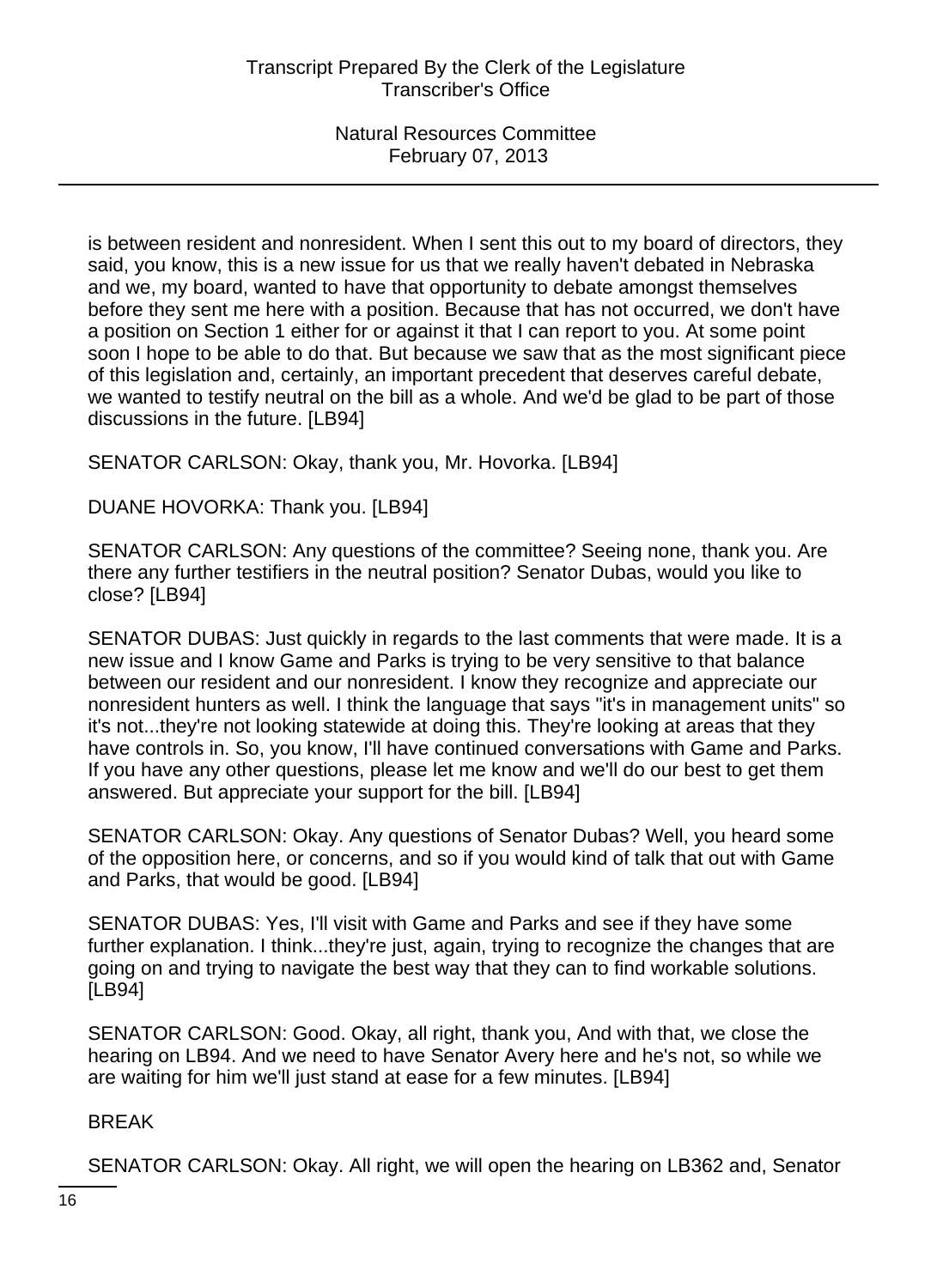Avery, you are recognized. [LB362]

SENATOR AVERY: (Exhibits 3 and 4) Thank you, Mr. Chair. My name is Bill Avery, B-i-l-l A-v-e-r-y. I represent District 28 here in Lincoln. I am bringing to you LB362 that will replace the \$25 annual park permit fee for the Nebraska Game and Parks with a \$7 fee that would be assessed to most passenger cars at the time of vehicle registration with the Department of Motor Vehicles. This bill does not eliminate existing language on \$25 annual permits for nonresidents or temporary permits for nonresidents, which I think is \$6. So we're suggesting here in this bill that we replace the \$25 fee, annual park permit fee for Nebraska residents, with a \$7 fee that's assessed in vehicle registration by the DMV. We are not changing the \$25 annual permit for nonresidents nor the temporary permits for nonresidents. The bill excludes a number of vehicles from the registration fee, including buses, trucks, trailers, taxicabs, government vehicles, emergency and maintenance vehicles, members of the Armed Services acting in an official capacity, a number of other kinds of and classes of vehicles, like well-drilling rigs, government vehicles. And there are a number of them, and I won't bother to go into them all. I have a proposed amendment that, if the page would come and distribute, I would appreciate it. This amendment streamlines trailer exemptions. It just makes it clearer, and I think that what we would want to do is exempt trailers from permit fees. All funds collected by the Department of Motor Vehicles under this act will be credited to the State Park Cash Revolving Fund. In addition, 2 percent of the total funds collected in the first year would be earmarked for the Department of Motor Vehicles to use for implementation of the act. I believe if you look at the fiscal note, you'll see that they don't need quite that much. If you decide to advance this bill, you might want to adjust that 2 percent. I believe the DMV is estimating that it would be considerably less costly than what we anticipated in this bill. Yes, they anticipate about \$40,625, and we are...I think the 2 percent would generate about...almost \$128,000, so that will have to be adjusted. For the past 35 years citizens have expressed an interest in eliminating the mandatory park fee and finding some alternative, sustainable funding for the state parks. I know the Game and Parks Commission has been grappling with this for a long time. You may remember that in 2011 our colleague, Dave Pankonin from Louisville, actually succeeded in getting an increase of \$5 for park permits that we had to override the Governor's veto to get that passed. The...this is a new funding mechanism for the Game and Parks Commission. It meets their ongoing maintenance needs and operational needs. The green copy of the bill proposes a fee of \$7. This is a starting point. As I understand it, the department probably needs at least \$5 to bring in the same amount of revenue that they now receive with the \$25 permit fee. This new mechanism, however, will provide a sustainable funding stream for Game and Parks to perform the duties that we have statutorily assigned to them under Chapter 37 of our laws. Senator Brasch has indicated that she could live with a \$5 fee, but not a \$7. [LB362]

SENATOR BRASCH: Not \$7. [LB362]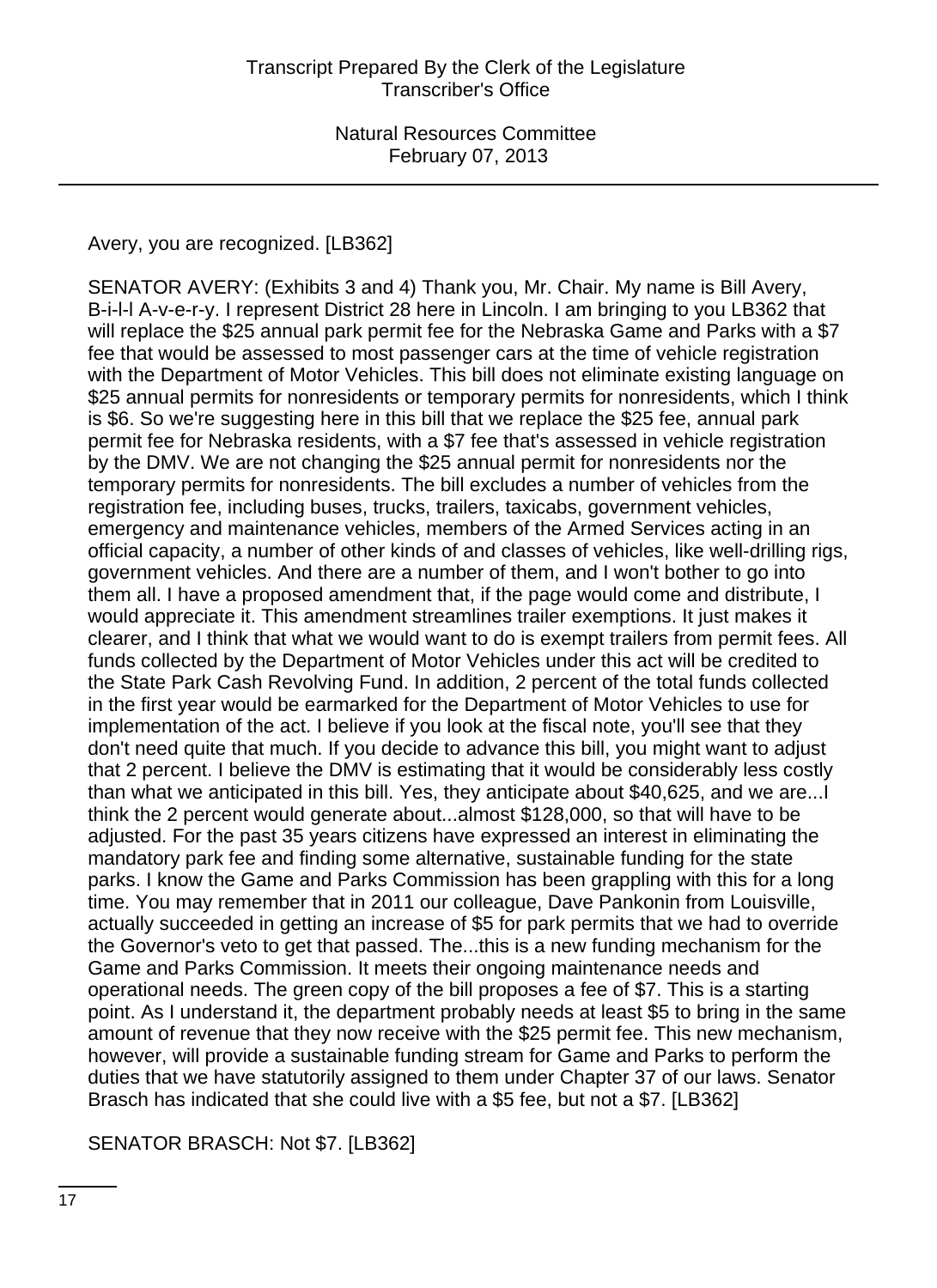# SENATOR AVERY: So I mention this for you. [LB362]

SENATOR BRASCH: Okay. [LB362]

SENATOR AVERY: The Game and Parks Commission estimates that about 1.6 million vehicles are eligible for this registration proposal and at \$5 per vehicle it would generate approximately \$8 million a year. You can get more accurate numbers on the fiscal note, and I'll have something to say about that in a few minutes. These funds would go toward day-to-day operations, ongoing needs, maintenance. Approximately 70 percent of the operating and maintenance budget comes from park use fees today. Only about 30 percent comes from the General Fund, so it is largely funded by use fees. And the problem is that General Fund contribution to Game and Parks over time has been declining for a number of years. They do need a reliable, sustainable source of funding. The parks system in Nebraska is very good. We have about 80 state park facilities. The entire system consists of 8 parks, 11 historical parks, 64 recreation areas, and 2 state recreational trails. That's about 140 acres of land and water available for public recreation. It's a large operation. It's complex and it's diverse, and it's buildings, campsites, roads, fences, water systems, electrical and septic systems, boat ramps, and docks. The list goes on. So this should give you an idea of the scope and scale of Game and Parks' responsibility to our visitors and guests. I am suggesting that this is a way that we can spread the investment of all Nebraskans, or most Nebraskans, in our parks system, make it more accessible to the users. If you're a parent with three or four kids and they like to go camping and you have a \$5 or \$6 or \$7 fee when you register your vehicle and that's it for the year, you can get a lot of use out of that. And you can take them fishing; you can take them boating; you can do all kinds of camping and things of that sort without having to come up with a \$25 permit or, if you don't have that permit, coming up with a daily permit fee. So I think that this is a reasonable proposal. It would certainly make an important contribution to the department. Senator Schilz, I note that two years ago, during the override debate on Senator Pankonin's bill, you mentioned that, if we're going to have state parks, we have to make a commitment to pay for them. I'm holding you to that. (Laughter) I absolutely agree, and that is why I bring this bill. The idea of adding a Game and Parks charge during the registration is not unique. Michigan does it; Idaho does it; a number of other states do it. There are many creative ways to fund this essential service to the state and this, I believe, is one of them. And I would hope that you would agree with me and advance this to General File. Thank you. [LB362]

SENATOR CARLSON: All right, thank you, Senator Avery. Any questions? Senator Johnson. [LB362]

SENATOR JOHNSON: Thank you, Senator Carlson. Thank you, Senator Avery. I have a situation that I'll describe to you, and maybe you've got the right solution for it. I didn't hear it in the exemptions. And now that I'm living within a half a mile of one of the new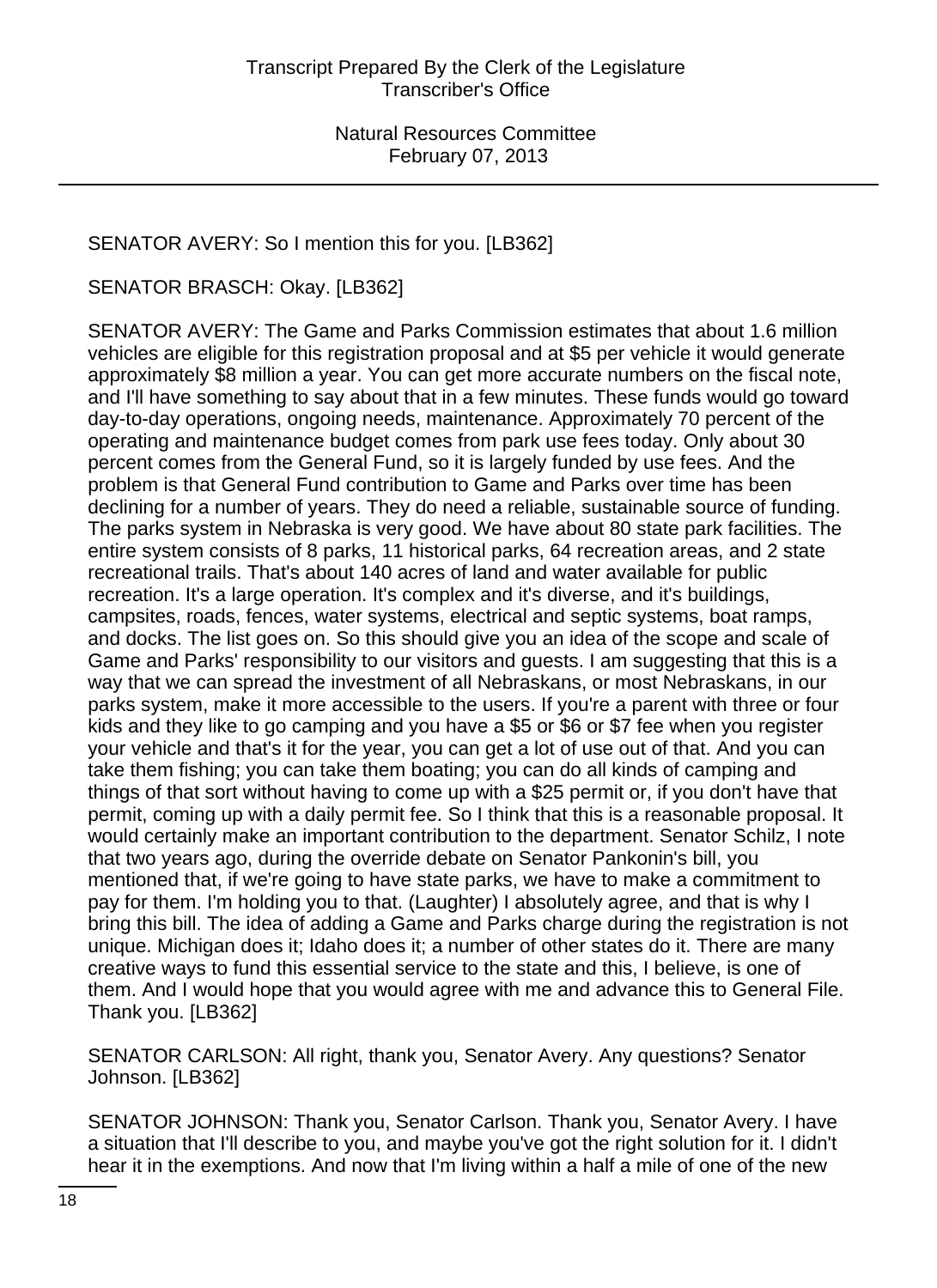lakes, Lake Wanahoo, I'll probably have more opportunity to go to the lake. But I have had as high as 11 vehicles, which probably only two of them will ever get close to the lake because they're older vehicles that I restore, sell them, whatever. And some of them have personalized plates. [LB362]

SENATOR AVERY: Um-hum. [LB362]

SENATOR JOHNSON: Some of them are regular, standard plates because they are not out on the road that much, but I need to drive them around the block. Will I be paying a fee on all 11 of those? [LB362]

SENATOR AVERY: No, you would not. In fact, I have, or did have, a list of all the exempted vehicles. It's not in the file here now, but the list is very extensive. And farm vehicles, for example, are exempted. [LB362]

SENATOR JOHNSON: Well, these are not farm vehicles. [LB362]

SENATOR AVERY: Yeah. [LB362]

SENATOR JOHNSON: These are older cars. So is there a way to... [LB362]

SENATOR AVERY: I don't remember if that...if older cars or antique... [LB362]

SENATOR JOHNSON: Yeah. [LB362]

SENATOR AVERY: ...specialty cars like that are specifically exempted or not. [LB362]

SENATOR JOHNSON: But I don't have antique plates on these. [LB362]

SENATOR AVERY: Um-hum. [LB362]

SENATOR JOHNSON: I buy a regular six-dash plate. [LB362]

SENATOR AVERY: Um-hum. [LB362]

SENATOR JOHNSON: Now when I buy a personalized plate, I pay a premium for that. So I would think it would be easy to exempt maybe a personalized plate, but then you couldn't go on in the park with that. But I do have a concern, and maybe I'm unique in that. Right now, my inventory is down. I've only got five. (Laughter) But my wife talked me into an inventory reduction sale. (Laughter) [LB362]

SENATOR AVERY: Well, you might want to designate one for park use. (Laughter) You might want to designate one for park use. [LB362]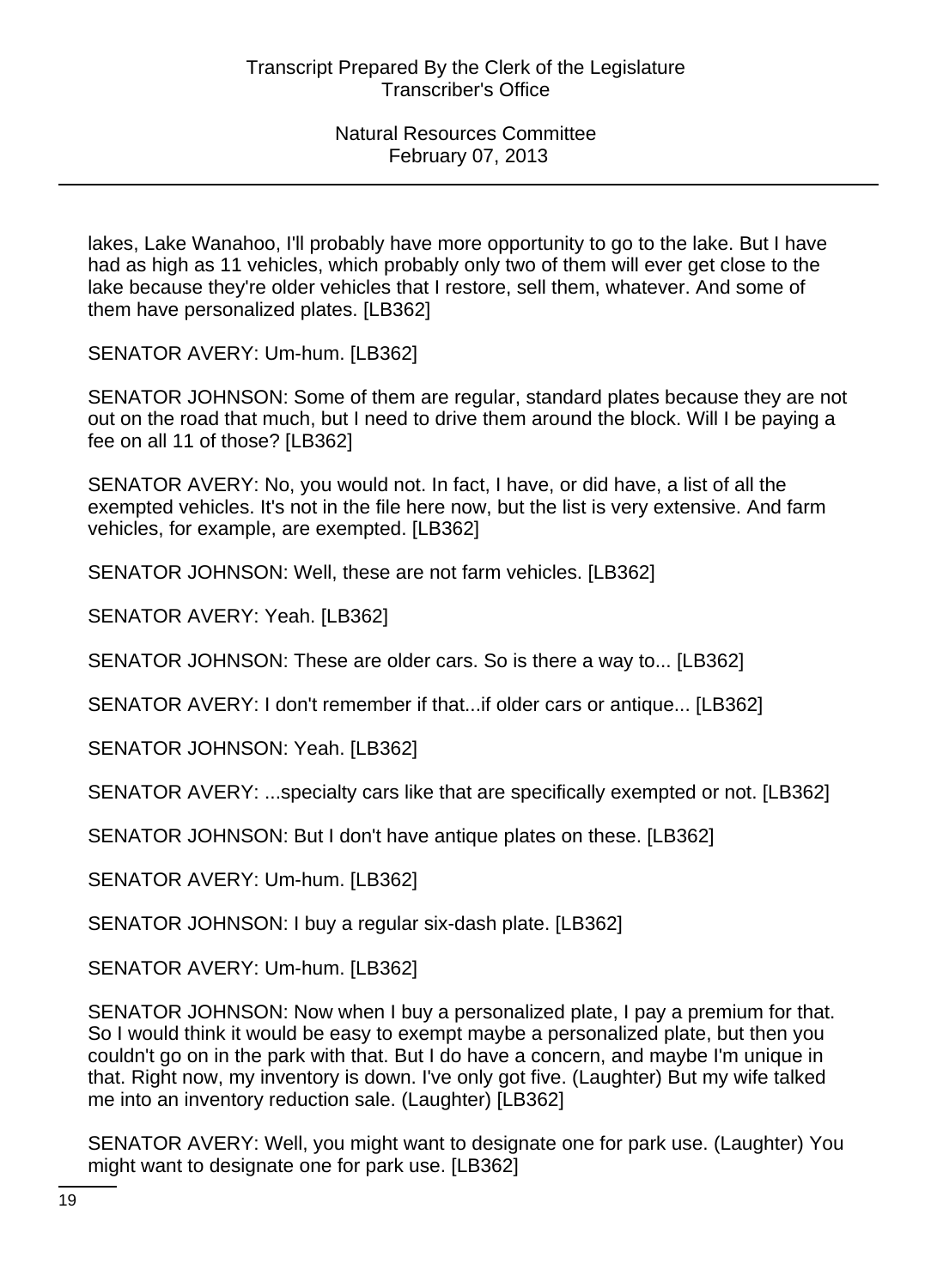SENATOR BRASCH: And at \$5 each there. [LB362]

SENATOR JOHNSON: Yeah, at \$5, easy, it's a wash of where I'm at, yeah. So no, I just bring it up because there might be others that have situation like I do. [LB362]

SENATOR AVERY: Yeah. I do have here, if you're interested, if the page would please distribute, a list of what other states do and how they fund their state parks. And we are among the lowest in the country in terms of what we charge to use our facilities. But I do know that there is a long list of exemptions, and I just can't...and to... [LB362]

SENATOR JOHNSON: If you can give me that expanded list, that will help me. [LB362]

SENATOR AVERY: Okay. [LB362]

SENATOR JOHNSON: Thank you. [LB362]

SENATOR CARLSON: Okay, any other questions? Senator Dubas, and then Senator Kolowski. [LB362]

SENATOR DUBAS: Thank you very much, Senator Avery. As the Chair of the Transportation Committee, I would be very remiss in my duties if I did not raise some serious concerns about what we're talking about today. I totally agree with you and with the statement that Senator Schilz made in a previous debate, that if we're going to have our parks we should take care of them. And we do have a great parks system. And what you have just passed out to us shows that we are still amongst the lowest in the nation with our park permit fees. And when we raised it that \$5, to my knowledge, there has not been a lot of pushback with that increase in fees. Why not just bump our fees up some more and continue to have user fees support the parks system? [LB362]

SENATOR AVERY: I think the parks system is a state treasure that all of us have some responsibility to maintain, not just users, and I see two things coming out of this legislation. One is that we share the responsibility to maintain this treasure; and secondly, it makes it far more accessible to our citizens. If you're only paying a \$5 fee on your registration when you register your car, that makes it a lot easier to just, you know, drive into a park and spend the afternoon without having to worry about whether you have a \$25 permit and, if you don't, going and buying a day pass. Plus, the parks system will be able to better maintain their facilities, and you won't have to pay to have somebody stand in those or sit in those toll booths to monitor this. So there's a savings there to Game and Parks. [LB362]

SENATOR DUBAS: And I'm still agreeing with you in principle, as our need to support our parks as a state. [LB362]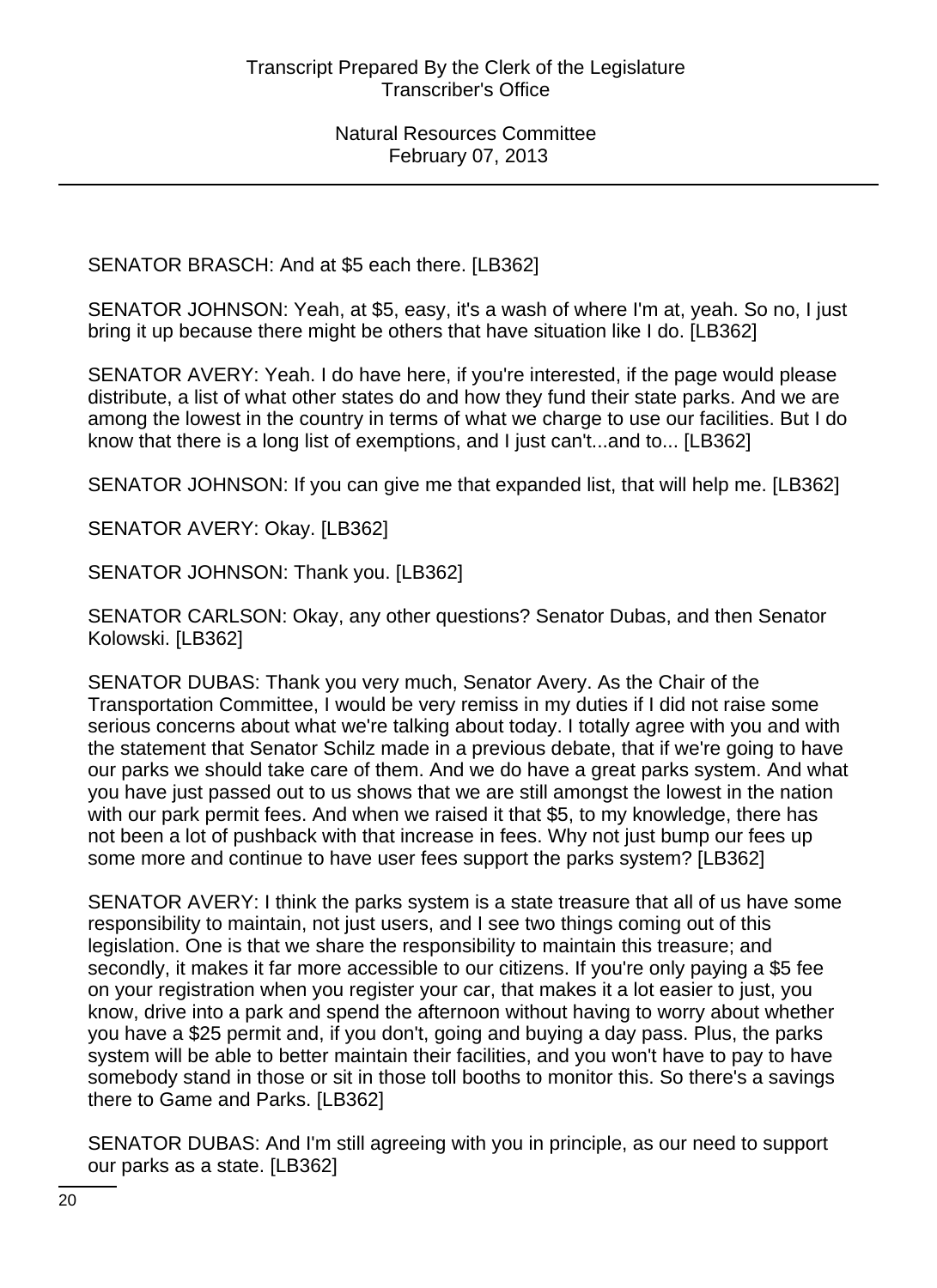# SENATOR AVERY: Yeah. [LB362]

SENATOR DUBAS: You know, I would see more...why don't we just go to a General Fund appropriation, you know, bump up that certain part of the Game and Parks budget to help them do this? We already...we may have the lowest park permit fees across the country, but we have some of the highest motor vehicle licensing and registration fees around. And we hear from a lot of constituents who are not happy with what it costs them as they license their vehicles, and so adding an additional fee onto their vehicle that isn't necessarily directly related to their driving of that vehicle, I just have some issues with. [LB362]

SENATOR AVERY: Well, there is already a fee on your driver's license that, I believe, the Department of Roads levies this, to maintain some of the roads in the parks system. It's about \$1 or \$1.50, something like that. But I just believe that you would see a great deal more use of the parks if you have this system. I think people would feel more ownership because they're helping pay for it. And all of that, I think, would be preferable to what we have today because it is extremely hard to get an increase in General Fund appropriation to parks. And this would be a sustainable and largely predictable source of income because people are going to continue to drive cars and they're going to continue to license those cars, and that would be a whole lot more predictable than you relying on the General Fund. [LB362]

SENATOR DUBAS: And kind of picking up where Senator Johnson left off, for families, you know, like when I had all of my children at home, they all had a vehicle, I've got a vehicle. You know, they aren't farm vehicles. They're all, you know, just regular vehicles. [LB362]

SENATOR AVERY: Um-hum. [LB362]

SENATOR DUBAS: So if you're looking at families that have two, three, four, five vehicles, if there's a \$7 fee on all five of those vehicles,... [LB362]

SENATOR AVERY: That's still less than one permit. (Laugh) [LB362]

SENATOR DUBAS: But if I'm going to use the park, I'm more willing to pay more for my park permit than I am to pay for that on my motor vehicle licensing. So I certainly appreciate and understand where you're coming from. And again, I agree with you that we need to be supporting our parks system. It is a huge contributor to our economy and tourism and what have you, but I do have some serious reservations about using this source as a source of income. [LB362]

SENATOR AVERY: I did mention that I was going to refer to the fiscal note. If you have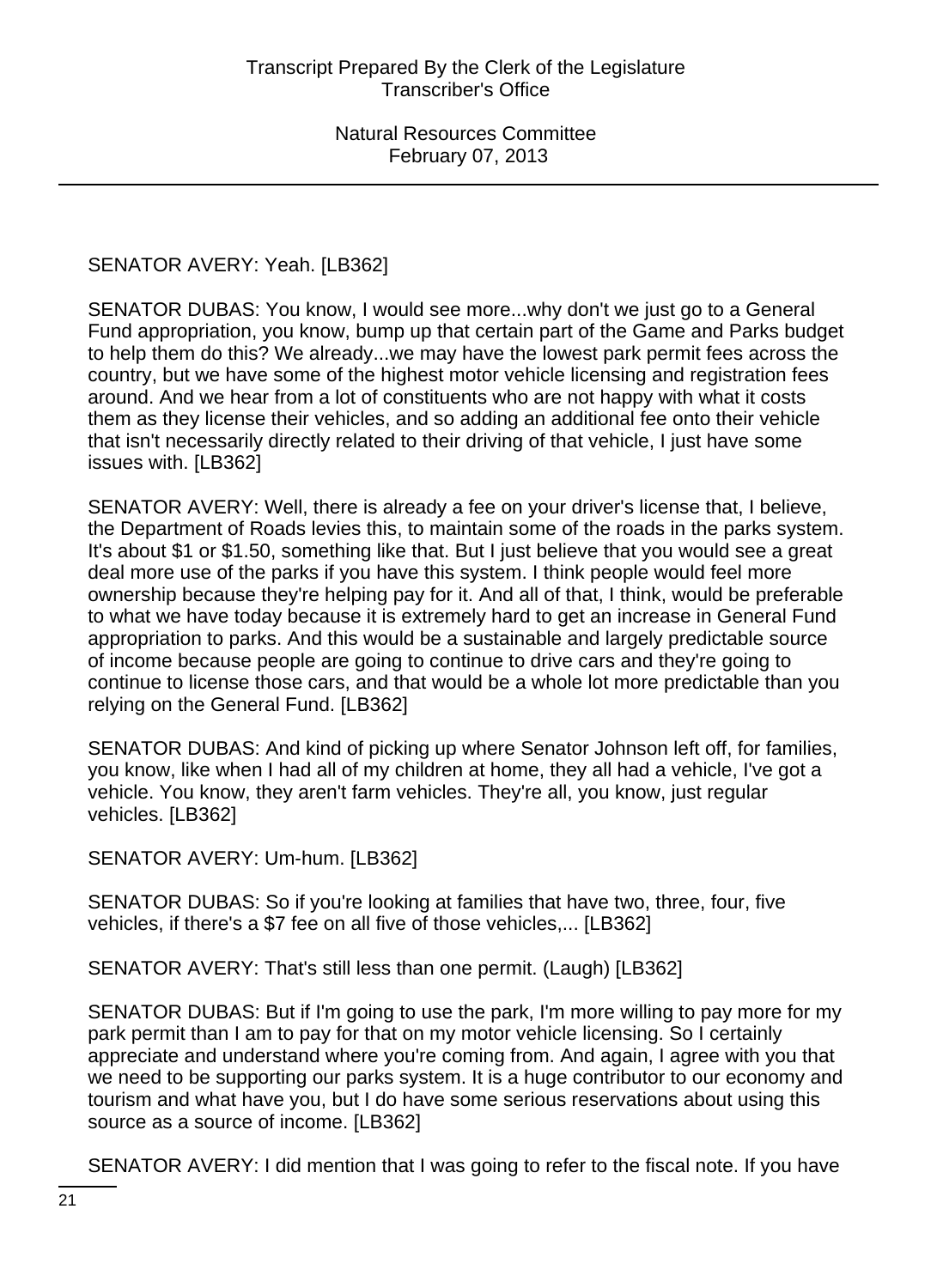the fiscal note in front of you, you might want to go to the second page, where the Department of Administrative Services specifically disputes the estimate from the Lancaster County Treasurer about the fiscal impact on the county. And they looked at Lancaster County as a sample of the impact on counties. And I don't know if Lancaster is typical or not, but the estimate here, according to the Department of Administrative Vehicles (sic), is not believable. In fact, they say that the activity required by this legislation is the same as current activity performed by the county treasurer's office. It is expected that the fiscal impact is minimal, and the task of remitting this fee to the state can be accomplished by existing staff. Just wanted to point that out. [LB362]

SENATOR CARLSON: Okay, thank you, Senator Dubas. Senator Kolowski. [LB362]

SENATOR KOLOWSKI: Thank you, Mr. Chairman. Senator Avery, you mentioned the 1.6 million cars at an \$8 million total. Was that based on the \$5? [LB362]

SENATOR AVERY: That was based upon the \$7. [LB362]

SENATOR KOLOWSKI: On the \$7. [LB362]

SENATOR AVERY: Yeah. [LB362]

SENATOR KOLOWSKI: And the \$8 million, what is the operating budget of the Game and Parks at the current time, on a yearly basis? [LB362]

SENATOR AVERY: I didn't expect to get that question, Senator Kolowski. [LB362]

SENATOR KOLOWSKI: Okay, no problem. [LB362]

SENATOR AVERY: So I don't know. [LB362]

SENATOR KOLOWSKI: Or on the basis of need of repairs and all the rest that you were talking about as well. [LB362]

SENATOR AVERY: Well, and it...I know that 30 percent of the budget comes from General Fund and 70 percent from use fees, so I might actually have that here. I believe that the \$8 million they estimate would be the 70 percent, so. [LB362]

SENATOR KOLOWSKI: Okay. [LB362]

SENATOR AVERY: One hundred and sixty, I believe. [LB362]

SENATOR KOLOWSKI: Okay, so...well, I'm in agreement with your philosophy as far as the maintenance of a state treasure. It's extremely important for us. I would look at it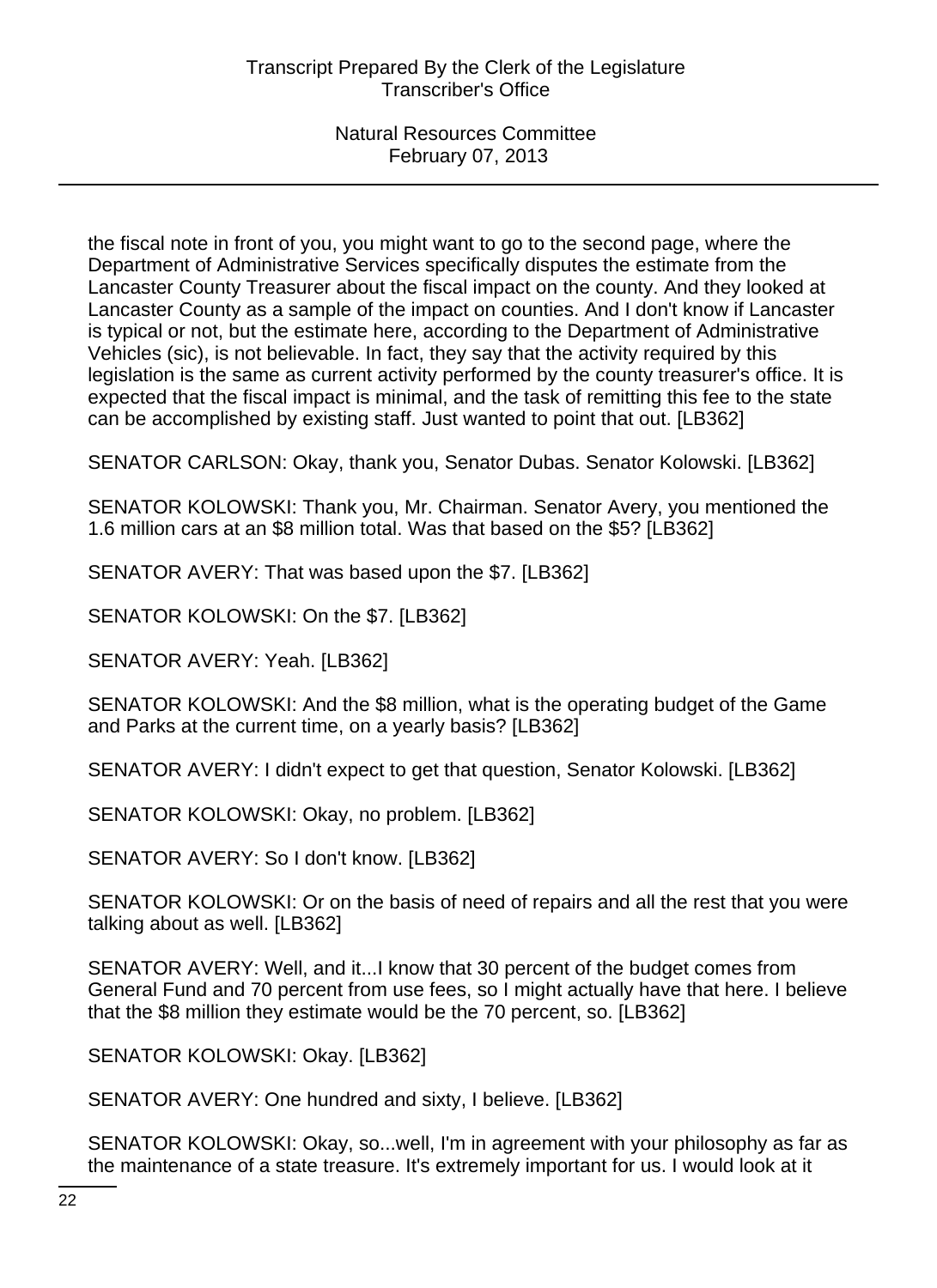analogous to the state college or university system. I may not send my child there. I may not utilize the services of the state college or the university, may choose to send them elsewhere or seek education in a different mode. But it's still something I take great pride in, and I think it's important that, if we have a need, that we could certainly fill it in this particular way. The other picture I had in my mind from all the state parks I've been to, I don't see many people walking into them. So usually they're driving, and so the utilization of vehicles seems to tie right into this whole opportunity to go with a fee in this particular way. Now they'd still have to have someone at some location checking to see if it's a Nebraska plate or a non-Nebraska plate coming into the park, and I'm sure there's ways of handling that so, if a fee was charged, you wouldn't have to put anything on your window, no stickers, nothing like that,... [LB362]

SENATOR AVERY: Um-hum. [LB362]

SENATOR KOLOWSKI: ...and avoid those long lines, sometimes, if you're in a hurry to get into the park. So I really appreciate your concept. Thank you very much. [LB362]

SENATOR AVERY: My guess is that the way they would do that is in those vacation days, special days when you have high volume,... [LB362]

SENATOR KOLOWSKI: Yes. [LB362]

SENATOR AVERY: ...they'd probably put somebody in the booth to check for those nonresidents. [LB362]

SENATOR KOLOWSKI: Thank you. [LB362]

SENATOR CARLSON: Okay, any further questions? Senator Brasch. [LB362]

SENATOR BRASCH: Thank you, Chairman, and thank you, Senator Avery, for bringing this bill forward. And, yes, in conversations I've had in our district about the concept of a fee on a motor registration, many people did think that was a good thing to do. Some of them have also mentioned, some of the more older citizens that were hopeful that this would come forward because they did not want to have to drive to the store X, Y, or Z--no advertising here--to pick up a permit. And sometimes it's a nice day and they don't have a permit, and they would have gone to the park but hesitated on that. The reason I also did mention a \$5 fee is that, you know, for a family...and when they do have vehicles that they'd be...it was said they'd be happy to pay that fee on one, knowing that their teenager was going to the state park rather than to another facility of laser tag or something like that. [LB362]

SENATOR AVERY: Um-hum. [LB362]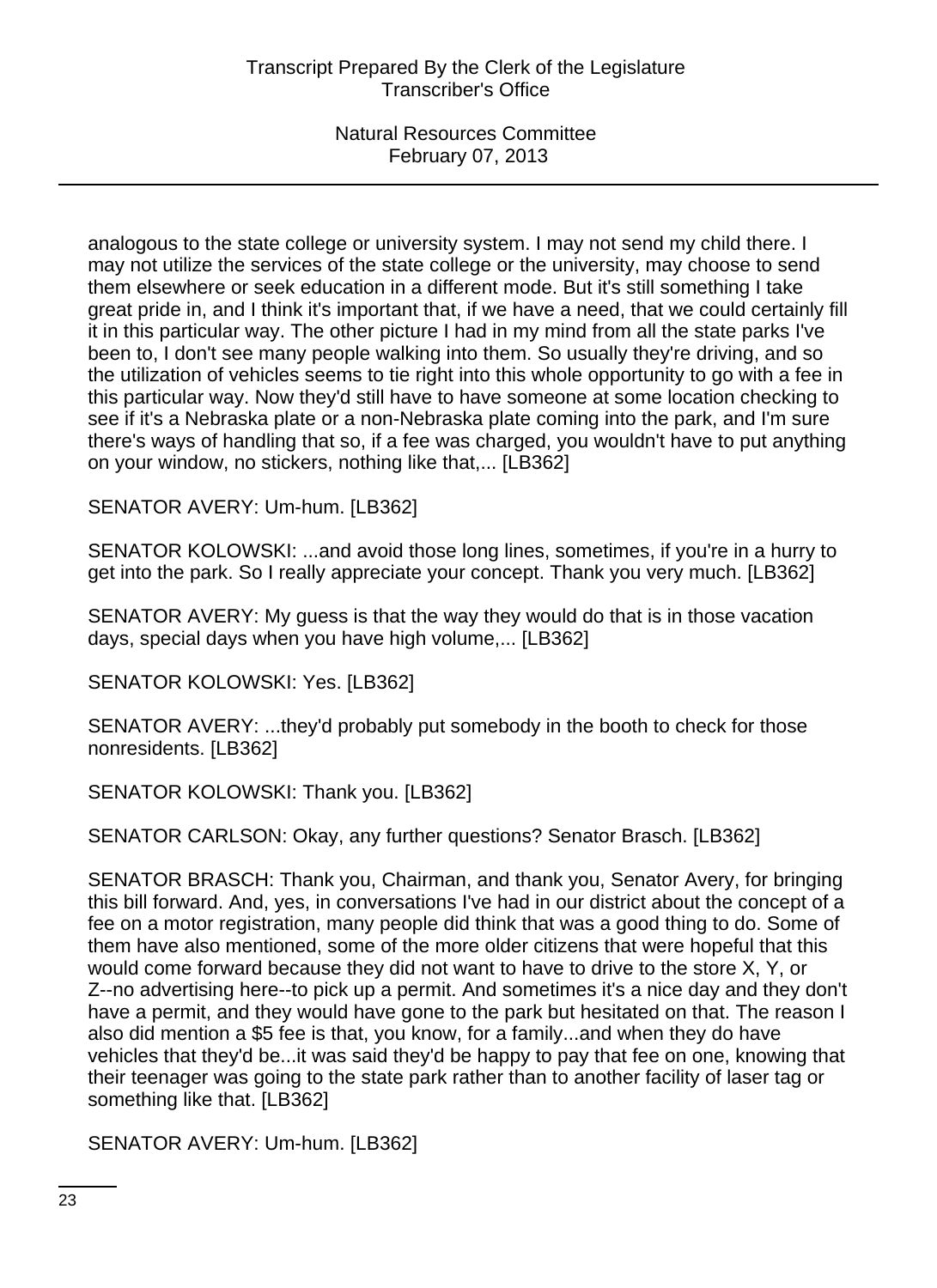SENATOR BRASCH: So it is one. I did have some e-mails also saying that it should be a user's fee. But seeing the, you know, what I guess is...can a person opt out of this? Is there any...? [LB362]

SENATOR AVERY: No, I...there is no provision for that. [LB362]

SENATOR BRASCH: There is no...okay. All right. [LB362]

SENATOR AVERY: And I've gotten similar mail as you have. [LB362]

SENATOR BRASCH: Okay. [LB362]

SENATOR AVERY: But the majority of my mail is that this is a good idea and people support it. But there are always some people that are going to grumble any time you're talking about money and fees. [LB362]

SENATOR BRASCH: And... [LB362]

SENATOR AVERY: But it's...the...my mail is far more positive than it is negative. But given the kind of bills I introduce, I'm used to negative mail. (Laughter) [LB362]

SENATOR CARLSON: Senator Kolowski. [LB362]

SENATOR KOLOWSKI: Thank you, Mr. Chairman. I think another way of looking at this...and I have absolutely no problem with the \$5 or \$7 or even \$8. That's about two gallons of gas today. So when you put it in that context,... [LB362]

SENATOR AVERY: Hmm, yeah. [LB362]

SENATOR KOLOWSKI: ...remember, when it takes about \$60 or \$70 to fill your tank, where we are with things. Thanks you. [LB362]

SENATOR AVERY: Thank you for that point. [LB362]

SENATOR CARLSON: Okay, any further questions? All right, we've grilled you pretty good. Are you going to be here to close? [LB362]

SENATOR AVERY: Well, the way you treat me, I might just want to stay. (Laughter) [LB362]

SENATOR CARLSON: Okay. All right. Okay, thank you. [LB362]

SENATOR AVERY: Actually, I am going to stay for a little while. I have to go back to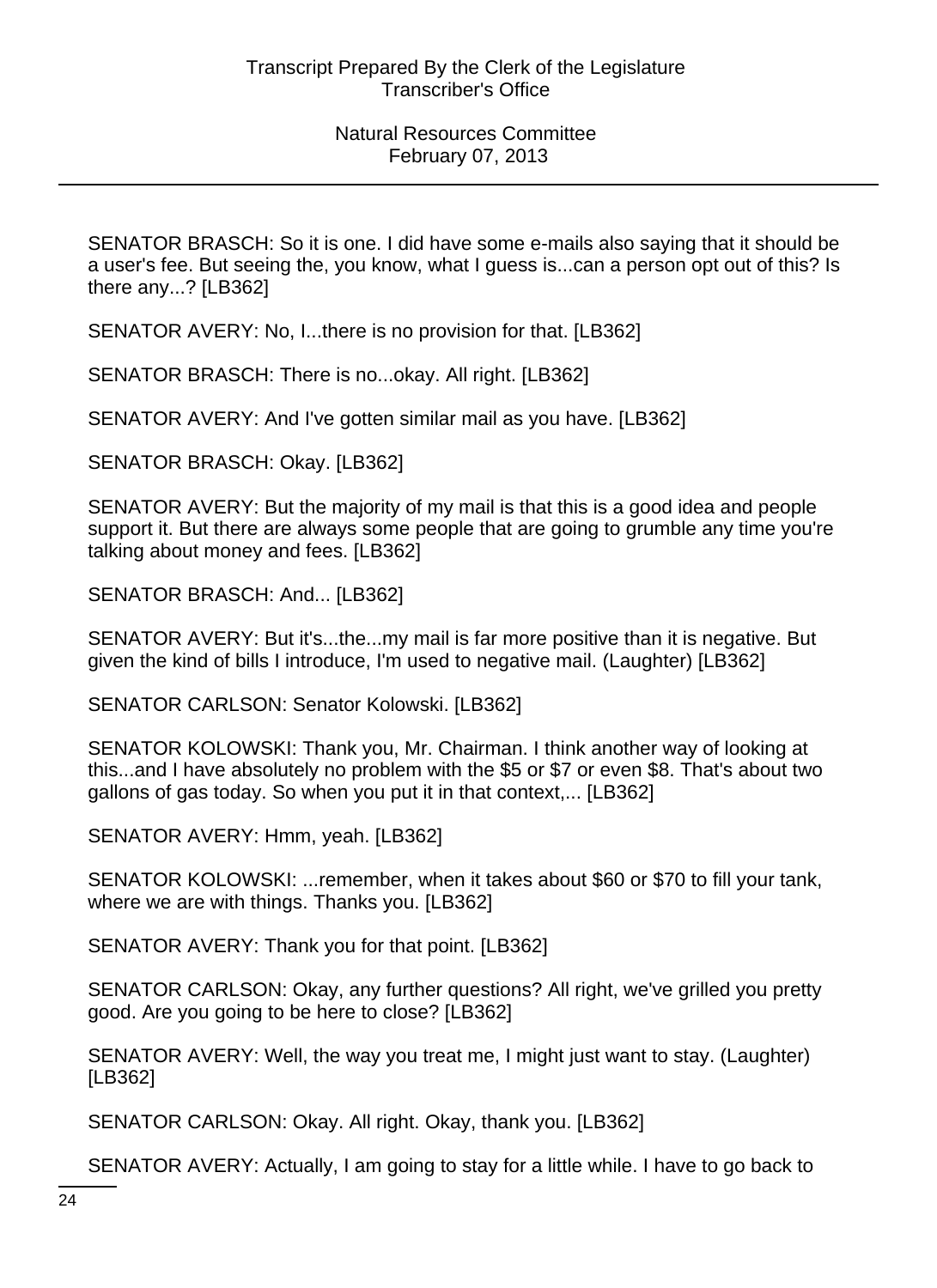Government so they don't wreck everything while I'm gone. (Laughter) [LB362]

SENATOR CARLSON: Okay. All right, we're ready for proponents. How many proponents are going to testify? Okay. So after Roger, let's put the lights on, Barb. And, Roger, you're okay, so welcome. [LB362]

ROGER KUHN: (Exhibit 5) That was very kind of you. (Laugh) Chairman, members of the committee, my name is Roger Kuhn. It's R-o-g-e-r K-u-h-n. I'm representing the Nebraska Game and Parks Commission today. I want to thank Senator Avery and Senator Harms for their foresight in introducing this bill. I appear today before you representing Game and Parks, I said, in support of LB362. Just a little background: Nebraska's parks system has existed for nearly a century. And over that time, of course, it's touched millions of people and is in need of a financial reform if it is to continue to serve Nebraskans at a level that we've experienced and deserve and expect. LB362 provides an opportunity to make a significant difference in Nebraska's future and quality of life for all Nebraskans. The access issue was brought up earlier. That's important to note. In 1978 the Legislature had the foresight and vision to create a new funding model for the operation of the state parks system and created the park entry permit. This model has served us well for 35 years, but the parks system and the needs today is nothing like it was 35 years ago. With an aging parks system and new expectations, standards, and mandates to be met, we face an array of new challenges. LB362 would provide a means of attacking these challenges we face into the future. There are many benefits that the bill provides, and I'm going to touch on a number of those. Convenient and ready access to our state parks for all Nebraskans: It removes the inconvenience and the hassle of having to acquire a park permit to enjoy our state parks. The park permit oftentimes serves as a deterrent for folks wanting to use the parks for reunions, receptions, birthday parties, meetings, picnics, fishing, and a lot of other outdoor activities. It creates what should be an enjoyable and quality experience into a stressful, and sometimes illegal, experience. LB362 would remove that. Efficiency is another benefit. The elimination of the park permit will allow more efficient use of our resources. Printing of permits, law enforcement, staffed gate houses, mailing, account and audit procedures all will be dramatically reduced if there is no park permit required for Nebraska vehicles, thus, allowing these resources to be used for other needed purposes in our parks system. Social benefits: less stress if no park permit is required. Parks promote a healthy lifestyle, both physically and mentally, provide quality outdoor opportunities to encourage families and kids to get outdoors, and an alternative to take a break from the computers, DS's, cell phones, etcetera, that society spends too much time on now. It will encourage community and state pride, will encourage more Nebraskans to enjoy the parks, knowing they are accessible without having to track down a park permit when they want to enjoy a day at the park. It will also ensure a quality state parks system. It makes our parks system sustainable, this bill would, into the future to continue to serve millions of more park visits in safe, clean, and a healthy setting. Financial benefit: Tourism is a major industry, in fact, tourism is the third largest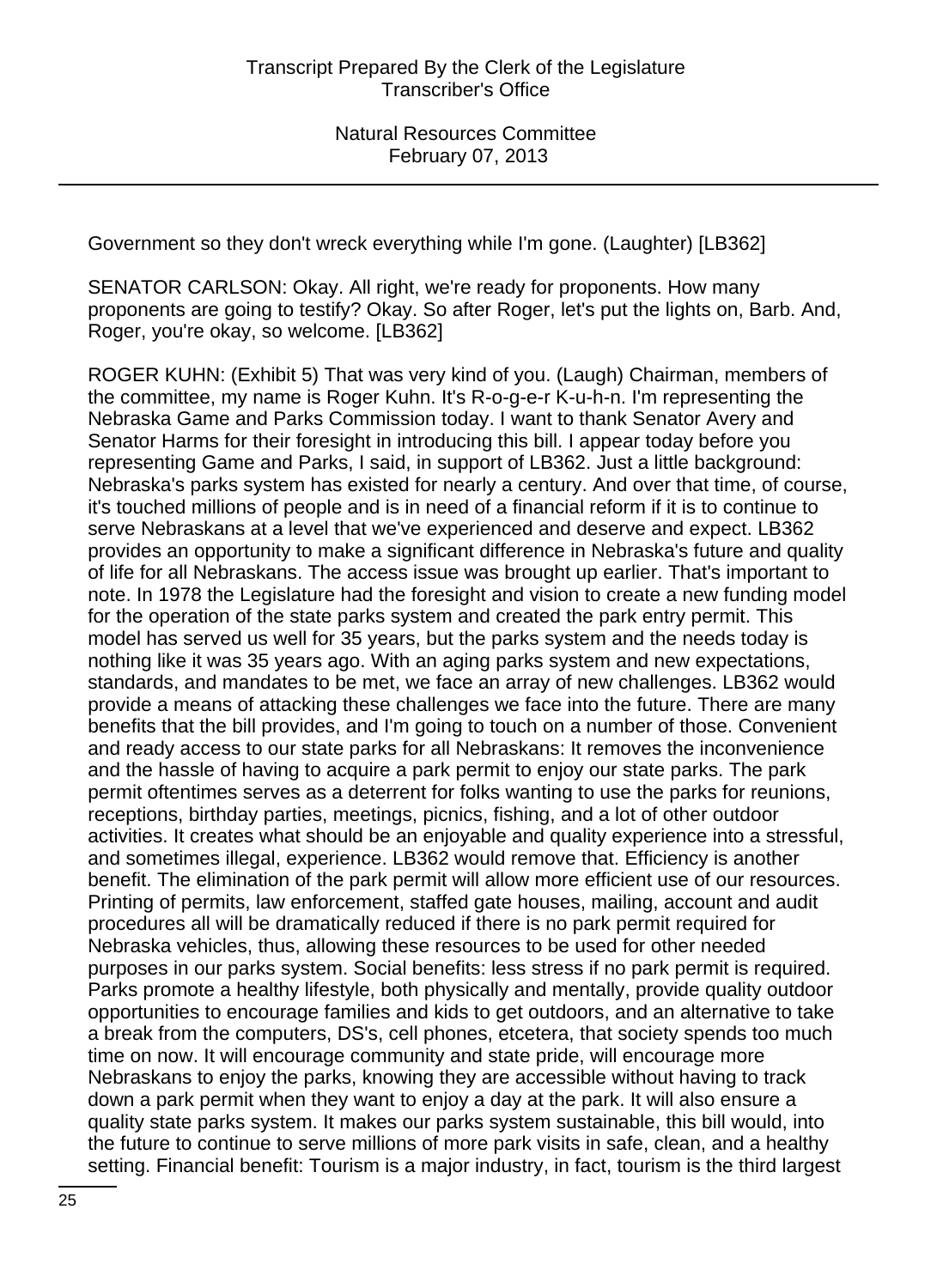industry in the state of Nebraska. State parks make up over half of the top 20 tourist attractions in Nebraska. Therefore, Nebraska's state parks system is recognized as the major component when it comes to Nebraska's third largest industry. By us investing less than \$0.02 a day, which is what this bill does at \$7, will help sustain the tourism industry in our state and pay great dividends for Nebraska well into the future. This is simply a wise investment from an economic and financial point of view. According to a recent study, the economic impact for Nebraska from our state parks system--this was done by a private consulting firm--was calculated to be \$749,888,000, nearly \$750 million economic impact just from our state parks system. An injection of money, like LB362, what it offers will put people to work to tackle the deferred infrastructure and ADA projects that we face. Contractors and construction companies would be hired to do the work, thus, creating work and economic stimulus all across Nebraska. This bill is important. We hold the future of our state parks system in our hands with this bill. For \$7 a year, \$0.58 a month, less than \$0.02 a day, we can have a reliable funding source that will allow us to sustain a quality state parks system far into the future. Without financial reform, the future of our state parks system is not bright. In a survey of Nebraska registered voters conducted in the past two months, the question was asked: Would you favor or oppose a \$7 park entry fee on your vehicle registration? The majority of those surveyed were in favor of this. Game and Parks is charged with the responsibility of managing and maintaining a premier parks system. Senator Avery pointed out that's in statute. We're responsible for that. To meet this responsibility we must consider means and methods that allow us to carry out this responsibility successfully. LB362 provides a way to do that. To better understand the situation that we face, one needs to know the scope of the responsibility. The state parks system is a large system. It's comprised of 81 park areas that encompass nearly 140,000 acres and has over 1,600 buildings and over 800 miles of road system, over 11,000 camp sites, over 300 boat ramps and docks, 95 playgrounds, 500 septic systems, 200 wells, 280 bridges, 8 water towers, 6 swimming pools, and hundreds of miles of water, sewer, and electric lines that zigzag throughout the 81 park areas. These are just some of the infrastructure items that must be operated and maintained day after day, month after month, decade after decade. Our current model of how we fund our state parks system is not sustainable, given what we face. We are faced with an aging parks system that currently is estimated to have nearly \$30 million of deferred maintenance needs and face an approximately \$13 million of ADA mandates by the federal Justice Department. That, folks, adds up to \$43 million of needed support. This includes items such as electrical distribution systems, water systems, sanitation systems, roofs, windows, federal ADA requirements, erosion, bank stabilization, silt, boat ramps, swimming pools, also fire and flood restoration that we face, seems like, each and every year, to name a few. And if they're not FEMA eligible, we're stuck with that. The park permit was created to assist in the day-to-day, month-to-month operation of the parks system, such as garbage, fuel, utilities, chemicals, preventative maintenance, customer service, janitorial, grounds work, etcetera. It does not provide, nor was it designed to provide, enough funds to tackle major infrastructure replacements of an aging parks system and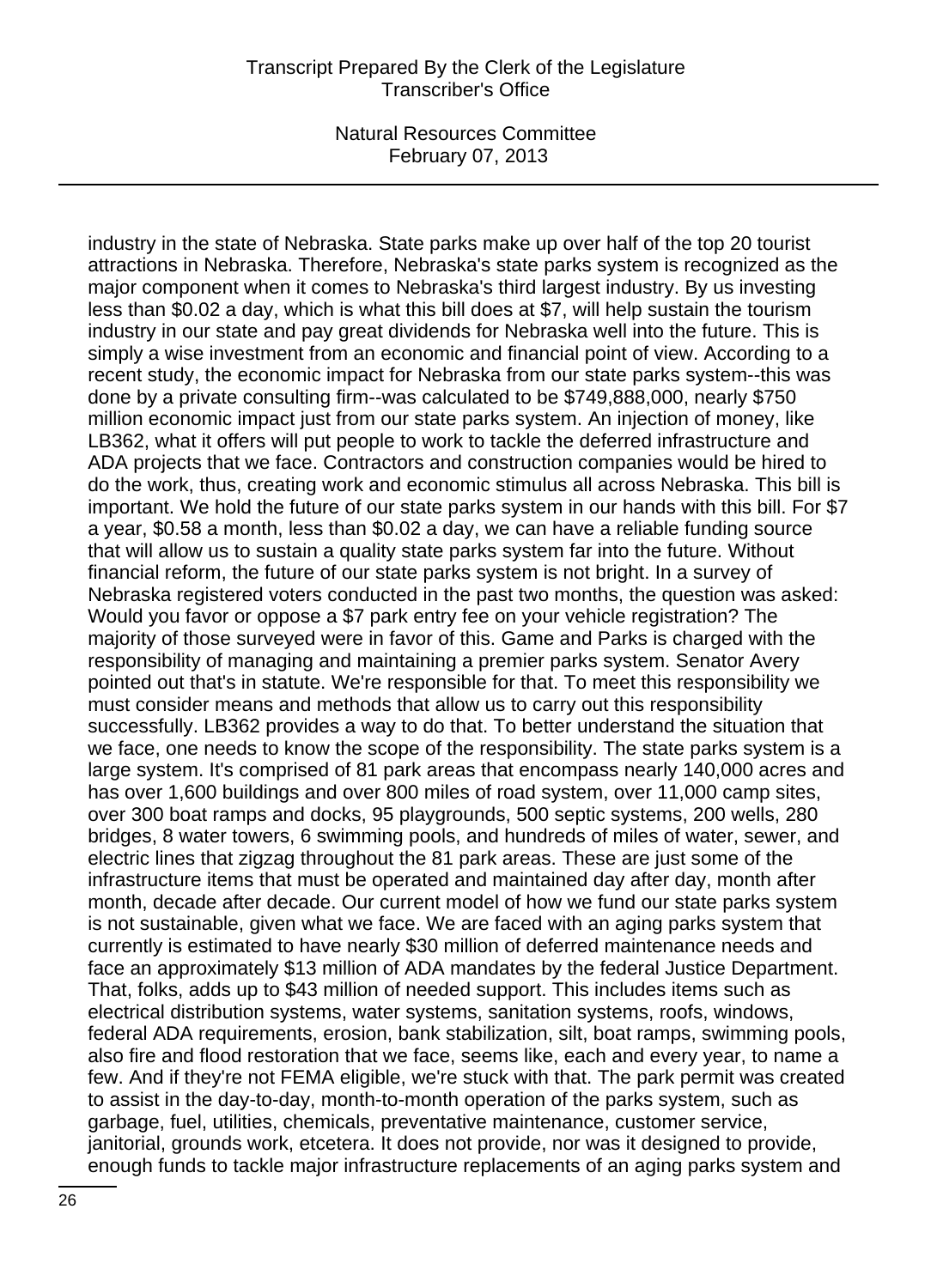current ADA standards that we face today. If LB362 is not passed, we will be faced with continued growth of our deferred maintenance needs; federal ADA mandates that we cannot meet, therefore, face possible lawsuits and fines; park areas with reduced services and opportunities for the people that we all serve. Historical parks especially are a unique challenge that cannot financially sustain themselves. You know, we have the major historic sites under our responsibility--Arbor Lodge, Buffalo Bill's Ranch, Fort Kearny, Fort Hartsuff, a lot of them. Without some additional financial support, these cultural and educational treasures will deteriorate and fall into disrepair that could threaten the integrity of important pieces of Nebraska's heritage and history. With that, I'd try to answer any questions, or I could try to answer some of the questions that were asked earlier, so. [LB362]

SENATOR CARLSON: All right, thank you, Roger, for your testimony, and the committee can ask questions. Senator Johnson. [LB362]

SENATOR JOHNSON: Thank you. Well, first of all, I'm very supportive of the parks. I have no question about that. I'm not questioning the fee, of whether it's \$20, \$25, or \$30, whatever. I guess I'm trying to figure out...and since I've thought of my question, there's probably some other places out there and until you show me the facts, I'm going to continue to assume that more of my vehicles would be taxed under this. And I don't know if there's a way to...I'll just use an example. I've got seven vehicles that would be subject to this. After I've licensed the first four, the rest of them, somehow, through the county would be able to figure out--or the state--I don't owe on any more. All of them could still go to the park, but you'd still, you know, have sufficient revenue. And I don't know how many people this would catch, you know, that fall in my situation. But there's businesses out there that have fleets of cars that, you know, for a business car or something like that, that's regularly licensed, they're not going to want to pay an extra \$7 because...and then everybody in their employ can go to the park. [LB362]

ROGER KUHN: Um-hum. [LB362]

SENATOR JOHNSON: So I'm just trying to figure out... [LB362]

ROGER KUHN: Sure, I understand. There are a number of exemptions. Antique and vintage vehicles are exempted under the current proposal, so they are exempted. And I don't know if your vehicles that you're describing meet that criteria of antique or vintage. But I would imagine that DMV would be able to talk better than I could on those specifics about categories that could be considered for exemption if there would need to be an amendment of that type. [LB362]

SENATOR JOHNSON: Um-hum. [LB362]

ROGER KUHN: But I know vintage and antique cars are already exempted, so. [LB362]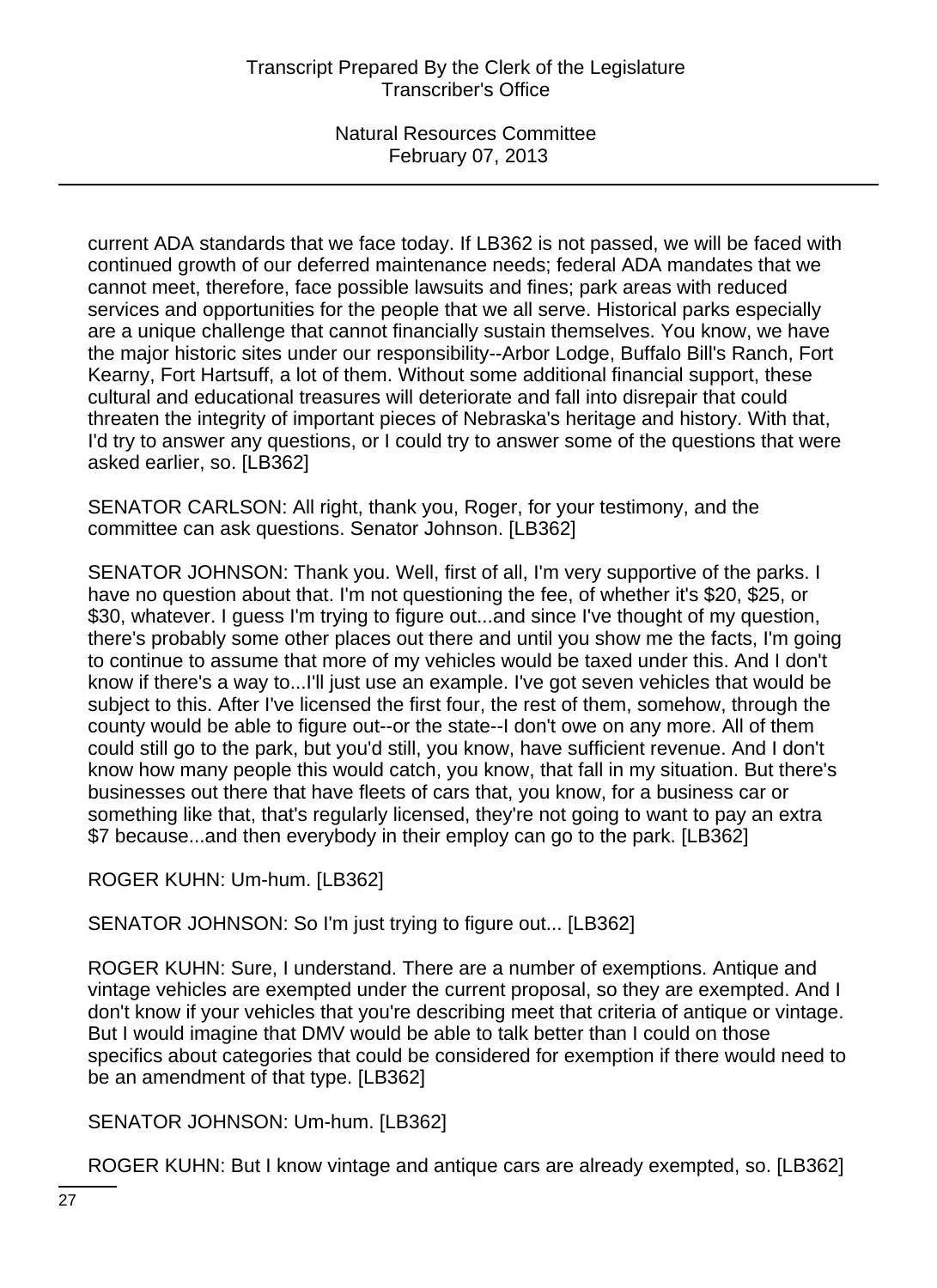SENATOR JOHNSON: Yeah, and that would be an alternative that I or others could use. On some of those, I just... [LB362]

ROGER KUHN: Sure. [LB362]

SENATOR JOHNSON: ...did not do...I have not done that. [LB362]

ROGER KUHN: And I have five vehicles I own myself and I register. I understand what you're saying. But, you know, I buy park permits for three of them and that's, you know, \$60-some, versus the five of them would be \$35 under this bill. So it's still less money, even given that. And I've heard that question. I've heard that. [LB362]

SENATOR JOHNSON: Okay. [LB362]

ROGER KUHN: You know, I...some people say, well, you know, if you can afford five vehicles, you can probably afford the \$7 a year. You know, I get that answer back, too, so yeah. [LB362]

SENATOR JOHNSON: Yeah, I'm...thank you. [LB362]

SENATOR CARLSON: All right. Any other questions? Well, I've, you know, had a conversation prior to this session about the survey. Tell me again about the survey that was done. [LB362]

ROGER KUHN: We did a survey and, as I said in my testimony, one of the questions that was asked is: How do you feel about a \$7 park entry fee on the vehicle registration? And the response to that was either greatly favor, slightly favor--or strongly favor--strongly oppose, slightly oppose, or neither. And at \$7 it came out right at 50 percent were either strongly in favor or slightly in favor, 40 percent were strongly opposed or slightly opposed, and 10 percent were neither. So, the majority, it was favorable at \$7. [LB362]

SENATOR CARLSON: Okay. And on those kinds of surveys, I know they're not inexpensive and you have to determine how many people you're going to survey. And did you survey enough that you're confident in what these results are? [LB362]

ROGER KUHN: Yeah. It was a scientific survey done by a consulting firm. I can't tell you the exact number that were surveyed, but it was a legitimate survey of registered voters in the state of Nebraska is that's who they surveyed. [LB362]

SENATOR CARLSON: Okay, and I appreciate you actually giving us the results because, you know, I've been involved in one of those. And so if 50 percent approve it,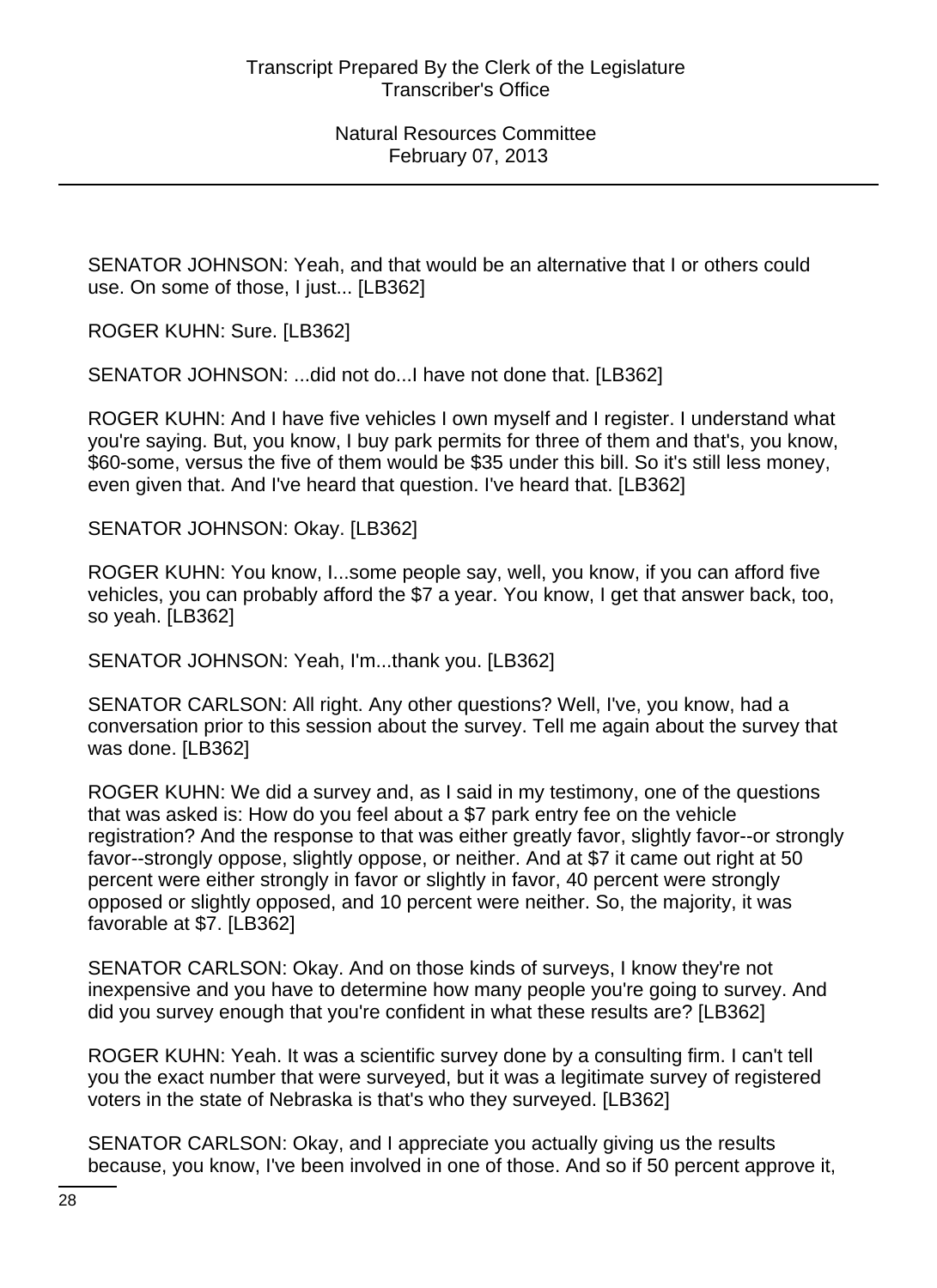10 percent are undecided, that's a few people that can probably be won over, and then 40 percent against it, but... [LB362]

ROGER KUHN: And that was at \$7, yeah. [LB362]

SENATOR CARLSON: That was at \$7. [LB362]

ROGER KUHN: Um-hum. [LB362]

SENATOR CARLSON: Okay, all right. Senator Haar. Thank you. [LB362]

SENATOR HAAR: Well, Roger, I'm sort of proud of all those little stickers on my windshield. (Laughter) We could keep... [LB362]

ROGER KUHN: We have a collector in (laughter)... [LB362]

SENATOR HAAR: Hopefully, don't you feel that this would increase the use of the parks in Nebraska? [LB362]

ROGER KUHN: Yes, I do, and I'm sure it would. I think a lot of people, as I said in my testimony, the park permit serves as a deterrent to a lot of people. I've been in the park business 30 years, and I've dealt with a lot of different users and a lot of different folks that want to use the park. And when they have a wedding reception for their children and they're going to invite Uncle Joe and this and that, the park permit becomes a big item of discussion, whether it's reunions, graduations, birthday parties. That's why I say it would make the parks available for all Nebraskans for all kinds of uses. And I think it would greatly increase the use of our state parks, which I think is a positive thing, getting people outdoors. It removes a barrier that, as Senator Avery pointed out, we've heard about for 35 years. And past senators in this Legislature have come to me and said, Roger, is there any way we can get rid of this park permit? There's 35 states that require a park permit as a way to help fund their parks system. But there's 15 states that do not, and they have found other means. There's a lot of other...this is one proposal, one idea, but there's other ideas that other states have utilized. But I think this is a very good proposal. It ties to the vehicles as, Senator, you pointed out, and so it would definitely serve as more use. And, don't take it wrong, users would still be paying a large percentage of the park operation. The question was asked earlier: What is our park operating budget? Our park operating budget is \$22 million a year. It's 70 percent supported by user fees, including the park permit, and 30 percent supported by General Fund that's allocated by the Legislature and the Governor. Without the park permit, at \$22 million, it would still be 50 percent funded by user fees, and that's through lodging rentals, camping fees, and other activity fees that we charge for--horse riding or paddleboats or other type of activities. So the user would still be paying 50 percent of the operating budget. Now that doesn't include the major deferred things I've talked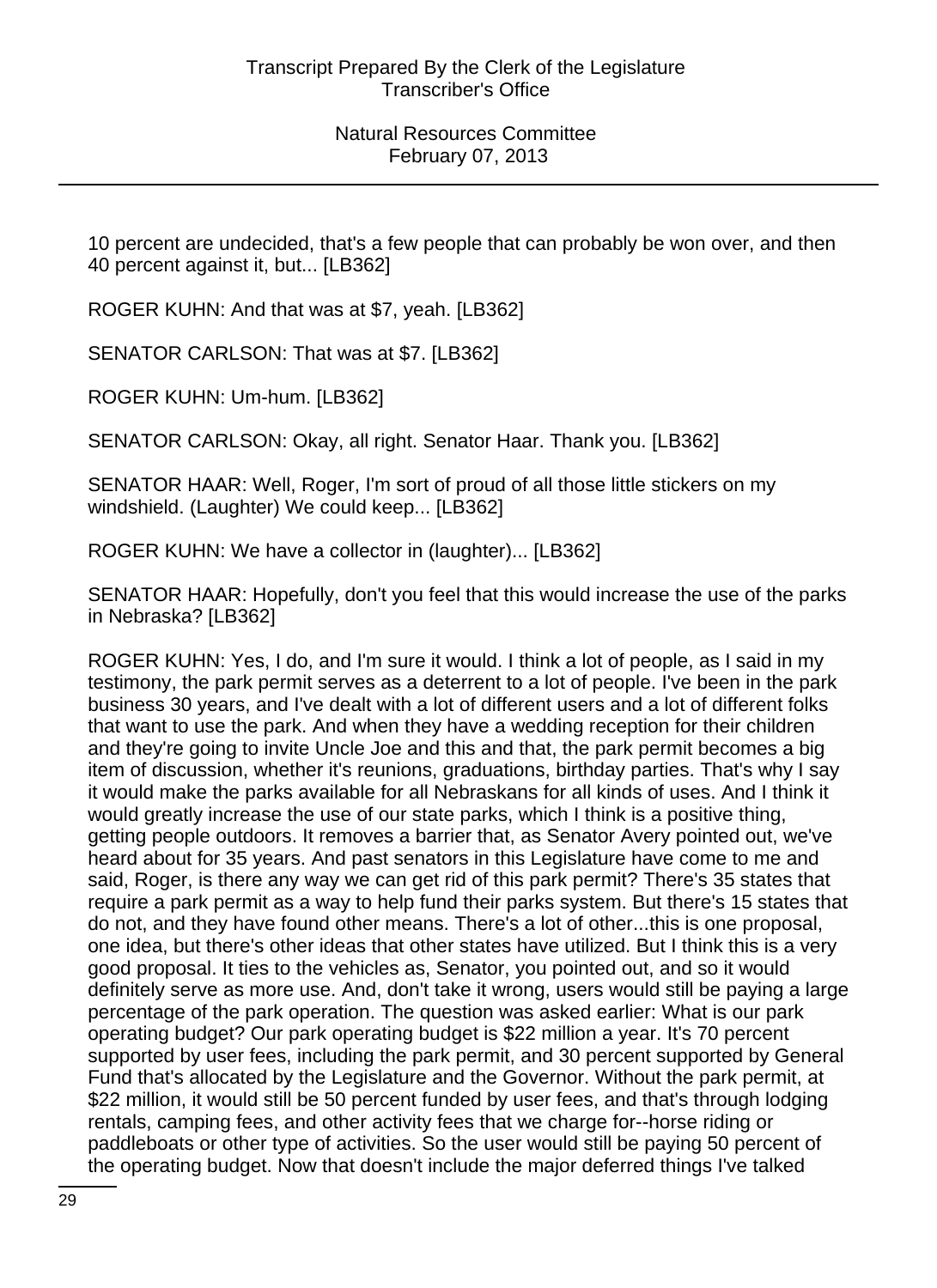about. That's just the annual operating budget, so. [LB362]

SENATOR HAAR: Um-hum. Well, I think the thing we face of trying to just go for higher park fees is that discourages people from coming. Wouldn't you agree? And then we also face the potential of vetoes and things like that. [LB362]

ROGER KUHN: Well, yes, and it's important to note that the vehicle registration generates additional revenue over what the park permit currently does. And that's...there's a reason for that is to attack these things I pointed out because if we don't give those things attention, it's not going away. And these are state facilities that are going to deteriorate, you know, quicker versus later if we don't start trying to attack those major needs that the park permit was never designed to deal with 35 years ago. [LB362]

SENATOR CARLSON: Okay, any other questions? Senator Brasch. [LB362]

SENATOR BRASCH: Thank you, Chairman, and thank you as well, Roger, for being here today. Did you also have a survey that had \$5 on that? [LB362]

ROGER KUHN: Yeah. The question was asked: How would you feel about \$5 park entry fee on a vehicle registration? The results of that question was 60 percent favored, 30 percent was on the opposition side, and 10 percent were still neutral. So between \$7 and down to \$5, the support grew because it's less. And so \$5, it was pointed out, does generate, I think, an estimated \$8 million; \$7 would generate a little over \$11 million; and...or \$6 is in between. I mean, that's another option, too, I guess. But whatever the amount is, the excess funds above and beyond the park permit is going to go toward the deferred maintenance demand and the ADA mandates we're facing from the federal Justice Department, and both of those are serious. So the more money we have to deal with those problems, the quicker we can; the less money, the slower it's going to take and progress will be slowed down. So that's just important to keep in mind, but that question was asked, yes. [LB362]

SENATOR BRASCH: Thank you. And the reason I had brought that up was because, during the debate on Senator Pankonin's bill, the \$5 figure was the statewide consensus of not so much damage on the pocketbook, on families' budgets. [LB362]

ROGER KUHN: Yeah. [LB362]

SENATOR BRASCH: And I am concerned about the average family and affordability. And absolutely, our state parks are one of the best places that people of all ages, you know, should and could enjoy. So at that \$5 mark, that's where, you know, I mentioned to Senator Avery that even the public generally looks for a \$5 sandwich for lunch, you know, that type...you know, seems to be... [LB362]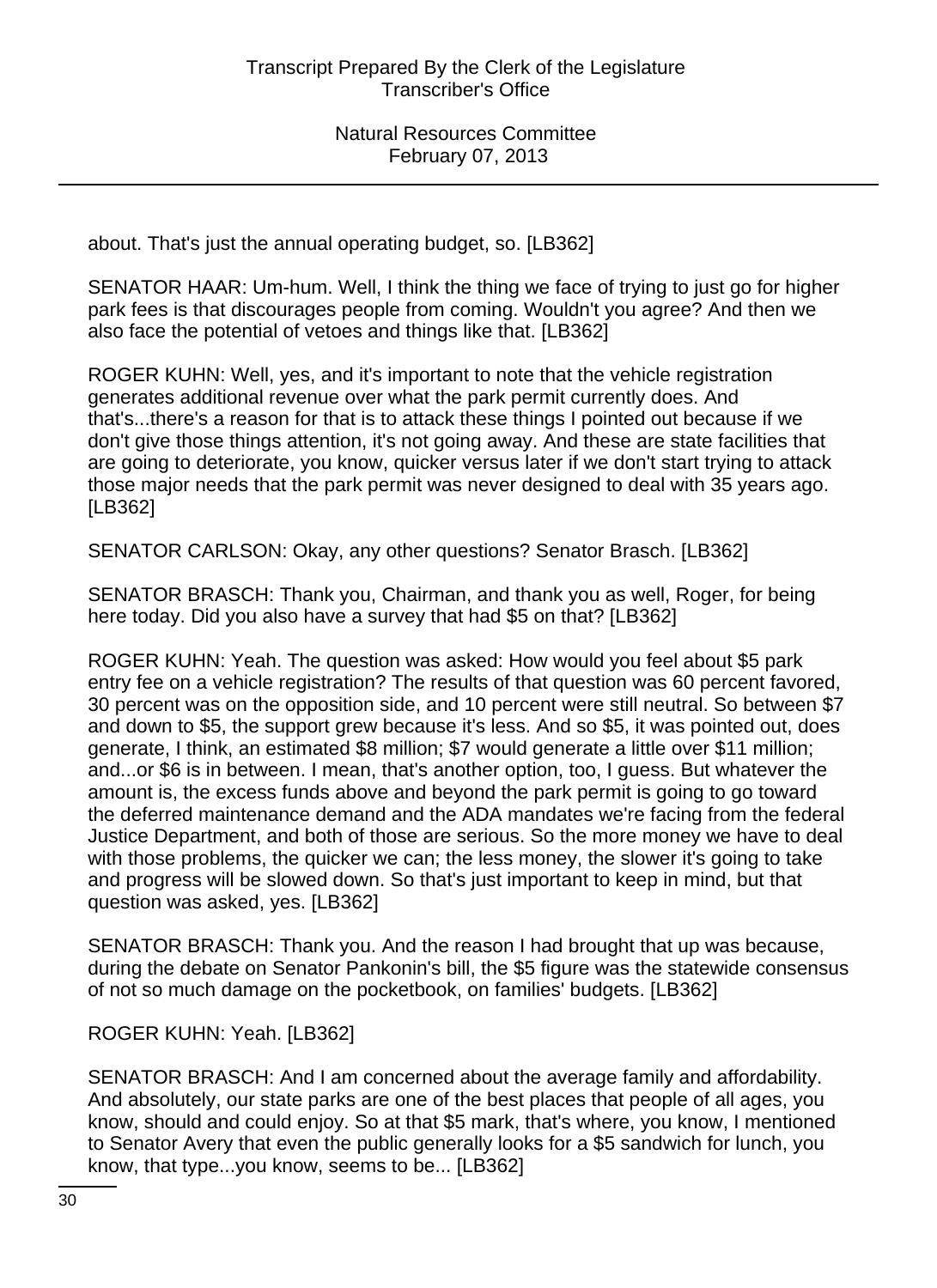ROGER KUHN: Um-hum, yeah. [LB362]

SENATOR BRASCH: But...and so that would be helpful at \$5. [LB362]

ROGER KUHN: Um-hum, sure. [LB362]

SENATOR BRASCH: All right, thank you. [LB362]

ROGER KUHN: Yes, thanks. [LB362]

SENATOR CARLSON: All right, any further questions? Yes, Senator Kolowski. [LB362]

SENATOR KOLOWSKI: Thank you, Mr. Chairman. Roger, thank you again for your testimony. And I think it's really one of our challenges in our country right now is the maintenance of what we have. We know what's happening in the infrastructure around our whole country. The things that need repair, as far as bridges and roads and all the rest, are easily 10, 15, or more percent of your budget on a yearly basis, could easily go for the repairs and maintenance you're talking about, either from the mandates or other things you need to do to keep up with things. And I know, from a school perspective, it's we keep putting off and putting off, and then we go to the public with a monstrous bond issue because..\$80 million bond issue, and \$50 (million) of it is repairs because we delayed for five, six, seven years on things that need to be repaired in a large school district. [LB362]

ROGER KUHN: Um-hum. [LB362]

SENATOR KOLOWSKI: It's not the way to run a ship. It's absolutely horrific, and I see that in the city budget on parks in Omaha. I lived by Lake Zorinsky, and the repairs needed for the pathway...the signs are in terrible disrepair all over that lake, and they just don't have the money to repair things right now. And I would not want to see us get into that level of destruction. And it is destruction, when you look at it that way, in our state parks. I think one of the examples is right here, we're sitting in it, the repairs that were done to this building over the last decade. And everyone saw all the scaffolding and all the work that went on here for a very long time. That had to be done, and if we didn't, this treasure would have been in disrepair. And those who have been here a long time know there's still things that need to be done, but that's another issue for more money on another day. So I commend what you're trying to get done and, again, I...\$7, \$8 doesn't bother me at all from that perspective, and I think the vast majority of Nebraskans would feel the same. Thank you. [LB362]

ROGER KUHN: Thank you. [LB362]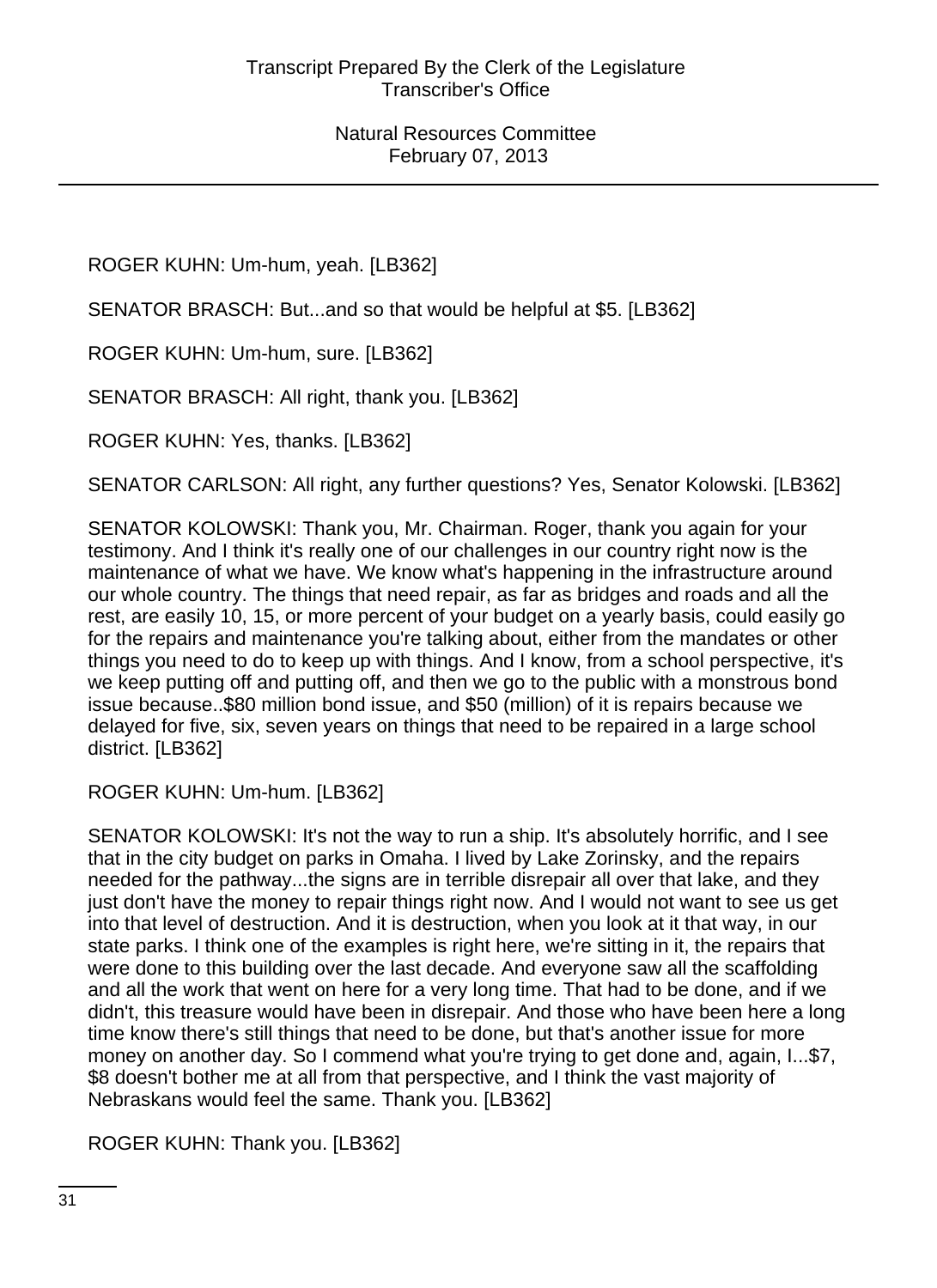SENATOR CARLSON: Okay. Senator Schilz. [LB362]

SENATOR SCHILZ: Thank you, Senator Carlson. Roger, good afternoon. Thanks for coming in. And I'd want to...and I don't know about the survey or anything. But as we talk about utilization of the parks and things like that, you didn't happen to ask a question as to whether or not any of those folks use the parks. That wasn't part of the survey? [LB362]

ROGER KUHN: No, this was to the registered voters of Nebraska. It wasn't selective as far as park user versus non-park users because this tax would be all the citizens of Nebraska. We did the entire population of, you know...we didn't get selective, so. [LB362]

SENATOR SCHILZ: Right. Well, and I was just wondering if you had a percentage of...you asked those folks if they had ever used a park before? [LB362]

ROGER KUHN: No, we did not. [LB362]

SENATOR SCHILZ: Okay, thank you. Appreciate it. [LB362]

ROGER KUHN: In that survey we didn't, right. [LB362]

SENATOR CARLSON: Okay. Senator Haar. [LB362]

SENATOR HAAR: Yeah, one final question. The whole thing of deferred maintenance is something I hadn't thought about before. And do you see any evidence in your profession of...if you have parks that are well maintained, that people will take better care of them when they use them? [LB362]

ROGER KUHN: Oh, yes. [LB362]

SENATOR HAAR: I mean, is there a correlation? [LB362]

ROGER KUHN: Oh, yes, definitely. You know, that's an important point you make. Yeah, if you keep a facility up, people tend to take care of it better. I know, when we've constructed over the years, you know, new cabins and they're new, oftentimes people leave there and I think they're better than when they left. Most people do. You get the independent cases once in a while that people are hard on things. But generally the people that visit the park are good people that have taken good care of the facility. It's just a thing of age, really, most of it,... [LB362]

SENATOR HAAR: Um-hum. [LB362]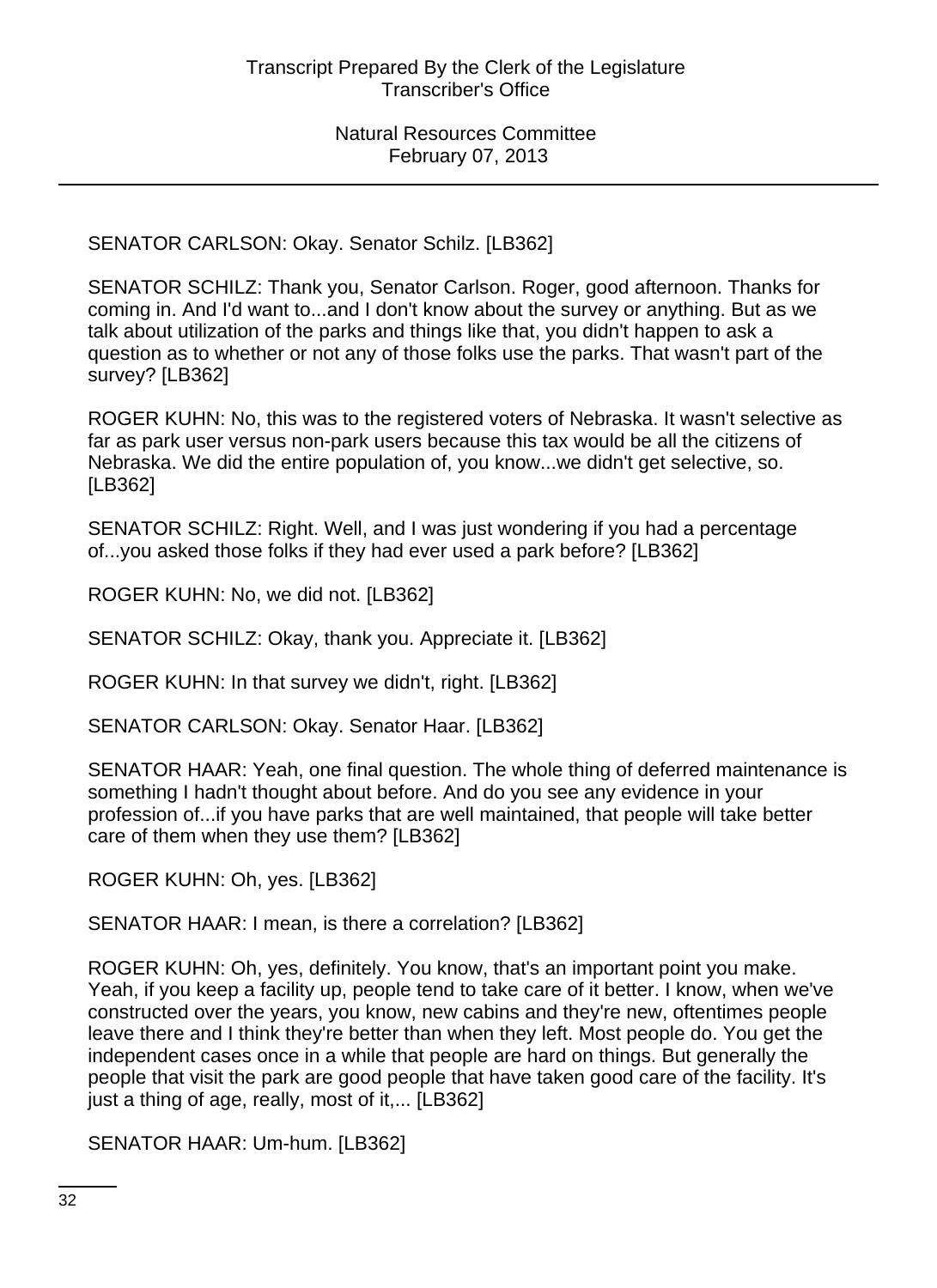ROGER KUHN: ...the deferred maintenance thing that we don't have a funding mechanism built in to tackle that kind of infrastructure. Swimming pools, you know, we've got a couple that are 60 years old. They're just wore out. We keep them going best we can, but at some point you've got to replace them or you shut them down. And, you know, those are \$3 (million) to \$4 million replacements alone, you know, that type of a thing. So oftentimes with new mandates, you know, if we go in and renovate a building today, there are sprinkler system requirements. That wasn't the case 35 years ago. With sprinkler systems you've got to have water volume and water pressure. Usually, that means a water tower. [LB362]

# SENATOR HAAR: Um-hum. [LB362]

ROGER KUHN: A lot of our parks that are developed don't have that capability. We do tackle deferred maintenance. We don't ignore it. We do a lot of maintenance, and in our capital budget this year we've got money budgeted towards that goal but it's not enough. We work with the Task Force of Building Renewal also. But they're limited, and they have certain categories of criteria. There's a lot of things, like swimming pools, they will not support. Their priorities are fire, life safety, energy efficiency, and that kind of thing. So, though they help us and they work good with us, it doesn't take care of a lot of the problems, so. And too, Game and Parks, I believe, of all state agencies, has the second largest inventory of infrastructure behind the University of Nebraska system, so we... [LB362]

#### SENATOR HAAR: Really? Wow. [LB362]

ROGER KUHN: It's big. I don't want the...I guess I don't want the lights to go out on parks system like it did the Super Bowl Sunday, you know what I mean? (Laughter) They should have invested in their power grid system, I guess, so. (Laughter) [LB362]

SENATOR CARLSON: Okay. Senator Smith. [LB362]

SENATOR SMITH: Yeah, thank you, Mr. Chairman. Mr. Kuhn, thanks for being here and for testifying. And I'm not unsympathetic to the plight of the...our parks systems. We do want to, you know, protect those the best we can. But, of course, just like last night, tonight, across the hall there is a discussion going on about tax relief among our citizens. And I, you know, I hear what you said about the survey. And I think many citizens, when they think about our parks systems, they're very proud of those parks systems, and they're very emotional in wanting to protect them. But we're hearing this year, quite strongly, that our citizens are hurting and they're wanting some type of tax relief. And whether something actually goes through this year or not, you know, that's a discussion that's happening across the hallway. But, nonetheless, you know, our citizens are looking for some way to be able to keep more money in their pockets, and this is yet another tax on them. And I heard my colleagues talk about \$5, equal to a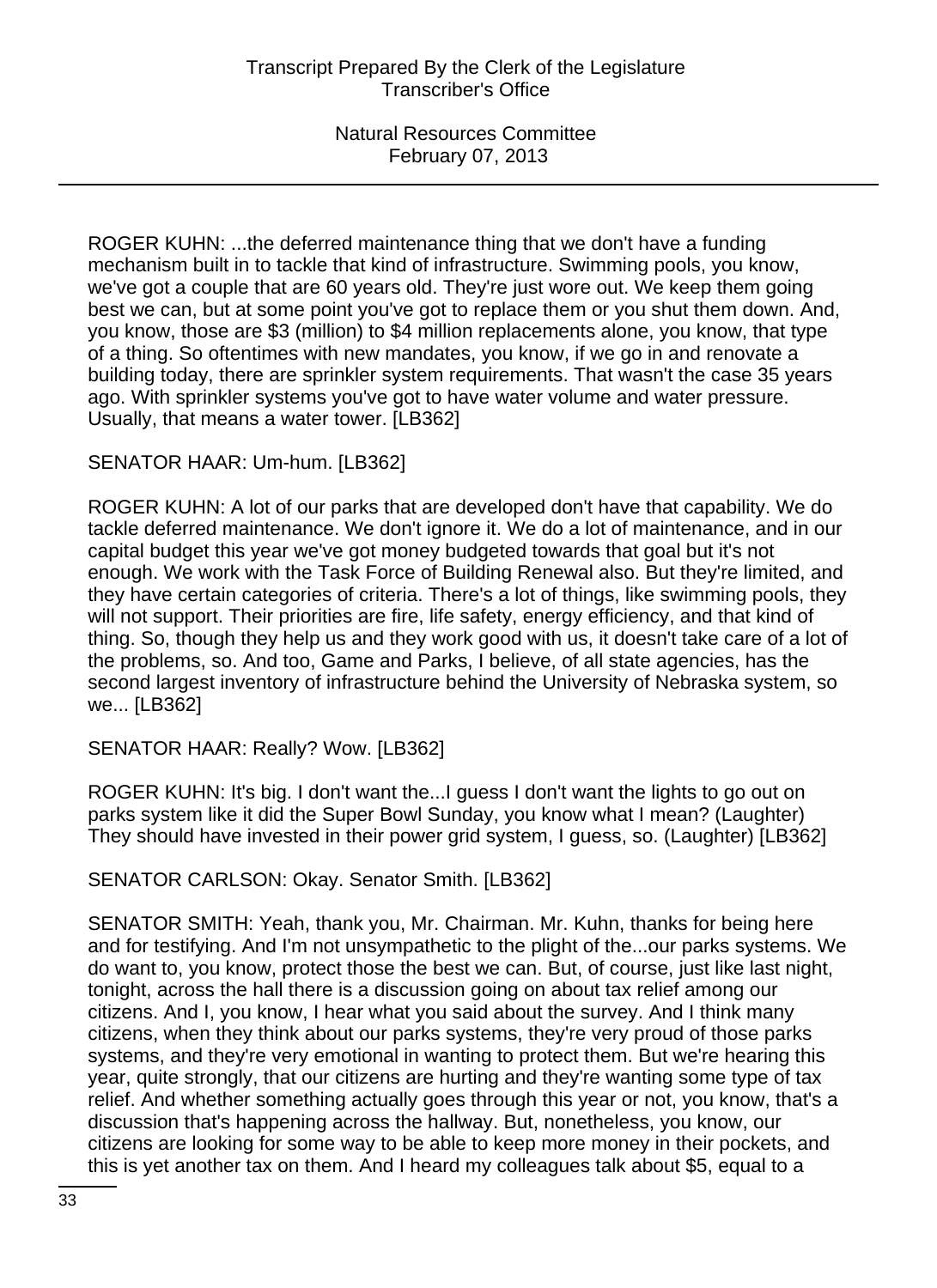sandwich. A tax is a tax, and it's an increase on taxes. I'm a big advocate for point-of-use tax, like a permit, where the ones that are using that facility are the ones that are paying for that facility. I have concerns here that there are probably a lot of commercial vehicles that are going to be caught up in this that may not be exempted. And they are not going to be utilizing those park services, yet those business owners are going to be paying those taxes. Citizens that are not using those services are going to be paying the taxes. So that's a comment and you're free to speak to that if you like, but I think that's the other side of this. We do cherish our parks systems, but we also have some concerns, I think, about the increase in taxes on our citizens. [LB362]

ROGER KUHN: I appreciate and respect your comment. I guess, you know, whether it's a park permit--and some senators have been down here and went through the battles of park permit increases--that's never a good time or a good idea. Whether it's any tax increase, it's never a good time. I mean, I've, you know, been coming down to the Legislature 30 years, and I...it's never a good time. And I suppose it's a decision of, you know, do you think, you know, as a body, or as representatives of the citizens of Nebraska, is the state parks system and what it all means to the economy and to the citizens of Nebraska...or healthy lifestyle, promoting outdoor use, etcetera, whether that's important enough to support or commit to on a reliable funding source that can take care of these needs or whether it's not. Other states that have continued the park permit process, they keep raising them, and they go at them pretty high. And there is a point where it becomes detrimental because it just shuts people out, and so...and less visitors, less revenue, and it just doesn't keep up. And the current model, you know, just doesn't. And so, whether it's this idea or another idea, it's something that's got to be, you know, dealt with, I think. [LB362]

SENATOR CARLSON: Okay, thank you. Any further questions? Seeing none, thank you for your testimony. [LB362]

ROGER KUHN: Thank you very much. [LB362]

SENATOR CARLSON: And now we're ready for additional proponents. And we are going to turn on the lights, so let me remind you again: The green light means that you've got four minutes, and the yellow light means you've got another minute. The red light means wrap it up, and of course the time limit doesn't go on as members of the committee may ask questions. So welcome, and go ahead and begin. [LB362]

ERWIN FRIESEN: Thank you, Senator Carlson and members of the committee. My name is Erwin Friesen, E-r-w-i-n F-r-i-e-s-e-n. I live in Nebraska City, about a block away from Arbor Lodge, and I'm here to just tell you what I've observed over the last few years as I...and I use the state parks quite a lot, especially in our corner of the state and especially Arbor Lodge, that I see signs that aren't replaced, damaged and not replaced, and staff that's been cut back. The number of days that they're open in a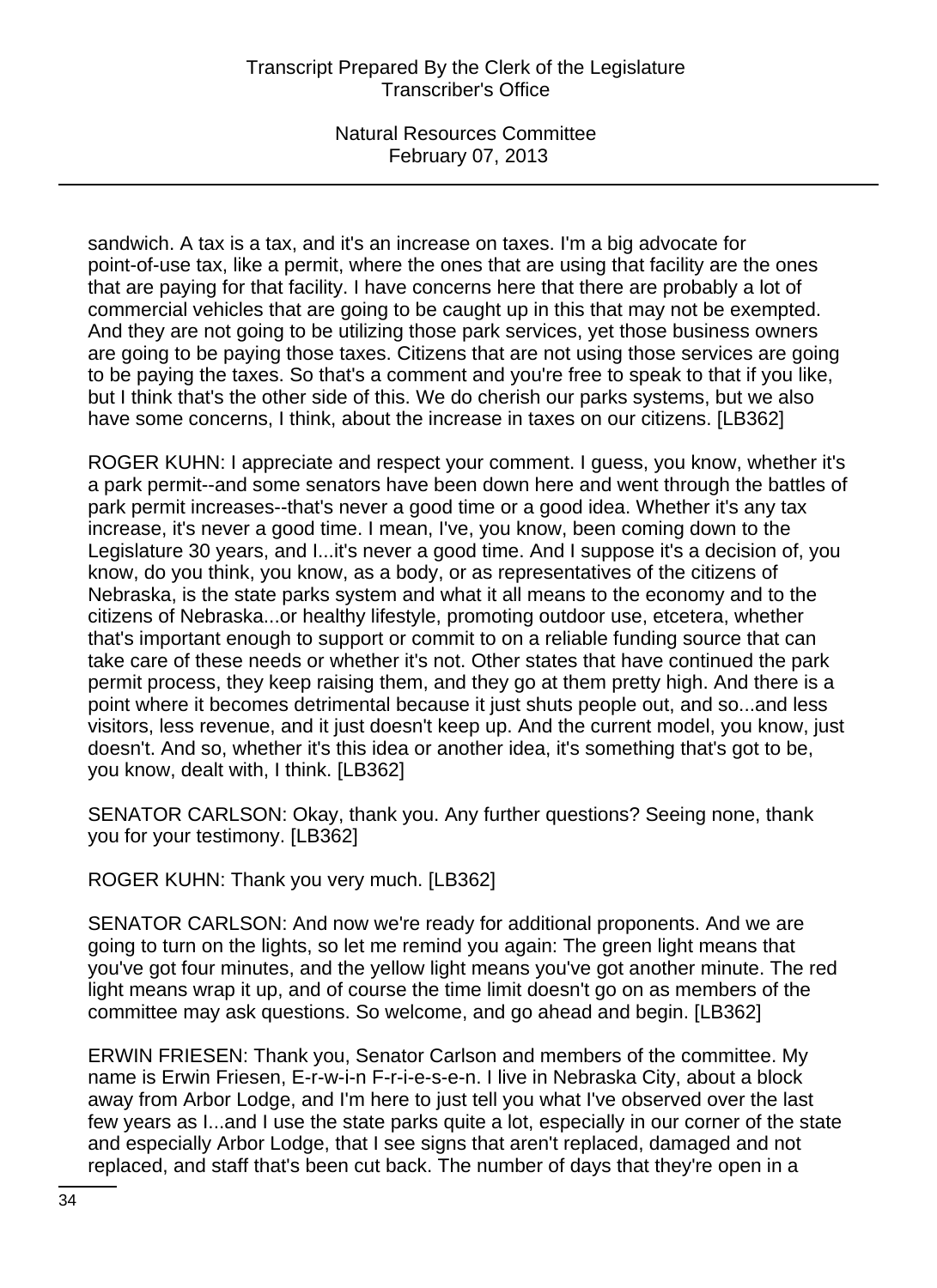year's time are less than what they used to be. And all..and, like it's been mentioned already, with our aging infrastructure, just like with your automobile or anything else, the older--or yourself--the older we get, the more of that maintenance is needed. And I'll chime in with what Senator Kolowski said a little bit ago. One of my first years as a school administrator in Nebraska City--in fact, it was my first year there--they passed...the citizens passed a 0 percent budget limitation on the district. And so there were a lot of things that were deferred, like textbooks and other things that were...and eventually they had to come...they had to pay for them. You know, eventually, you had to pay the piper. So we put it off for a few years, but that's not the good way to run a business. And so I just think that our state parks are, like we've mentioned already, are a treasure. And we want to keep them looking nice, and we want them in the condition where people are going to come. And they're owned by all of us and I, too, maybe have been a proponent of user fees in the past, but I think that, you know, the user fees aren't bringing in enough money and we're not able to keep up with expenses. And so I'm looking for an alternative, too, a better way to fund them. Thank you. [LB362]

SENATOR CARLSON: All right, thank you for your testimony. Any questions of Mr. Friesen? [LB362]

SENATOR HAAR: Yes. [LB362]

SENATOR CARLSON: Yes, Senator Haar. [LB362]

SENATOR HAAR: I was just wondering, do you have more than one car that's... [LB362]

ERWIN FRIESEN: I have two. Right now I've got a park permit on both of them. [LB362]

SENATOR HAAR: And what does that cost, do you remember, for two of them? [LB362]

ERWIN FRIESEN: It's \$25 for the first one, and I'm not sure what the second one is. [LB362]

SENATOR HAAR: Hmm, \$15 or so, yeah. [LB362]

ERWIN FRIESEN: Then I've got an antique, too, but of course that's not included. That doesn't...isn't part of the...so three, I guess. [LB362]

SENATOR HAAR: Yeah. Okay, thank you. [LB362]

ERWIN FRIESEN Um-hum. [LB362]

SENATOR CARLSON: All right, any other questions? Senator Schilz. [LB362]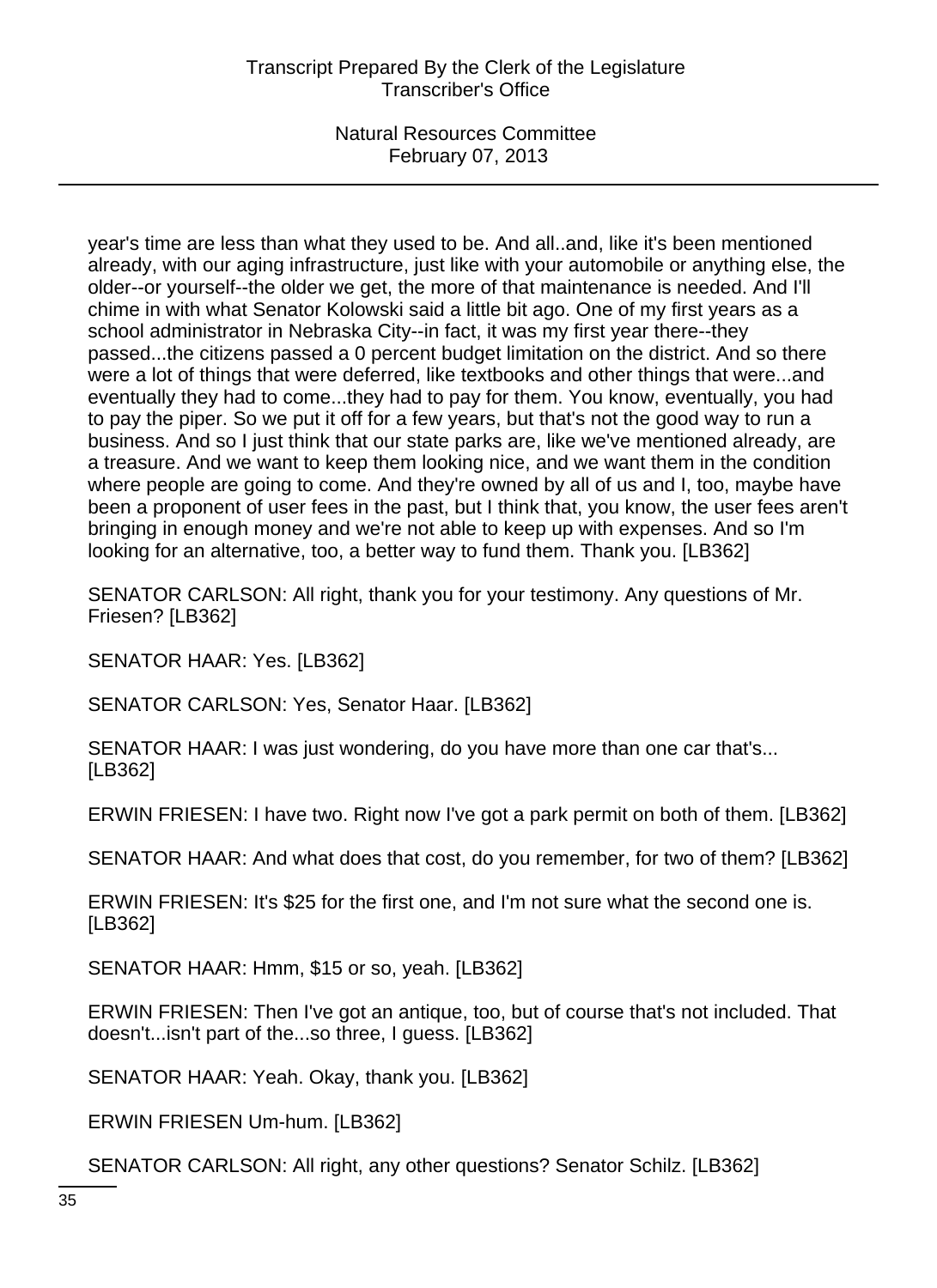SENATOR SCHILZ: So when you got your first one, were you able to keep track of the duplicate thing and actually get that? (Laughter) Or did you just say, the heck with it, I've got to go pay another \$25? Because that's what always happens to me. [LB362]

ERWIN FRIESEN: I think I paid them both at the same time, and I had...(Laughter) [LB362]

SENATOR SCHILZ: Oh, you smart guy, yeah. Thank you. [LB362]

ERWIN FRIESEN: I drive in there too often for...to take the chance of not having them on my automobile. [LB362]

SENATOR CARLSON: Any further questions? Okay, thank you for your testimony. [LB362]

ERWIN FRIESEN: Thank you for your time. [LB362]

SENATOR CARLSON: Next proponent. [LB362]

JOHN KINGSBURY: I appreciate that the green light is on. I like to speak so, lucky for you, I've prepared testimony that will keep me within my time limits, so. [LB362]

SENATOR CARLSON: All right, welcome. [LB362]

JOHN KINGSBURY: (Exhibit 6) Chairman Carlson and members of the committee, I appreciate the opportunity to speak in support of LB362, and at the same time I sincerely want to thank all of you for your service to Nebraska. My name is John Kingsbury, J-o-h-n K-i-n-g-s-b-u-r-y. I am the founder and the president of the charitable Better Ponca Foundation and also the president of the Bank of Dixon County in Ponca, Jackson, and Newcastle, Nebraska. For the past 15 years our local foundation has worked closely with the Nebraska Game and Parks Commission to accomplish roughly \$35 million worth of new development at Ponca State Park. Importantly, a majority of that money has come from private donors and charitable grants and not state funds. Today, as a result of many unique funding partnerships, Ponca State Park has grown to become Nebraska's number four tourist attraction, with more than 800,000 visitor uses each year. One major event, the Missouri River Outdoor Expo, each September involves more than 800 volunteers and has attracted more than 45,000 visitors in each of the last four years. Attendance in 2012 was over 50,000 people, with visitors coming from at least 16 different states. Each Friday before the Outdoor Expo weekend, the expo hosts area fifth graders. Last September, 892 fifth graders explored 47 different outdoor activities, and many of these kids demanded that their parents or grandparents come back over the weekend and bring them to the expo. Let me tell you about the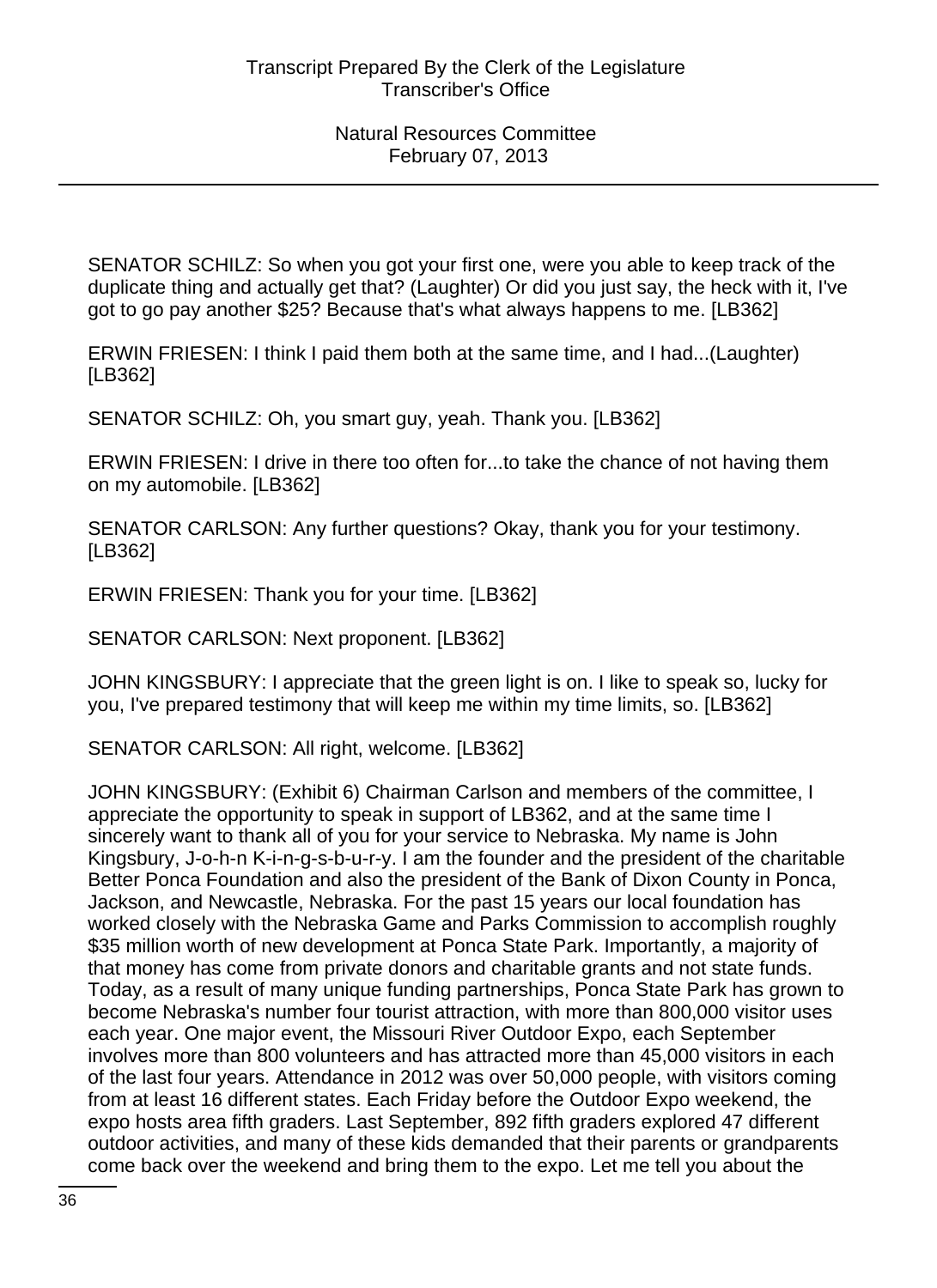park's haunted hayrack rides. When the tickets go on sale, one month before Hallowfest, people from Omaha, Lincoln, and beyond sit outside the park's offices at 8:00 in the morning while six people wait to answer the telephones, and the 2,000 reserved-seat tickets for the haunted hayrack rides are sold out in one hour. So what is my point in talking about Ponca? I believe that our experience and the success at Ponca proves that thousands of people, kids, and young families want to get outdoors, and they will when good facilities and popular activities are provided. The investment and the resulting growth at Ponca State Park tells us that our concern about a video game generation or the lack of physical exercise or childhood obesity can be overcome if we provide and if we promote great outdoor activities. Today the Nebraska Game and Parks Commission is discovering exciting new ways to attract families--kids and grandparents and young people--to the outdoors. But the financial resources are not available to maintain, let alone improve, our state parks. What has been accomplished at Ponca State Park is impressive, but what could be accomplished is severely restricted by limited resources. I can best relate to you, perhaps, based on my 12 years on the Nebraska State Highway Commission, serving two terms as the chairman. As you all know, the Nebraska Department of Roads has faced similar financial circumstances--growing demands, a backlog of maintenance and capital needs and declining revenue. Without adequate funding, you simply can't keep up, let alone improve. When combined, our major state parks, spread all across Nebraska, are by far our state's number one tourism draw, and they are also our best opportunity to increase the economic benefits of tourism. I support LB365 (sic) because our entire state and thousands of businesses benefit from tourism. The current user-fee approach is outdated because our entire economy benefits from tourism. Our parks need a broad, more equitable revenue source that better reflects the statewide benefits of the tourism they produce and the revenue that comes from that. While we can eliminate the costly process of the entry fee system, we can, at the same time, significantly increase access to our outdoor resources. Some people say I don't...some people may not pay a lot of gas tax, but our entire state economy and every citizen could not get along without our highways. Perhaps you don't...we don't...you or I don't have a child in school, but everyone pays and everyone benefits from public education. Our parks and outdoor resources are no different. Tourism, led by our state parks, is Nebraska's number-three industry, and the economic benefits are spread throughout Nebraska. I believe that the broader financial support of Game and Parks, provided for by LB362, is not only merited but it's needed, and it will provide benefits throughout Nebraska's economy, both rural and urban. I urge your support because I believe Ponca State Park has proven that investment works and that thousands of people want to enjoy nature. They want to be outdoors, and I believe that the diversity of Nebraska's landscape will always be the most attractive aspect of Nebraska's good life. I appreciate the time to be with you, and I'll be happy to answer any questions. [LB362]

SENATOR CARLSON: Okay, thank you for your testimony. Senator Dubas. [LB362]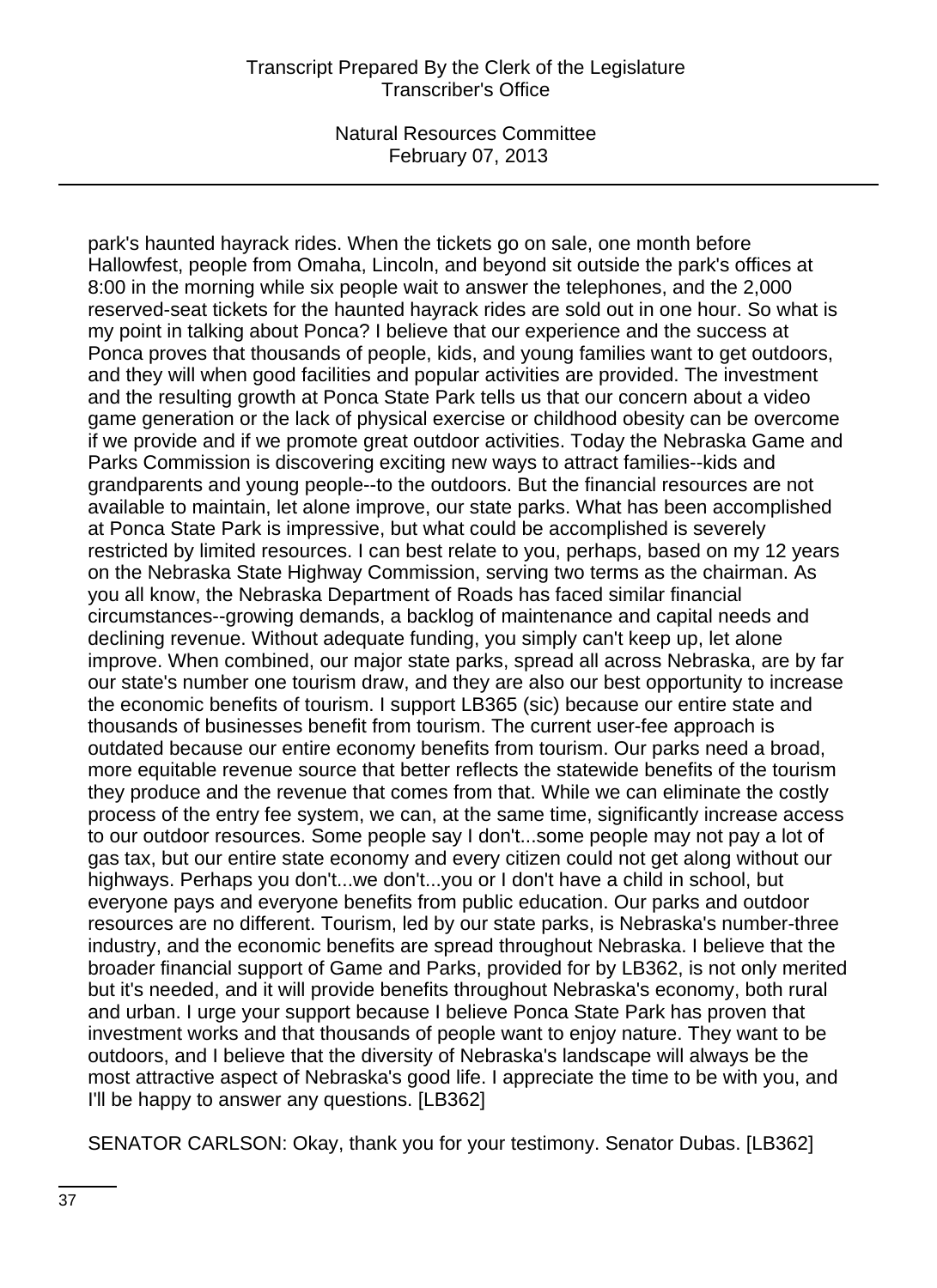JOHN KINGSBURY: And the lights didn't come on, so that was... [LB362]

SENATOR CARLSON: Well, it did, but I knew you were... [LB362]

JOHN KINGSBURY: Oh, I missed it. (Laughter) [LB362]

SENATOR CARLSON: You were close to the end, so I wasn't going to stop you. [LB362]

JOHN KINGSBURY: Oh, I'm sorry. It didn't work, did it? I didn't... [LB362]

SENATOR DUBAS: Thank you, Mr. Kingsbury, for being here. And I'm interested, you say you...are you currently still on the Nebraska Highway Commission? [LB362]

JOHN KINGSBURY: No, I'm not. [LB362]

SENATOR DUBAS: You're not. So I'm interested, though, because you have that perspective as well as the parks perspective, and looking at...you know, we rely heavily on user fees to support our roads infrastructure. We passed LB84. It's certainly a help, but it's not...it certainly hasn't addressed every issue. Do you see LB362, if it's passed, now competing with roads? Because we typically use these user fees to help support our roads infrastructure, and now we're kind of stretching that use to cover other areas. [LB362]

JOHN KINGSBURY: Um-hum. You know, I guess, I mean, that could be a long answer. I'll try to keep it very short. You know, I guess my experience is I'm somewhat familiar with Game and Parks' budget and the size and scope of its budget. I'm more familiar with the Department of Roads, and that budget is huge. I mean, the...so I really think that there's two separate...the pie is so much bigger with the roads system. So I think that the real, long-term answers to the Department of Roads is going to be a much harder look at the big picture, I mean, because we're talking bridges that it...one bridge is millions of dollars to fix. So, you know, I think it's a broader scope to deal with roads. And I think that everyone needs to come forward and have a piece of the pie for Game and Parks, and it's a lot smaller piece. I mean, \$7 is less than the cost of a movie, and probably, at least in rural areas, the gas to get to the movie costs as much as a movie. So really, I see that as a relatively small part. You know, everybody picks at every pot of money there is, and then somebody says, well, that's my pot and don't get that pot so big and so forth. So I agree with that. But the most important thing for, I think, particularly, an agency the size of Game and Parks is that they have a stable revenue source. We're not talking about hundreds of millions of dollars needed over the next...like roads is big bucks. And any time you have the size of the Department of Roads and you have federal revenue all over the place that can't pass a transportation bill--you know, they're, what are they, two-and-a-half years late now--so you have just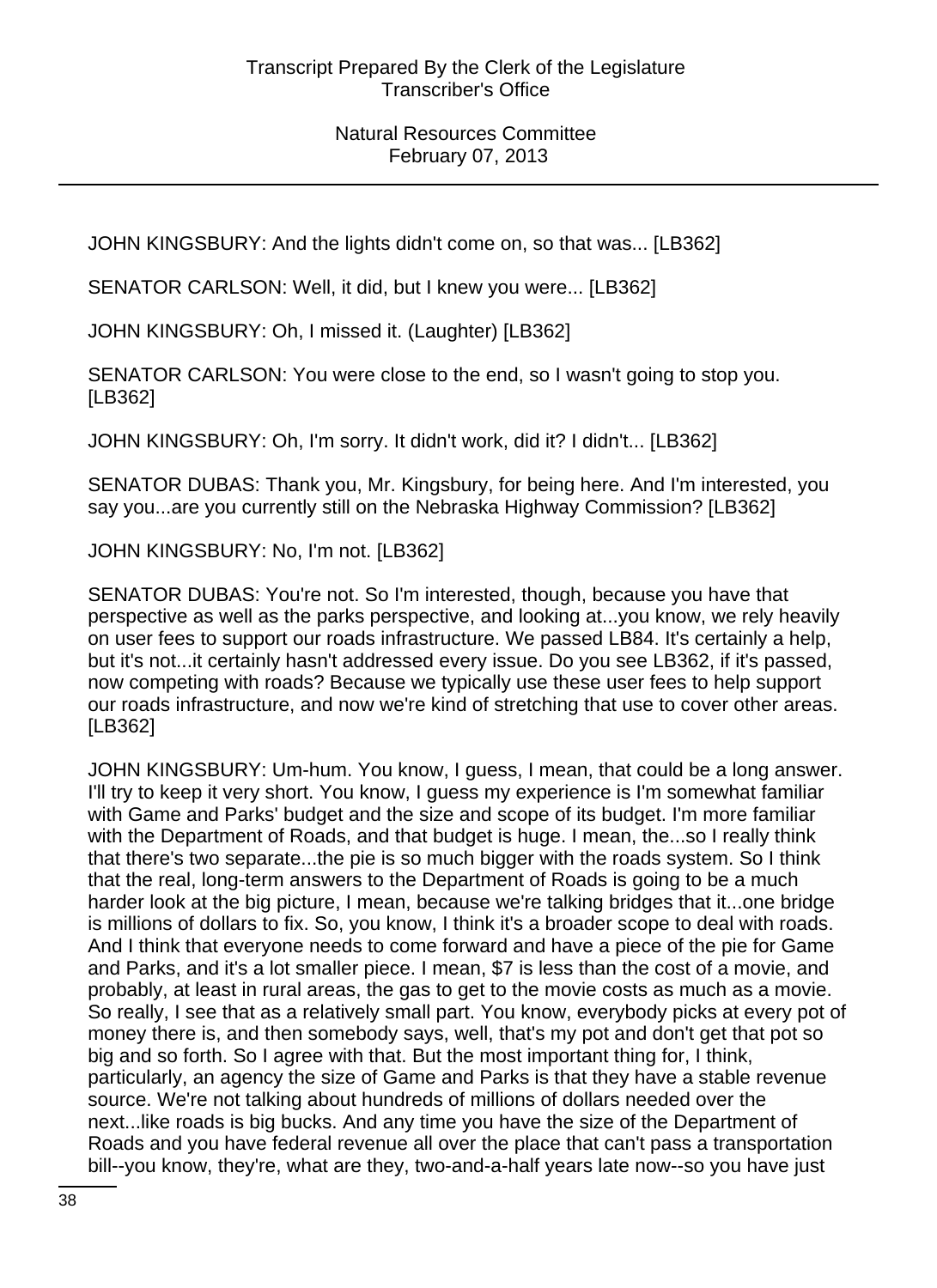all over funding problems there. The more Nebraska can be stable with roads, the better. But Game and Parks is a big outfit, but it's smaller in scope and size. So I just...I think that I don't see it as a huge... [LB362]

SENATOR DUBAS: Well, and again, I certainly understand that need to provide this resource for Game and Parks, but I am struggling with a resource that we have and continue to use to help support our roads now being stretched a little bit to go another direction. And we know that the fees that motor vehicles are paying, everybody that drives a car pays that fee and they use the roads. But not everybody that drives a car will use the parks system. We certainly hope that it would help increase people using it. [LB362]

JOHN KINGSBURY: No, I agree with that, but, excuse me, I agree with that. But I think one of the things we're missing a little bit in the earlier discussion is that the user fee assumes that the only person that benefits from tourism or our parks are those people that drive into them, and I don't agree with that. I mean, you could have a lot of businesses in Ponca or Siouxland area, up around there, that don't come use the park. But I can tell you a long list of businesses that benefit from it, and there's a lot of them. It's big bucks, and I think we...I think sometimes it's hard to equate the cost of things to the benefit of doing them. And I think that the growth of Ponca, because of investments and so forth, I believe proves...I mean, you've got to spend money to make money. And I understand your concerns about the fee. But, as Roger pointed out, \$750 million worth of economic development just from parks. And we just did a major study in Nebraska by an outfit from Oregon, you know, to study how to increase tourism in Nebraska. I mean, the answer is sitting right in the palm of our hands with...because the most interesting...we don't have Rocky Mountains, and we don't have beaches. But what do we have from east to west? We have the most unique, changing landscape of any state in the United States, from the river bluffs in the east to the Scotts Bluff Monument in Pine Ridge. I mean, in one week you can see a more diverse part of the United States than anyplace else in this country, and we're not tapping that resource. So I think every dollar we spend, if we spend it right, of course, every dollar we spend is going to make a huge return. I don't know how much return on investment you necessarily get on roads. We always have that argument. But see what happens if they deteriorate and look at, you know, lost economic benefit. With what I see with Game and Parks, particularly the major parks, is that they're a huge source of revenue to this state, and we're just touching the edge of what I think that could be. So if all we do is try to replace the permit fee, we've accomplished really nothing. And we need to try to grow that. Now...and I think we need to demand, then, good oversight of how is...particularly capital investment. How are we spending this? We need to spend our money...if we're going to get it, we need to spend it very wisely, and we need to make sure we have a plan as to how that's going to grow Nebraska, how that's going to benefit. And I can tell you, just in Ponca, we're, I hope, about to turn the corner, but what's happening up there is new businesses in town. I mean, we're seeing new shops and new businesses. We're seeing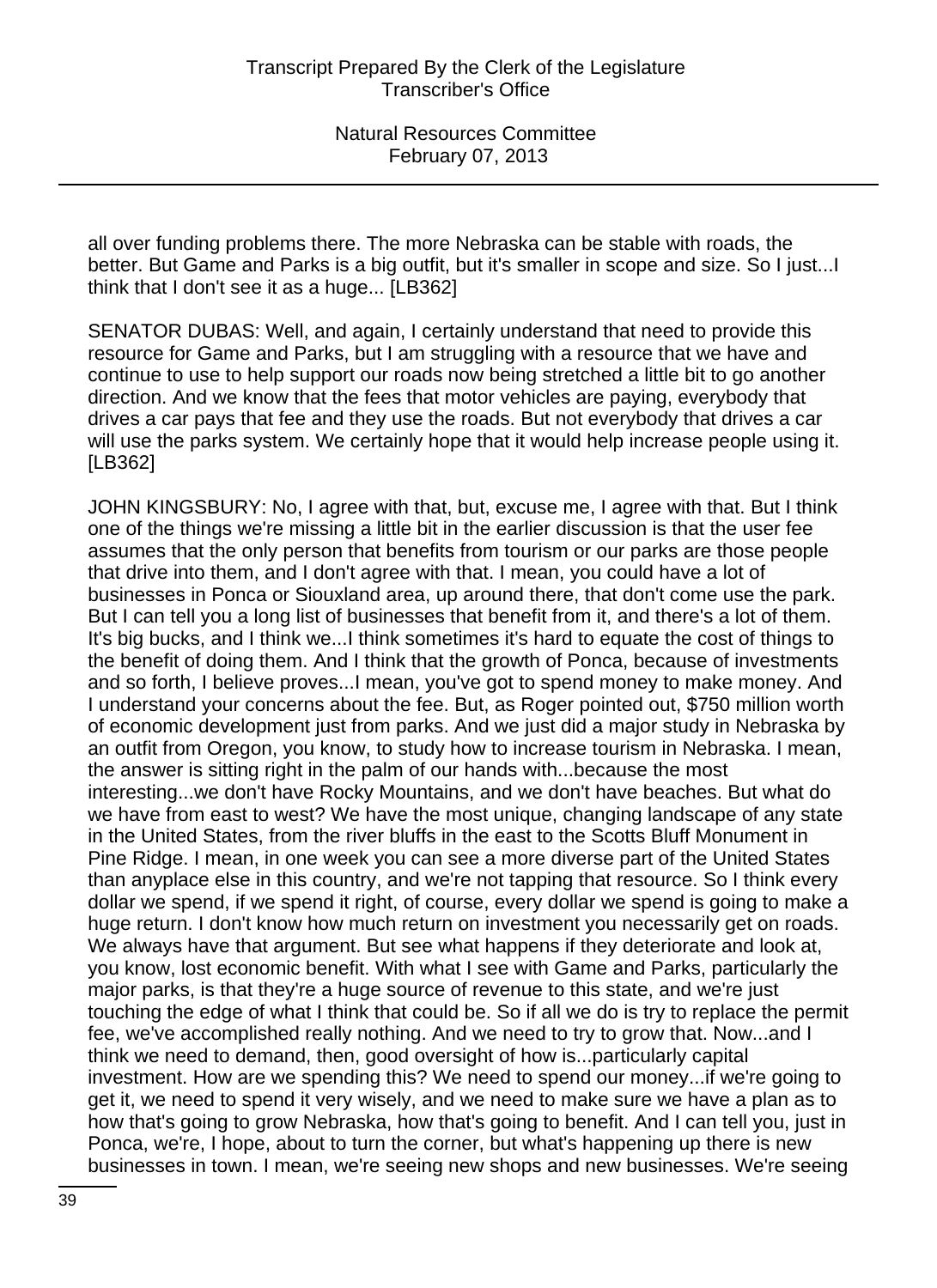people, a lot of business ideas. South Sioux City is the happiest with the growth of Ponca State Park because we don't have the restaurants and motels and everything that needs to go with it. So, you know, the Marina Inn and some of them are real pleased with the growth of Ponca State Park. But it is a big deal, and I think that it's...in your position, it's such a responsibility to look at every dollar. Where is it coming from? Who is going to pay it? You know, how are we going to spend it? And I understand that. I respect it totally. But we also have to look at what do we need to do to invest in a greater future, and \$7 is a small amount of money per car if it pays dividend returns for Nebraska. And in Ponca, one of the biggest complaints we have about the permit is because everybody has got...the kid has got a car, and there's two cars, and so you can't go to the park unless you know which car you're going to drive. And if you're going to go in any car, then you've got to have about four or five additional permits, and so this would be a very favorable thing to do for a lot of people. Excuse me for rambling. [LB362]

SENATOR CARLSON: Okay, thank you. Senator Schilz. [LB362]

SENATOR SCHILZ: Thank you, Senator Carlson. Mr. Kingsbury, thanks a lot for coming in. I can't disagree with you, everything that you said. There's only one little thing that I need to bring up, and that is that sometime, when you have a chance, I'd love to take you out to Ogallala and Lake McConaughy and show you some of the most beautiful beaches that you'll ever find anywhere in the world. (Laughter) [LB362]

JOHN KINGSBURY: That's true. [LB362]

SENATOR SCHILZ: So that's all I had, and thank you very much. [LB362]

JOHN KINGSBURY: Okay, you got me there. (Laugh) And Yankton, Lewis and Clark Lake, it's South Dakota's side, but they'd say the same thing, so. [LB362]

SENATOR CARLSON: All right, thank you. Any further questions? Senator Smith. [LB362]

SENATOR SMITH: Thank you, Mr. Chairman. Mr. Kingsbury, thank you for being here and for testifying today. And I'm going back to what Senator Dubas was saying. I think the point she's making is, pardon the pun, is this the right vehicle, though, for funding the state parks? And it is in direct competition with highway funding, and there's so many needs across Nebraska. I mean, we...you know, I know these senators that are around the table, they sit on other committees as well, and we're hearing countless numbers of needs in the state of Nebraska for funding. And our budget is stretched, and everyone's looking for a new funding mechanism. Now where is this going to stop and, you know, I mean, I think it's a bit of a stretch for me to say this is the right funding mechanism for our state park needs. I've got a question for you, though. Ponca is a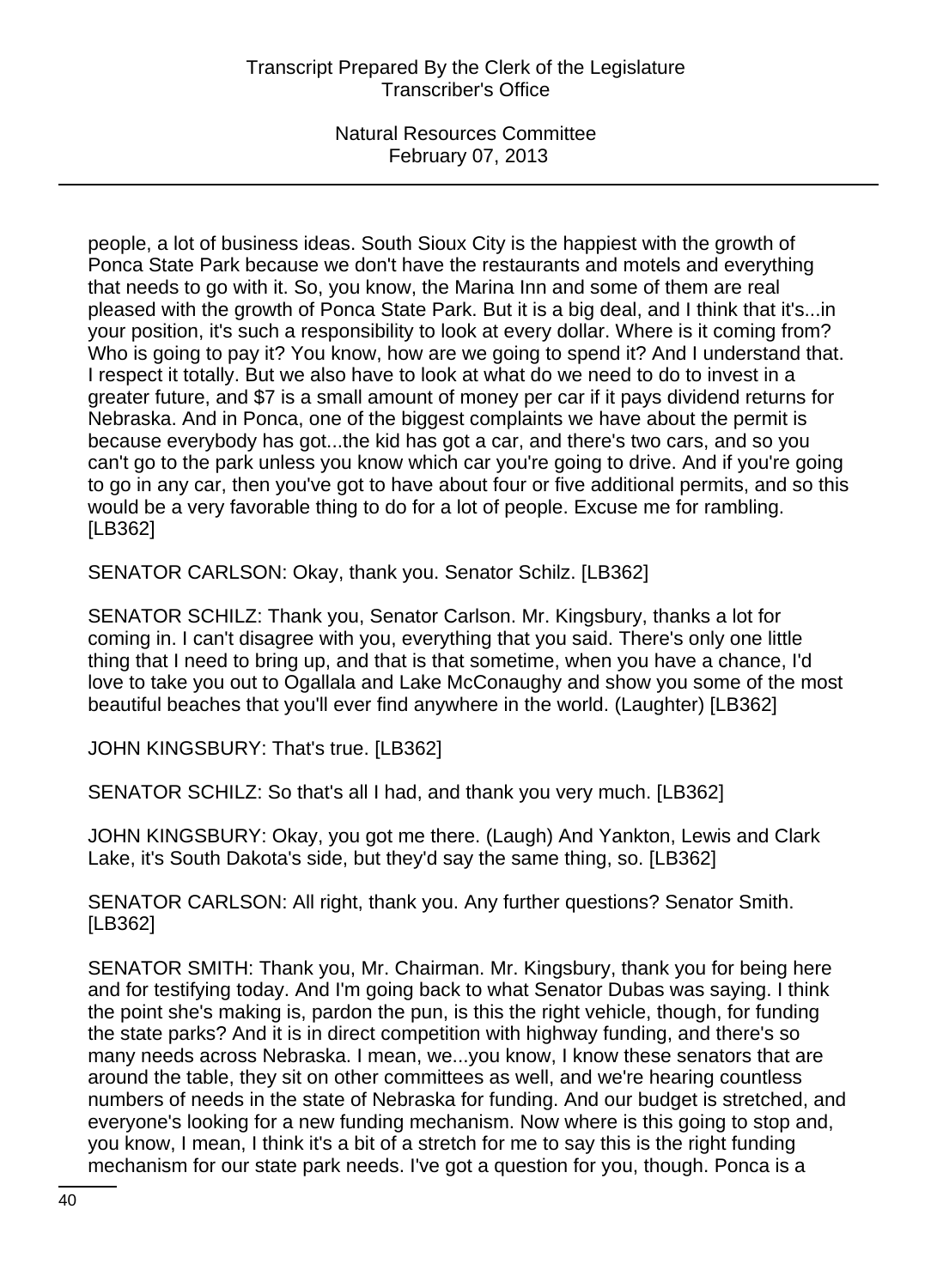beautiful park, 800,000 visitors each year. What's...give me an idea about what the operating budget for Ponca is annually. [LB362]

JOHN KINGSBURY: Oh, boy. I'd...that would...you'll have to ask the guys behind me because I'm the layman's side. The one thing I want to point out about uses is, as I understand the counts, if you think...the number one attraction per day use is the Henry Doorly Zoo in Omaha, about 1.6 or 1.7 million visitors a year, I believe. And if you look at how those people are counted, if I go to the zoo and I've got my membership pass or whatever, if I go Saturday and Sunday, that's two visits. So most of these, if you go to a museum and go multiple times, you're going to be counted each time you go in. As the best Game and Parks can do, the counting, they count day uses. So if a family of four is there for 3 days, that's 12 day uses, so that's how it's done. The budget with Ponca State Park, the park's budget, of course, is split a lot of ways. You've got Roger and Jim Swenson, who is eastern manager, back here behind me. A lot of the costs aren't all associated with one park. The other thing is all the revenue from a park goes to Lincoln and is redistributed because the budgets have to be approved. So it's not easy to have a one-to-one, straight up...I think the Game and Parks hopes, and it's my interest, to make sure that Ponca State Park is, if not this year, next year, Nebraska's second cash cow. We're actually making more money than is expended, and so that's our goal. I'm not sure if Mr. Douglas and Roger will ever tell us the facts, and I'm not sure you can get to them. But what I honestly believe...and I've watched Mahoney State Park from the very beginning. And at first, you know, we were very jealous, you know, this money is going on the interstate and everything, see. And over the period of time, speaking of responsibilities and budgets and so forth, what I think happened, what...to the benefit of all Nebraska, what Game and Parks learned with Mahoney State Park is they learned how to slowly create the type of attraction that people want nowadays. You know, they don't want to just hike in the woods. They want to go to the water park and slide the slide. They want to come to Ponca State Park, but they'll come by thousands if you give them the Outdoor Expo. People need to be kind of shown how to do it nowadays; they need to be helped along. They aren't old Eagle Scouts that just figured it out on their own. So I think that's what we've learned. And Mahoney State Park, because of its size, so much of it paid for by charitable money, it's a profitable state park. And Ponca, the goal has been to figure out, because Ponca State Park is around a substantial population, too, when you consider we're less than two hours to Omaha, so the majority of our people at Ponca come from Omaha and Lincoln. So Sioux Falls is growing; Sioux City is big. But the goal has been to try to figure out how to kind of redesign Ponca State Park so that it, too, is a profitable venture. And I think that we're missing the fact on...we can't...you probably can't do that with Arbor Lodge; you can't do that with some of the places. But with our major state parks we have an opportunity to not look at the cost side, but to look at the revenue side, just like a business. A business has to look at what investment do I need to make and is it going to be profitable. And I think that, at least with Mahoney State Park and what we've learned from Mahoney, I believe great lessons have been learned at Ponca. You know, Ponca State Park was the first park in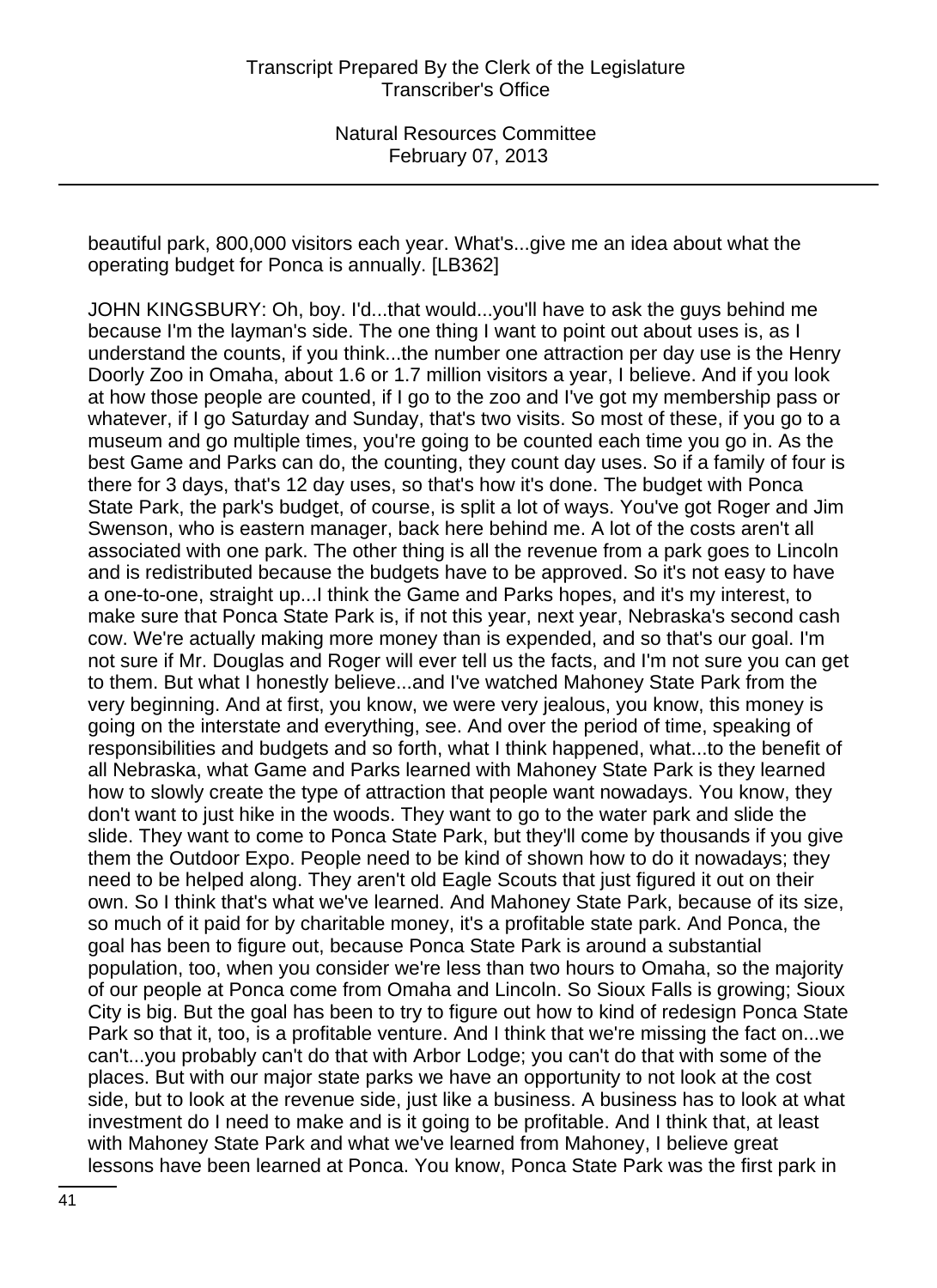Nebraska to have outdoor naturalists, and we have two outdoor naturalists do programs all summer long. They're the most popular thing in the park, and they go on all seven days a week. And so we're finding that if you do things right and grow into it, these are not lost investments. They're revenue streams. And I don't know if I answered the question, but Ponca will end up being a profitable state park. [LB362]

SENATOR CARLSON: Okay, thank you. Any further questions? Senator Brasch. [LB362]

SENATOR BRASCH: Thank you, Chairman, and thank you, Mr....Kingsbury? [LB362]

JOHN KINGSBURY: Um-hum. [LB362]

SENATOR BRASCH: And you have wonderful points made on economic development. And when Senator Smith mentioned the people that are coming across the hall, that's basically why I'm pretty firm. I'm even stretching myself to go to the \$5 mark. I'll tell you, as I walk through neighborhoods, I see families. You mentioned theatres. They don't go to the theatre unless it's the second row, the \$2...you know, they rent movies; they do everything they can. And if they're lucky enough to go to the theatre as a treat, they don't eat popcorn or drink the pop there for sure. The kids have to...and we have a growing community of people who struggle with... [LB362]

JOHN KINGSBURY: Yeah, I know. [LB362]

SENATOR BRASCH: ...affording one car, let alone, you know, a fleet of vehicles or two or more. And so this is where the \$5, you know, I took it to heart, took it to many meetings. That was something that, you know, I'm willing to...I think that these people are willing to make that sacrifice so they could take their kids to the state park. Right now they go to the city parks for free, but I'd love to see this community be able to stretch that budget and enter our park. [LB362]

JOHN KINGSBURY: Yeah. [LB362]

SENATOR BRASCH: But if...and what you're saying is a lot of philanthropic dollars have come into Ponca, correct? [LB362]

JOHN KINGSBURY: Yes. [LB362]

SENATOR BRASCH: Is there, you think, a way we can better have that with our state parks as well, I mean, to help turn that \$5 into maybe \$4? [LB362]

JOHN KINGSBURY: Well, I think, you know, as far as charitable fundraising goes, you know, there's the Nebraska Game and Parks Foundation, and many of those people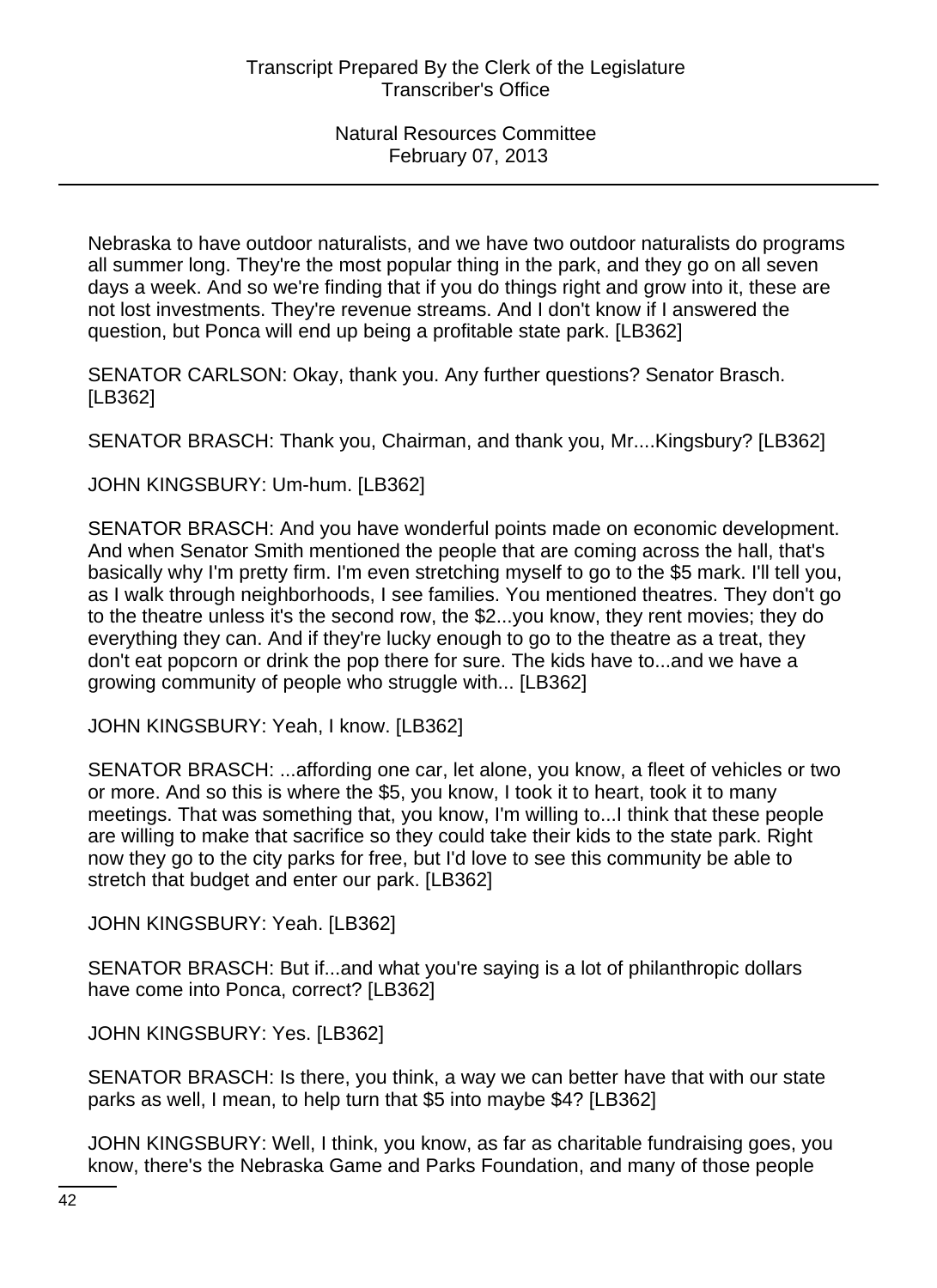that work with that foundation work with the Better Ponca Foundation. I know a lot of them--the Kiewit Foundation, others--you know, a lot of the money has bought...gone into buying new land on the river bottoms at Ponca. You know, it's the Missouri National Recreational River. So if a piece of land comes up for sale, adjacent, that will fit with the park and adjacent, we can find the money in two days because there's enough organizations out there that want to put money into land, you know, public lands and so forth. And then...and so, you know, the new cabins at Ponca State Park are spectacular, state of the art. You have people that are interested in that. You know, almost all of the money, except for some of the infrastructure for the new center at Ponca State Park that was built about nine years ago--17,000 square feet, \$9 million--and virtually none of it is state funds. So you can attract people to certain things you want to accomplish based on their interests. Fortunately, some federal money is involved in the center because of the national river. But when you get to infrastructure, you get the...you know, sewers and waters. We have a new water system at the Ponca State Park. We have connected with the city of Ponca rural water system. They're really good partnerships there, but it's almost impossible to find charitable money and grants that...to kind of do the dirty stuff. [LB362]

SENATOR BRASCH: Okay. [LB362]

JOHN KINGSBURY: And so I see that as a problem. I think that the core maintenance is probably...always has to be a state responsibility, let's say. We can't underestimate that...I just think the biggest thing I would like to say, not so much out of pie in the sky but because I think Ponca proves it, and that is that if you help find the charitable people and the volunteers and everything to do a lot of the big items, the pretty stuff, and you get the volunteers to help, you can turn these parks into moneymakers. So that's how you're going to get from \$5 to \$4, because everything else, as we all know, inflation is inflation, everything else is going the other way, and we're never going to change that. So, you know, the best answer...and I'm lecturing, and you guys don't need that. But the best answer to people that can't afford the \$5 or \$6 is to grow the economy and find better jobs and have good education. And so I think we face a lot of financial issues and we always will. That's never going to go away. The answer to all of that is to grow this state's economy. That's the answer. Spend wisely, grow the economy, find better jobs, create new tourism, and you can sustain yourself. If you're not doing that, you're going in the wrong direction. [LB362]

SENATOR BRASCH: Wonderful. Thank you. [LB362]

SENATOR CARLSON: Senator Haar. [LB362]

SENATOR HAAR: Well, I buy into the idea that we have to take care of the deferred maintenance. Wouldn't you agree that, when you talk about drawing money from organizations and people, you have to have a good facility to begin with? I mean, you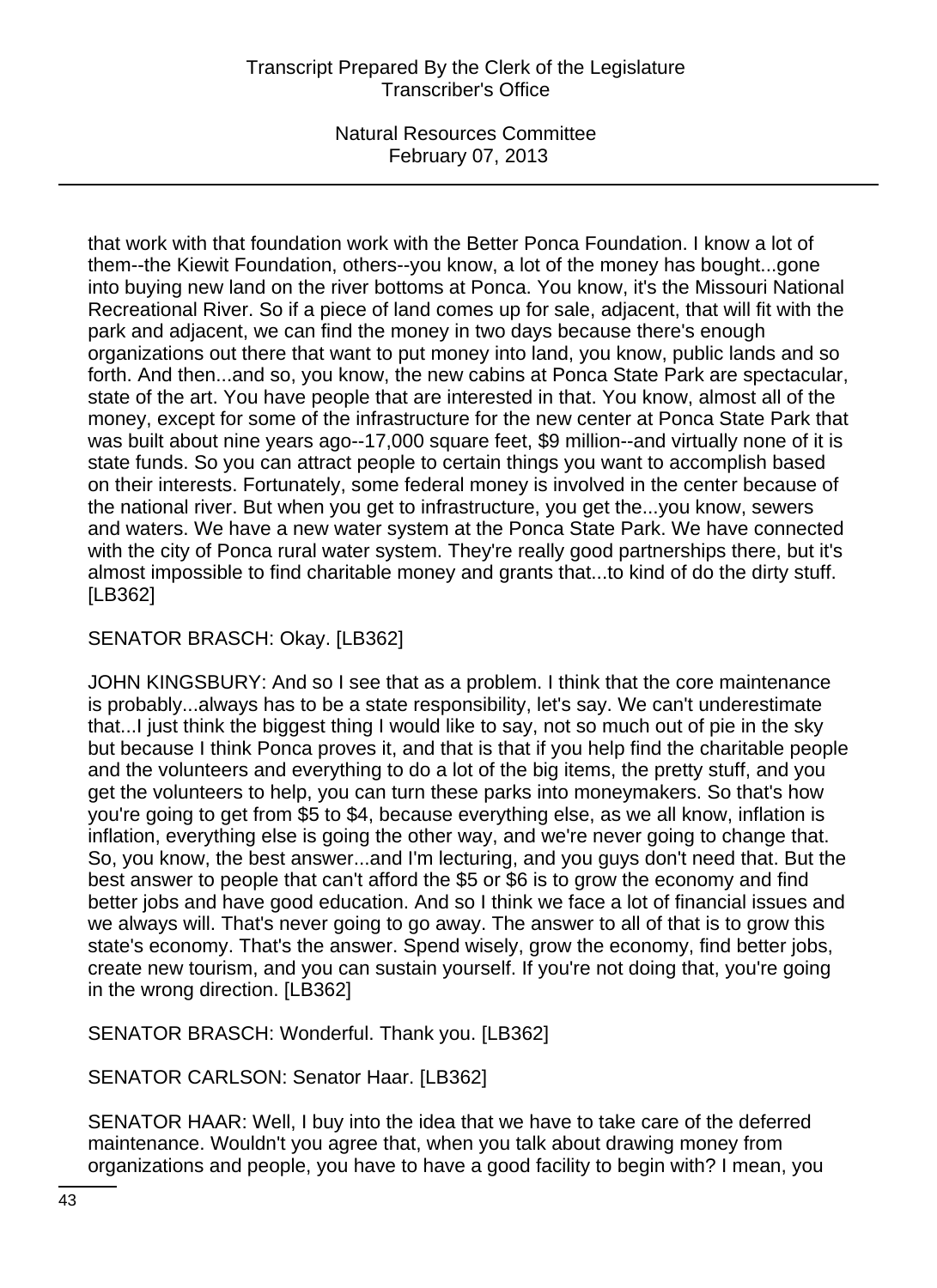can't get people to invest more in junk. So if you have something really nice that they're...you're going to be more likely to get the kind of donations for those big things. [LB362]

JOHN KINGSBURY: You know, time will tell. I think things change, of course. But I think, you know, there's a lot of society concerned right now about the young kids and the video games and, you know, the blurry eyes and everything and obesity and how do we get kids outside, the young family. And you go, oh, well, they don't want to do that anymore. Yes, they do. Ponca proves it: 52,000 people at a two-day expo from 16 different states. And that's a big deal, folks. And people want to do this sort of stuff, so...but when we started to develop Ponca State Park, it was the same sleepy park that Governor Kerrey told me was Nebraska's best-kept secret. And that was a long time ago, when Bob was Governor, but...and so this beautiful infrastructure and everything wasn't there when we started. Today there's a golf course in the center and all sorts of things. If you give people a vision of where you want to take it, I think there's more support out there than we think because people care about this stuff. They care about how we're going to save the outdoors, save resources, how we're going to get kids back outdoors, hunting, and things like that. The shooting ranges, quick example, because of the lady testifying on the other bill, and she was talking about young hunters and how to get young people out there to shoot deer and so forth. I'll just give you a quick example. We built the most recent...well, there's a lot of projects at Ponca. But Ponca now has what is almost considered, I suppose, a world-class shooters village. It's everything from black powder to shot to BB guns to slingshots to high-powered rifles, and it's very craftily designed and created. You can probably have 10,000 people up in that village during the expo. And much of that money is from private sources because people want to get kids outside doing things again. Scheels Sporting Goods, you're all familiar with that. You know, they gave us \$35,000. So they, Scheels, has an interest in getting kids outdoors and people doing things. So I think, you know, I think you just have to present the visions and tell people what you want to do, and the money is there to help with some of these things. But it's more of the capital, newbie stuff, and you've got, you know, you've got to have proof in what you're doing. You can't build it and hope they come. You've got to have a plan behind it. But the thing that excites me is that I think we have really good people in Game and Parks. They get it, and they're watching all these things happen, what's working, what's working at Ponca, and so forth. And so then they want to put a little more money into that. We could use more people at Ponca, professional staff at Ponca State Park. We could do a lot more if we had that. Are they still here? Did they hear me? (Laughter) [LB362]

SENATOR HAAR: Well,... [LB362]

JOHN KINGSBURY: I think we're just on the edge of what could be done, and I'd hate to see us sell it short. I think there's so much to society about just...I mean, forget the fact that we just want to keep infrastructure and keep our precious parks alive. There's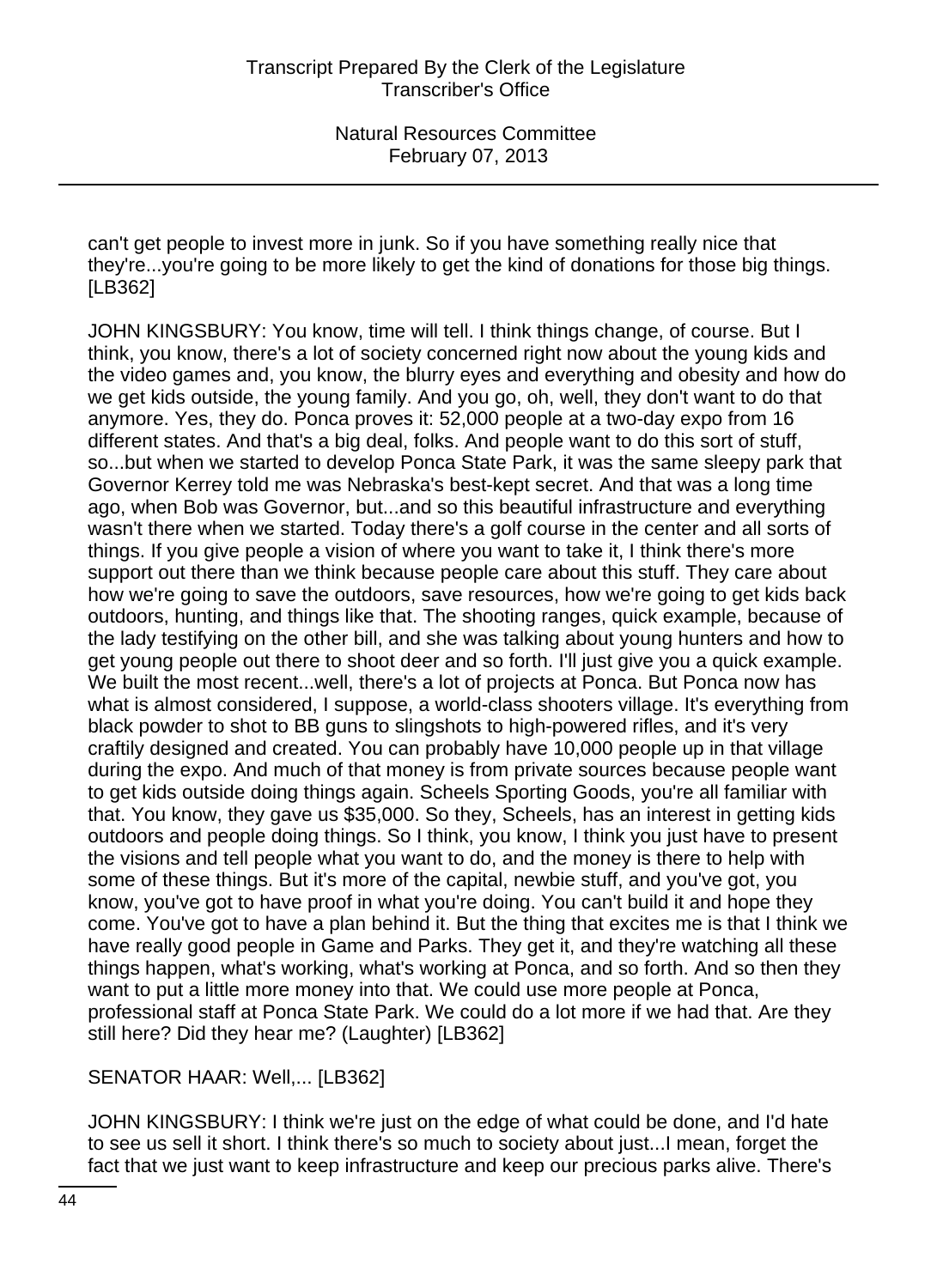so much more we can do with this, with young families and young people and the best virtue of Nebraska. Try to sell it any way you want to, economic development and the Chamber of Commerce pounding doors. But the best thing you're going to sell about Nebraska is the diversity and beauty of the outdoors. [LB362]

SENATOR CARLSON: Okay, any further questions? Okay, thank you for coming today. [LB362]

JOHN KINGSBURY: Thank you. [LB362]

SENATOR HAAR: He ought to run for public office. [LB362]

MARJORIE KENNEDY: (Exhibit 7) My name is Marjorie Kennedy, M-a-r-j-o-r-i-e K-e-n-n-e-d-y. I am testifying on my own behalf and about my own experiences today. However, I also have received a letter from Wachiska Audubon Society that I would like to have distributed. I only have one copy, so I need the 12 made. Wachiska, we discussed this at our board meeting on Tuesday night, and they were very much in favor of LB362 and so am I. I wanted to talk specifically about Mahoney State Park because I get a \$25 permit every year, and mostly that's because I go to Mahoney. I go to Mahoney for lunch or for dinner. I'll meet my daughter, who did live in Ashland and now lives in Omaha. It's a perfect place. It's right in between the two towns. I go to a lot of events there, receptions, benefits. In fact, the first time I ever went there I think it was \$2.00 to get in, and I did note that there was a list at the guard station there, where he would note that you were with, say, the insurance institute or whatever I was there for. And I thought, this is a great place, it really is. It's a great place. I think it makes more money and has more people coming in than any other place. I've also noted that a lot of people go there just for lunch. And they'll say, \$5--or maybe it's even more now--to get in? And that's on top of having lunch, and they didn't know that was going to happen. All they wanted to do was go have lunch. And I think this would take care of that very nicely, and I think you would get a lot more people really happy to come in. Mahoney is just a wonderful, wonderful facility, and I think this would do as much for Mahoney, as far as its usage and as far as just happy campers, as anything. There was one other thing I wanted to talk about Mahoney. We, or, rather, Nebraska Wildlife Federation--I'm on the board of that group as well, and we have a fund-raiser every year at Mahoney in the Peter Kiewit Lodge--I guess, assumed that most of the people that would come there--they're wildlife people and so on, and they're going to spend their money on our auction--they would have a park permit. We were wrong. A whole lot of them didn't, and they'd show up and they'd have to pay the \$5 or whatever. Last year one of our board members volunteered to pay whatever it cost for that, and I think it came to \$200 for the people that did not have park permits. So that's about all I had to say. I think it's a great idea, wonderful all the way around. [LB362]

SENATOR CARLSON: All right, all right, thank you for your testimony. Any questions?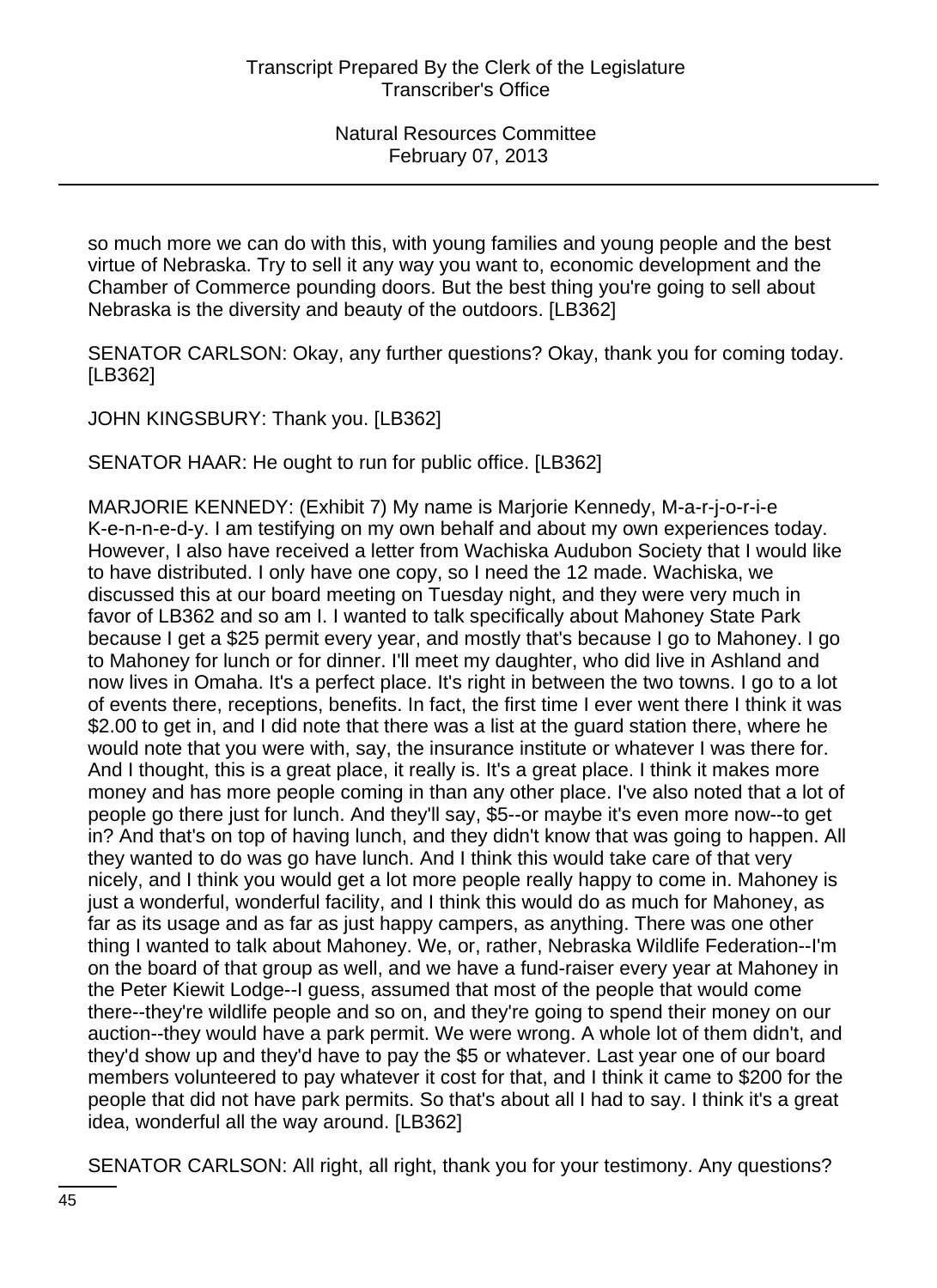Seeing none, thank you. Welcome. [LB362]

JIM CRAIG: Good afternoon, Senator Carlson and the rest of the committee. My name is Jim Craig, J-i-m C-r-a-i-g, and I come at this from a couple of different angles. First of all, I'd like to say I'm in favor of LB362. Senator Avery is not here. I'd like him to hear this. This is probably the first time I've ever agreed with anything that he's brought, (laughter) just for the fact that I've served and still am on the Norris School Board for the last 24 years. And so we've had our few battles, but I do appreciate this. And I kind of see this from different angles. First of all, I do a number of things in the state parks across the state. I've been in business for myself now for a good number of years. I do event management. I put on outdoor events--which to some people are strange--from adventure racing to mountain bike racing, trail runs, anything to do with the outdoors like that. And I get a lot of families, kids, older people that enjoy this thing. So I do a lot of private land across the state. I've built a good rapport with a lot of the folks. I do a lot of private property. I do city parks, a lot of the cities across the state. And I do a good number of the...of my events in the state parks, and my business has done well the last few years. Now I'm in a five-state area, and so we go from Colorado Springs to one end to Des Moines, Iowa, on the other end and down into Lake of the Ozarks, Manhattan, Kansas, and that area. I'm not very well received in Manhattan when we were still in the Big 12, but we've got over that now. But I do, and I have to say, not just because Roger and Jim are sitting in here, but I have to say our parks are some of the best parks that I set foot in across the Midwest. And I would really hate to see, you know, us decline any more than we have in the last few years. And I realize budget, being on the Norris School Board and on the...village chairman in Panama, I need one more thing to get on. But we've been dealt, you know, the last few years with state aid issues and things like that. So I know what it is to deal with it. We're in kind of a similar situation, you know. I...Mr. Kingsbury was talking about right now, you know, we're just finishing up a (grades) 3-4-5 building that we passed a very successful bond on. And we're also looking at doing a fundraising campaign right now to do a new baseball field, fitness center, tennis courts, and turf the football field, overwhelmingly supported. And I feel--I always have and I really, strongly feel this--we passed our bond issue with 63 percent. That's the best we've ever had. We've got a great support down there. And if you have good facilities and things like that and you keep upgrading your facilities and improving things, people will vote for it, people will come to it, and they'll always be in favor of it. And I think that Game and Parks is the same thing. I think that \$7 is a great idea of doing this, implementing this, and I agree with some of your concerns. Yes, there are some people that can't do it. In my business of doing stuff, I always dealt with the issue of having somebody that, you know, couldn't come to an event because they didn't like the \$25, you know, or they didn't want to pay that \$25. And I think this now is going to alleviate the problem. I had to police that sometimes. Sometimes I would get a park book from that local superintendent and, actually, I was part of the check-in process. You know, if they didn't have one, I sold them a day permit. And I wish I could have kept that money, but I couldn't. I had to turn it in. But I think this will alleviate a lot of issues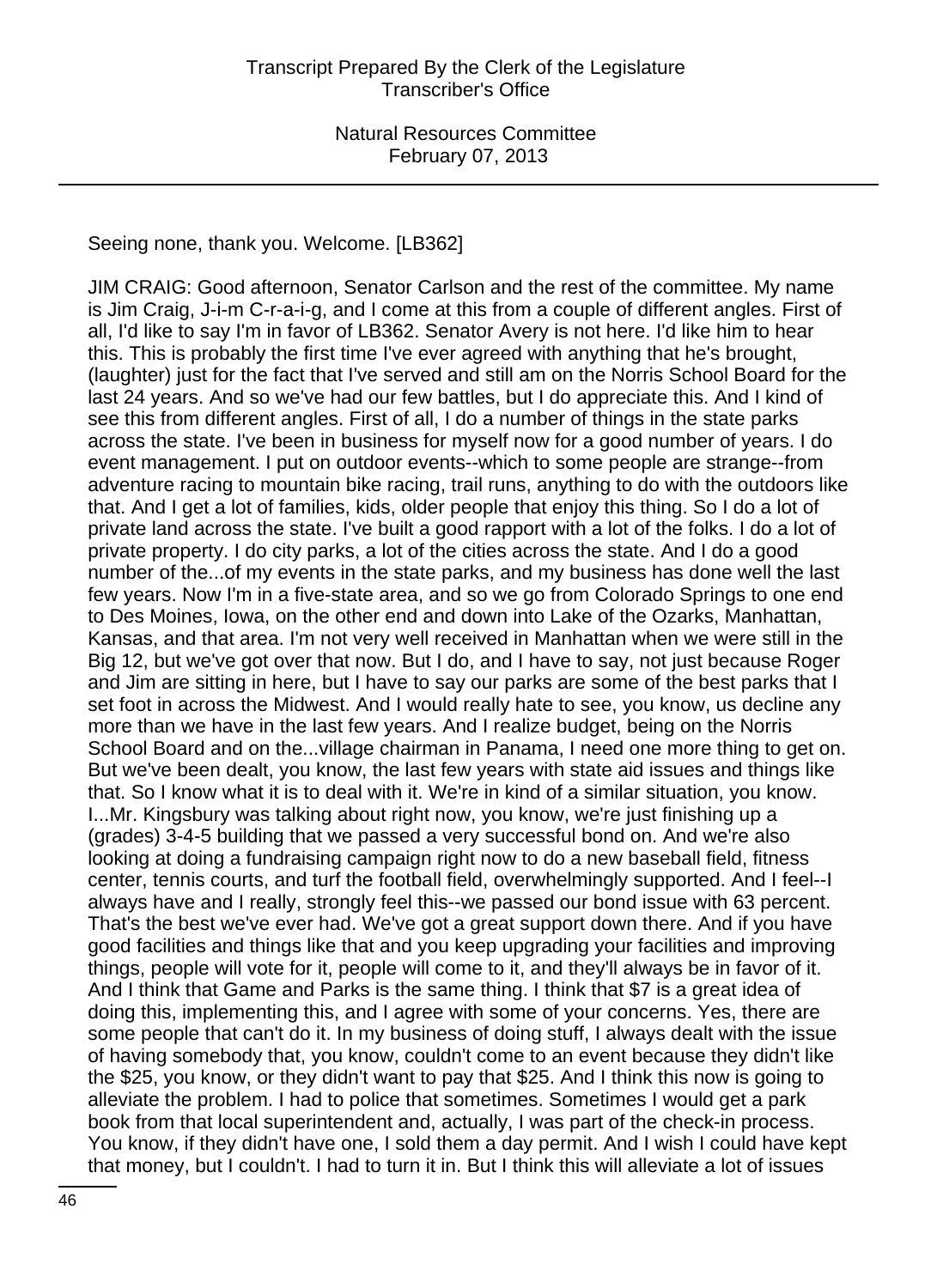for the Game and Parks, and I think it will help them in the long run. So thank you and, you know, I'm surprised it hit that button. Having a houseful of girls and a granddaughter now, I never got to speak for more than two minutes, so. (Laughter) [LB362]

SENATOR CARLSON: All right now, this...thank you for your testimony, Jim. Any questions of Jim? All right, thank you for being here. [LB362]

JIM CRAIG: Thank you very much. [LB362]

SENATOR CARLSON: Welcome. [LB362]

JOANIE STONE: Welcome. Thank you, Senator Carlson and committee members, for allowing me a chance to speak in support of LB362. My name is Joanie Stone, J-o-a-n-i-e S-t-o-n-e. I'm here to testify in support of LB362. My husband and I are national and state officers for a large camping organization, Family Campers and RVers. It is a nonprofit camping organization across the U.S. and Canada. So we have visited many state parks throughout the United States and provincial parks in Canada. Because of volunteering and writing grants for many of the Nebraska parks, we are aware of the need of more funding for these parks. We have many beautiful parks in the state of Nebraska, and it's extremely important that we maintain these parks for future generations to enjoy. By eliminating the park permit and charging a fee of \$7 to residents of Nebraska as part of their vehicle registration, we'll give the parks additional funding to help with the dollars needed to maintain the parks in good condition, as well as making necessary changes to meet various government regulations concerning ADA. If the bill does not pass, it can cause the parks to have to up the price of the current park permit as well as making further cuts, as you all well know we have done in the past few years, on activities offered now by our parks, as well as laying off necessary personnel for running our parks. We need to remember that our parks are here to benefit families, to enjoy the out of doors, and many of our parks offer year-round services for families young and old. I think younger families will use the park more often without having to purchase a permit, as well as our senior citizens. Many individuals use the various parks for family reunions, weddings, etcetera. This means that anyone attending that specific function has to pay a day fee in order to enter the park if they do not have a permit. Our Nebraska residents would not have to do this with a \$7 fee. We volunteer at Nebraska parks and we visit with many of the visitors that come into these parks, and they remark what beautiful parks we actually have in Nebraska. The two parks...pardon me. The parks are an additional attraction in Nebraska for our residents, as well as visitors to our area. It's my firm belief, as Nebraska residents, it is all of our responsibility to ensure the park remains solvent and are among the top tourist attractions for our own citizens as well as visitors coming into Nebraska. This helps with the economy of surrounding towns near our parks and, for that matter, the general economy of our state. I thank you for giving me this opportunity. [LB362]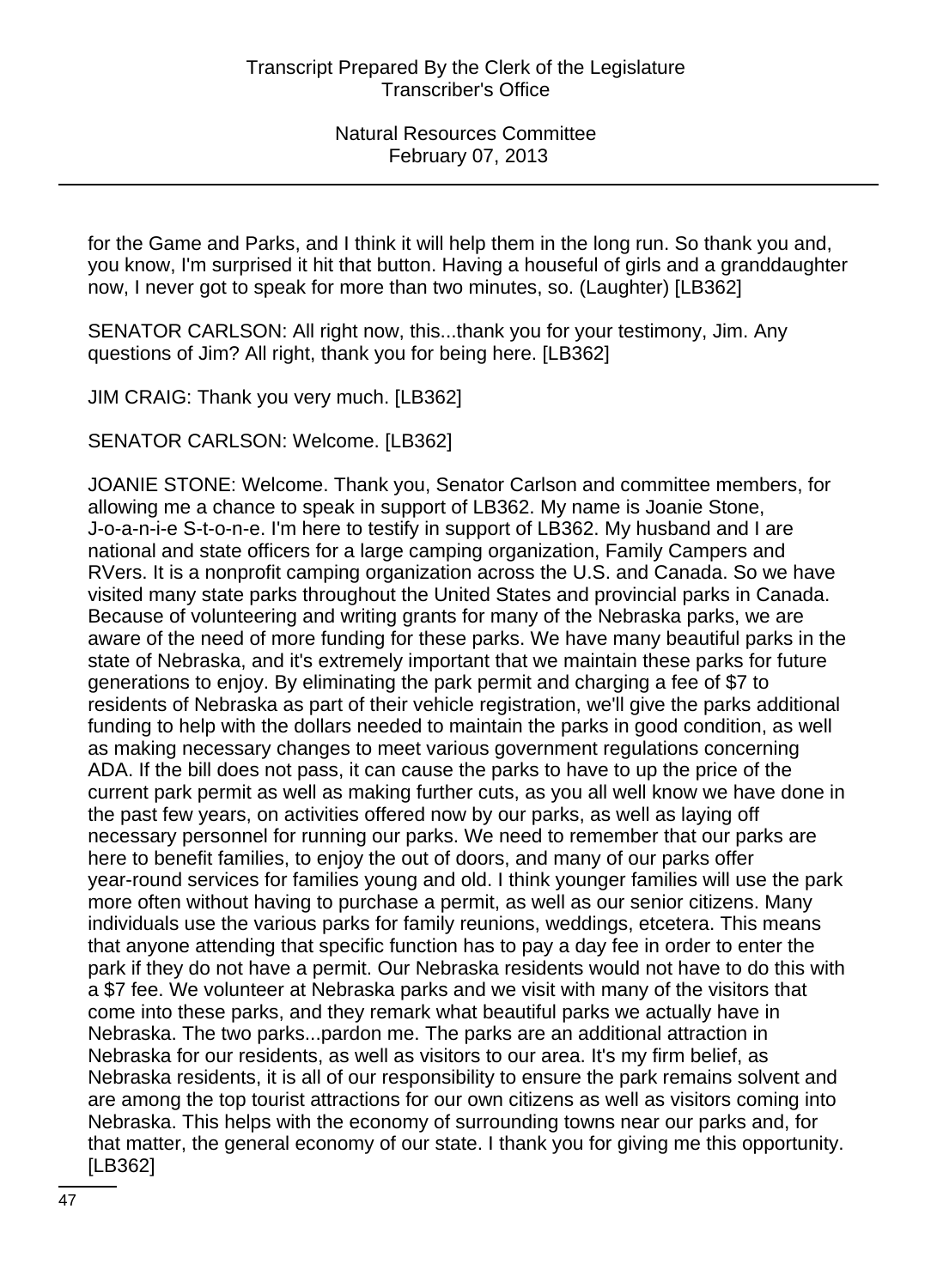SENATOR CARLSON: All right, thank you for your testimony. Any questions of Ms. Stone? Okay, thank you for coming. [LB362]

JOANIE STONE: Thank you. [LB362]

SENATOR CARLSON: Welcome. [LB362]

JEFF PARKER: Thank you. My name is Jeff Parker, J-e-f-f P-a-r-k-e-r. I own Parker's Smokehouse, and I also own Mahoney Grille, which is the restaurant in Mahoney State Park. Some people have taken my material back there about the price of coming in for lunch and having to pay for that, and I do hear that a lot. But, you know, to start with I'd like to say I'm from Nebraska and I'm from Lincoln, and I grew up here and I'm a park guy, you know. I'm a state park guy. I grew up hunting and fishing and swimming and boating and camping and Wagon Train and Stagecoach and Pawnee and Branched Oak, and I've always considered myself to be a park guy. And, like Senator Smith had said earlier, or maybe it was Haar, the...he liked having the stickers up the front of his windshield, and I did too. You know, I mean, that was like a badge of honor. I was an outdoorsman. I was from Nebraska. And I remember when I sold my old truck and I got a new truck, I went and I took a razor blade and I peeled them all off and I put them on my new one, so I would show up, you know, that that's who I was, because that's who I was, you know. And it was really...it was like I was in an exclusive club. And that, I think, is the problem right now, is that's what it is, is an exclusive club, and it really shouldn't be. When you use the state parks, you don't really have a problem with the \$25, the \$30. If you have a slip out at Branched Oak Lake, you're out there all the time. If you're a hunter, you know, come January, you're going to go hunting that weekend, so you need to get your permit. If you're going to go ice fishing, if you go fishing, you know, you're going to get that permit because you're out there all the time. But what I think this bill will allow for is people that don't do that, the spontaneous user, the recreational user that likes to come out to the park for, you know, an afternoon to go out and have lunch, take their kids out and fly a kite, go fishing spontaneously. And when you get older...you know, that used to be me. And then, as I got older and got married and had a career and kids and stuff, it really did become more spontaneous, like, hey, let's go to the park. And then it was, do I need a permit for that, do I get a day permit. Well, I'm an annual guy, so maybe I should just get the annual. But it's, you know, it's July. So am I going to go out five more times? And where do I get one? You know, I know at Mahoney they'll get you when you come in. At Pawnee and Branched Oak, they get you when you come in. But, you know, at Bluestem, Wagon Train, and Stagecoach, they're not going to. And what if it's the wrong time of year and there's not somebody there? So where do I get one now, you know? And then it becomes...the answer is: Should we do something else? Should we go out to Pioneers Park? Should we go out to Holmes Lake and have a pizza or something, go out to Pioneers Park and get some Lee's Chicken and go out there and take the kids out there and the families? Or do you take a chance? You know,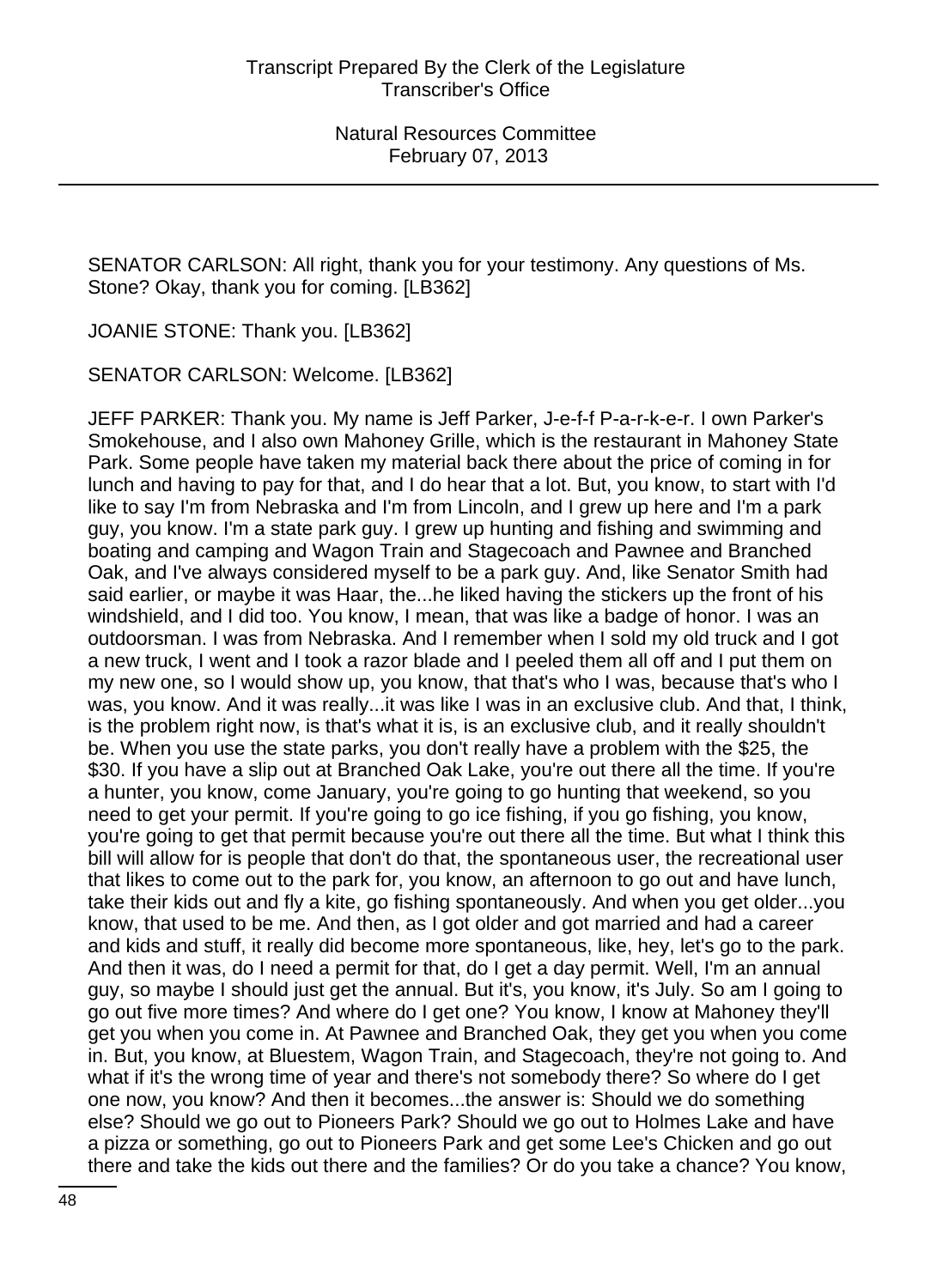and that's always scary. I'm going to go out there and, like somebody had mentioned earlier, you're nervous. Is there a green truck, you know, driving around? There's no place to buy a permit here; but you know there's going to be somebody policing the place to get you, and so that detracts from it. And then I think you really do just say, you know what, we're not going to go. So historically, you know, I've been a state park permit guy; I've been a park guy. And then last year, almost to the day, we opened up a restaurant in Mahoney State Park, and I am blown away by the number of people that do not have park permits. I mean, I thought that's just something that everybody had. Everybody had a park permit. And if you didn't have one, then you were going to get one when you came out, and then you would use one. But that is not the case. Most people just don't have them. And then I really, you know, I talk to hundreds of people a week, you know. I'm in my restaurants. I'm talking table to table, and for the last year it's, hey, Jeff, how that's new place going, or, you just opened a place out at Mahoney. And that conversation happens all the time, and it almost inevitably always ends with: Do I need a park permit to go out there? And I say, yes, and it's almost always, bummer. You know, it's negative, you know, like, oh, that's too bad, and that is too bad. And, really, the feedback that I get from people in the field, just talking out there, is if you're going to a place like Mahoney, where they...where you're going to spend your money--you've got a pool out there, a theatre out there, you know, you're out there with a convention with people, you're eating in the restaurant, you're staying in the lodge--the entry fee to get in is an unappreciated cover charge. I mean, you think back historically, you go to the bars or something. And when there's a cover charge, you'd walk in, you're always like, oh, come on, you know, I'm here to spend my money, and you're taking money to come in here, you should just be happy I'm here. So those are the people that are spending money. For the people that are just infrequent and spontaneous users--that, like, hey, let's take a drive through Mahoney State Park or let's drive out to Branched Oak today, it's a beautiful spring day, or let's go for a walk--they don't want to pay that fee, and it's an obstacle on going out there where they may not. I mean, I was meeting a guy for lunch, a friend of mine I grew up with, and we were going to meet up at Parker's Smokehouse. And I was up at Mahoney and I said, hey, you know, do you want to...I'm up here right now. He called me and said, I'm almost there, and I said, well, hey, just meet me up at Mahoney; we'll have lunch up here. And he goes, do I need a park permit to get in there? And I said, yeah, you do. And he goes, ah, I don't have one, let's just meet up at Parker's. And I said, all right, you know, it's cool, we'll go either place, so... [LB362]

SENATOR CARLSON: Jeff, we've got red here. [LB362]

JEFF PARKER: We've got...oh, is that what that's for? I couldn't see. [LB362]

SENATOR CARLSON: That's what that's for. [LB362]

JEFF PARKER: I was sitting in the back, so I didn't notice. But I've got one final quote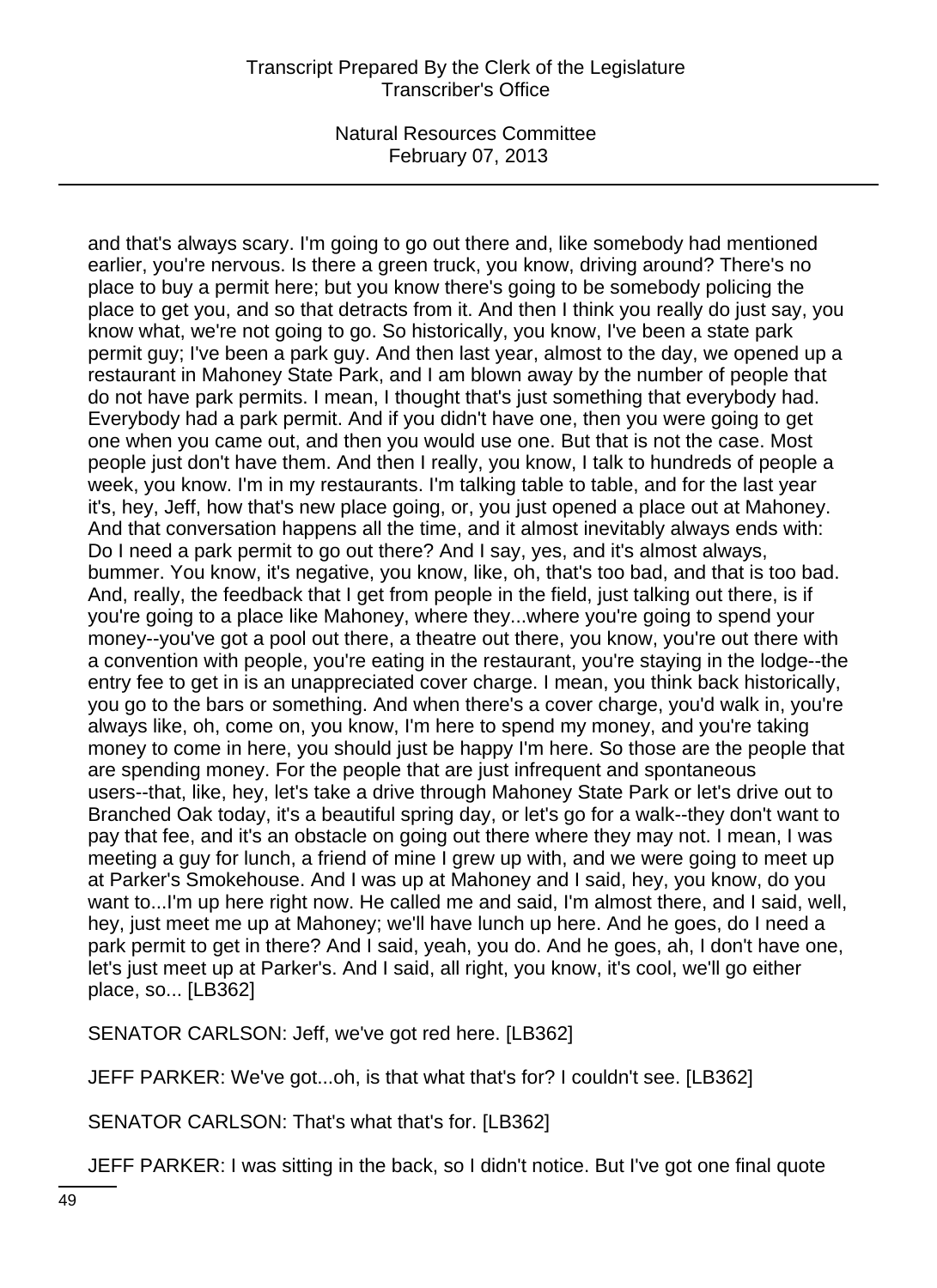here, and I'll read it. And I always say we always talk about Nebraska values and how we do things differently here in this state, and I do truly believe that. And I think that making our state parks more accessible for folks to spend some time out in the country, enjoying nature, eating some great barbecue from Parker's Smokehouse with their family and friends, you know, it feels like the right thing to do, and I don't think they should have to pay extra for that, so. [LB362]

SENATOR CARLSON: Okay, thank you for your enthusiastic testimony. Any questions? You've been out there now for a year? [LB362]

JEFF PARKER: Yes, sir. [LB362]

SENATOR CARLSON: How is it going? [LB362]

JEFF PARKER: It's great. I mean,... [LB362]

SENATOR CARLSON: So... [LB362]

JEFF PARKER: ...a little rough in the wintertime. And, you know, that's one thing that we had talked about is, you know, in the wintertime, the only thing really to...well, not the only thing. I mean, you go out and sled and stuff. But I think, you know...and I don't want to sound self-serving, but it's tough when people don't have other things to do out there. They want to go out and spend money for lunch. But the reputation is good so far, and we've really taken care of people and had a lot of great feedback and very little negative feedback, and so I think people are enjoying having us out there. [LB362]

SENATOR CARLSON: So you really think that, if they didn't have to worry about paying a cover charge to come in, that you'd have more business? [LB362]

JEFF PARKER: I do. [LB362]

SENATOR CARLSON: Okay. [LB362]

JEFF PARKER: I do. I mean, in fact, I even tried...I've got interstate signs that I just bought from the roads. It's \$1,000 for two signs, and then it's \$1,000 a year to put them up each direction on exit 420 for our barbecue place. And on exit 426 I tried to get it for Mahoney Grille, and they said, we can't do that because you have to pay to get in there. So we can't entice travelers to come in off the interstate when they have to pay a fee to get in, so. [LB362]

SENATOR CARLSON: Okay, all right. Okay, any further questions? All right, thank you for your testimony. [LB362]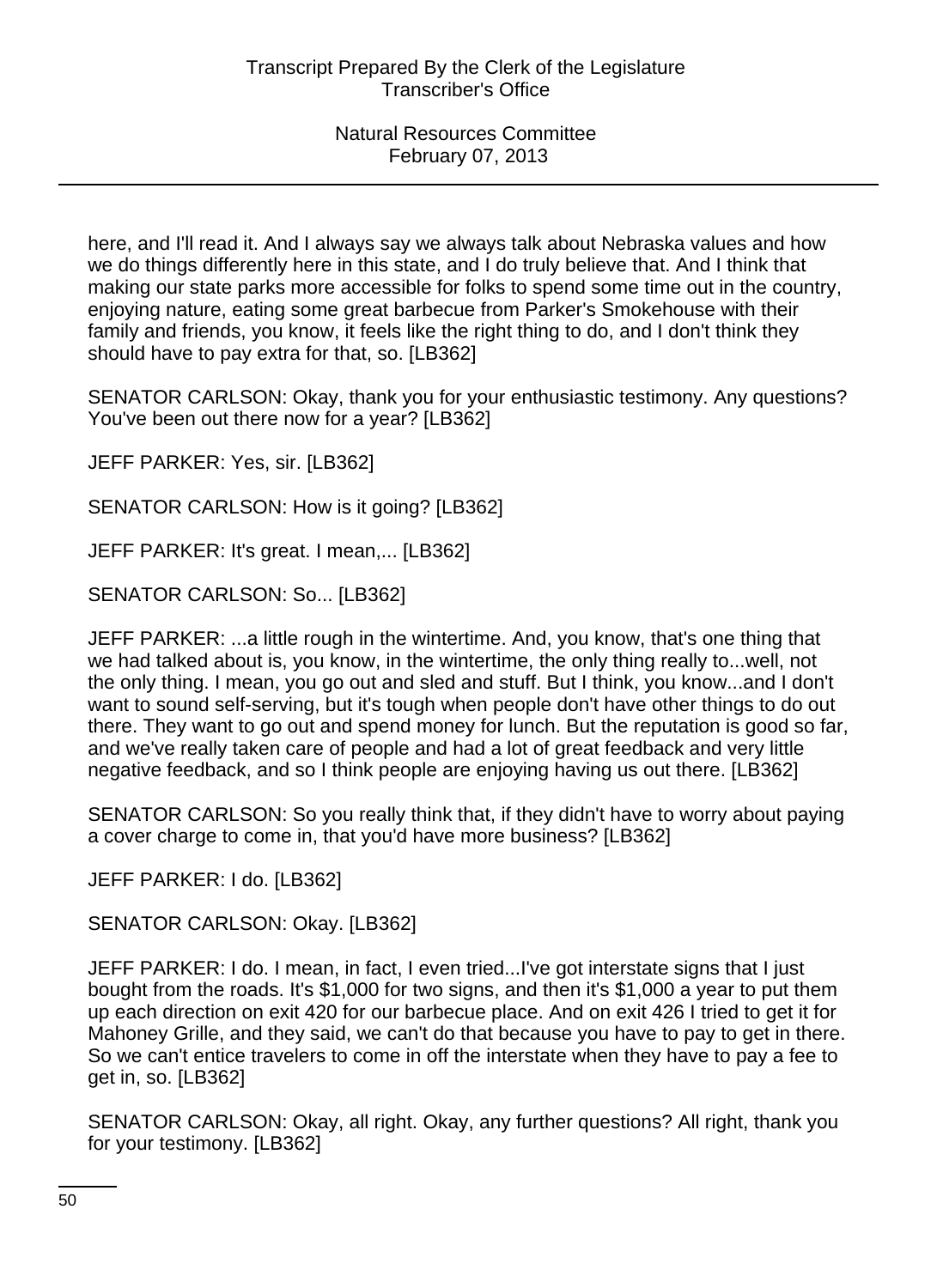JEFF PARKER: All right, thank you. [LB362]

SENATOR CARLSON: Welcome. [LB362]

JAREL VINDUSKA: Thank you. Senators, my name is Jarel Vinduska, J-a-r-e-l; Vinduska is spelled V-i-n-d-u-s-k-a. I'm here in support of this bill. And, to start out with, I could say that I kind of appreciate Senator Dubas and Senator Smith, both of your concerns about the desire to have user pay because I'm very convinced, and I think probably most of us are, that... [LB362]

SENATOR CARLSON: You don't need to touch the microphone. [LB362]

JAREL VINDUSKA: Oh, sorry. [LB362]

SENATOR CARLSON: That's okay. It's sensitive. [LB362]

JAREL VINDUSKA: Oh, I thought I had to put it closer. But I think most of us are aware now that the financial fix our country is in federally, and at most local levels and cities, is when we went down this road of always trying to figure out...as long as somebody else is paying for it somewhere else, we're willing to spend. But I would...and so I was kind of conflicted to come here in support of this. But then, in further thought, I got to thinking, you know, 98, 99--I forgot what the figure is--probably 98, 99 percent of Nebraska is privately owned; very small percent of it is public property. And so, in essence, our public property, it's owned by all of us, and so that's our little piece of socialism here in Nebraska. I mean, like I say, I'm pretty conservative, like I'm sure...like I say, you guys, some of you voiced your concerns, but conservative in the true sense, I think, not fake conservative where their base word is "conserve." And, you know, in our rural area, like I say, we've got a lot of travelers through our state on I-80 and other highways, and our parks are basically the face of Nebraska and how it's our representation of how we appreciate the land and how we take care of things. And so in that regard that's how...that's our representation to the rest of the country. And it's also, from an economic standpoint, it's our pipeline for outside dollars. You know, when people leave the interstate, where are they going to go? It's mostly private property. Sure, they might drive the highways and see our rural landscape, which is beautiful in its own right. But if they're seeing a destination, they're looking for the public property generally, and so that's what they use. And I would suggest that, you know, most people in our state that drive, they get some benefit from these parks sometimes that isn't even noticeable to your average person. For instance, my family has 320 acres that adjoin Schramm State Park there south of Gretna on Highway 31. And lots of times over the years...we've been there about 26 years, and I've had a chance to talk to the park personnel on many occasions and Tony Korth down there and the other people that help maintain the place. And I see lots of things that I, myself, as a land manager would like to do, and I've suggested different things to the personnel. But it's always the same thing: We don't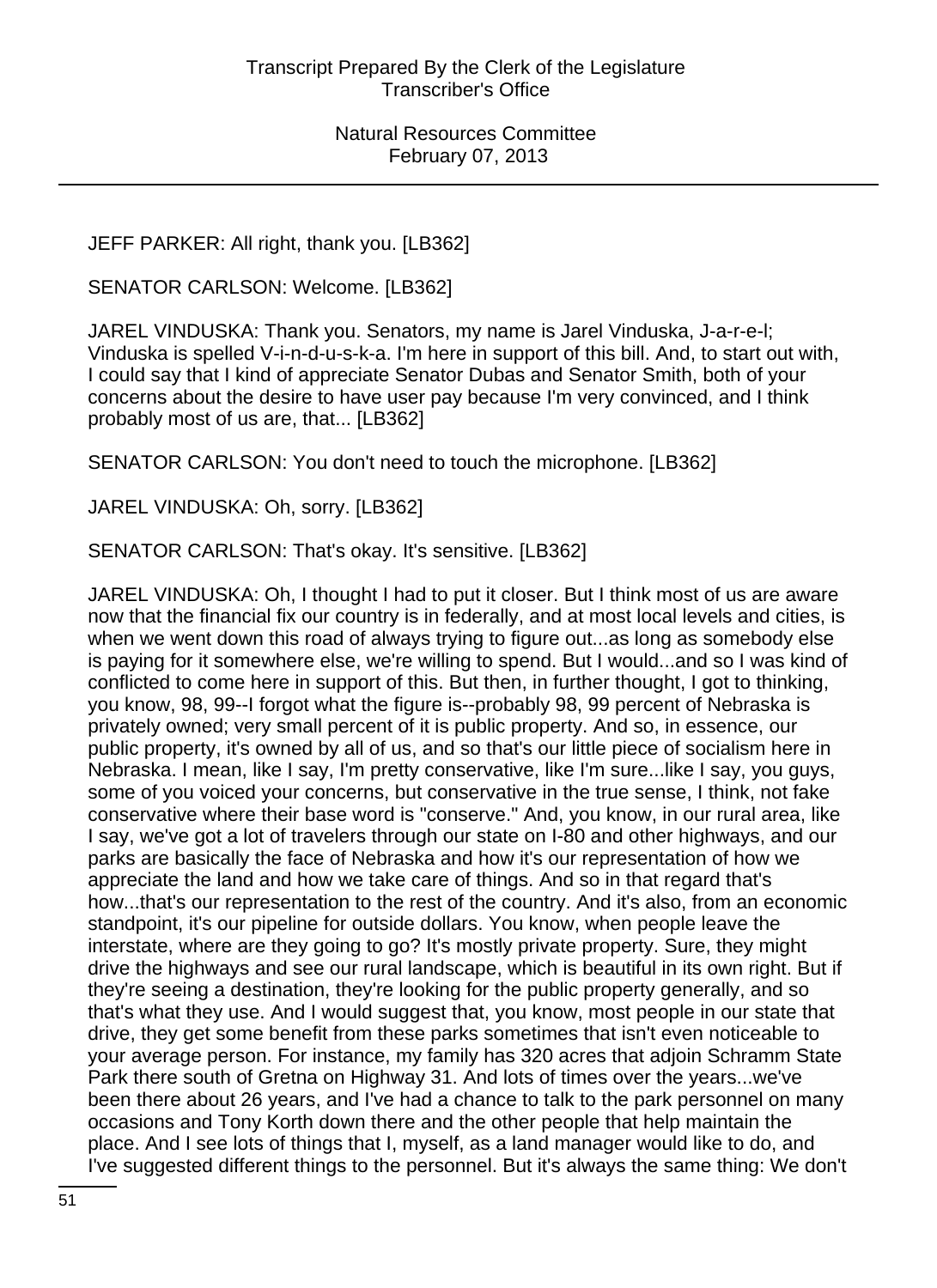have enough people hired; we don't have enough money to take care of these things. And it's a shame because, you know, like other previous testifiers have said, you know, the longer you wait, the more expensive it gets. You see lots of things, like, for instance, the parks getting overgrown with cedars and that some of the trails are starting to get eroded. Well, it would be so nice if the park personnel had a chipper where they could just run down the trails, cut these cedars, blow the chips right on the trails, you know, kill two birds with one stone. And, like, in these drought years we've been...with having these cedars that are sucking the moisture from these oaks. So what's the value of a 150-, 175-year-old oak once you lose it? And, like I say, other people that don't even use the park get benefit from these things, whether it be hunters that that's a reservoir for game turkeys and deer and bird watchers, migrating birds. That's a...super bird areas. They don't...birds don't find shelter in a soybean or corn field that's had Roundup sprayed on it every year. That's a desert to them. These little oases are places. And then those birds that survive, they go to town, go to somebody's bird feeder. Just yesterday there was people driving down the highway watching the eagles. They've got an eagle nest there, you know. Those people aren't necessarily having to have a park permit, but they're observing eagles. And in the summer, hundreds of bikers go down the highway. Well, they...motorcycle and pedal bikes, and they're not there because it's an ugly highway. It's that beautiful hillside with the hardwoods on it. That's the park. That's the reason they're there but, yet, they didn't have to pay a park permit. They're there enjoying it. It just...I could go on and on. It's a reservoir for pollinators. And, like Senator Smith, if I recall correctly, he's a Sarpy kind of guy. You look at the Sarpy County Economic Development Corporation's brochures. They don't show a subdivision and rows of houses that was in a former corn or soybean field. They show that hillside of the Platte and the park. That's what draws people. And so, in essence, like I say, in this case, people that don't drive, they probably don't use the park, if they're that poor that they don't have a car or they don't drive, so they don't have to pay this fee. But everybody else in this state, like I say, that's their little piece of socialism if they'll have to pay their...I mean, not have to. But I think it would be justifiable to have them pay \$5, \$7, \$8 to make it be worth it. [LB362]

SENATOR CARLSON: Okay, Jarel, thank you. Jarel, wait a minute. We've got to see if we may have a question or so. [LB362]

JAREL VINDUSKA: Oh. [LB362]

SENATOR CARLSON: Any questions of Jarel? Seeing none, thank you for coming. Next testifier. How many more do we have that are proponents? Okay. Welcome. [LB362]

KEVIN MARKT: Well, thank you very much, Senator Carlson and the committee. My name is Kevin Markt, K-e-v-i-n M-a-r-k-t. I volunteer my time with the Nebraska Game and Parks as a master bowhunter ed instructor, and one of my duties of that is to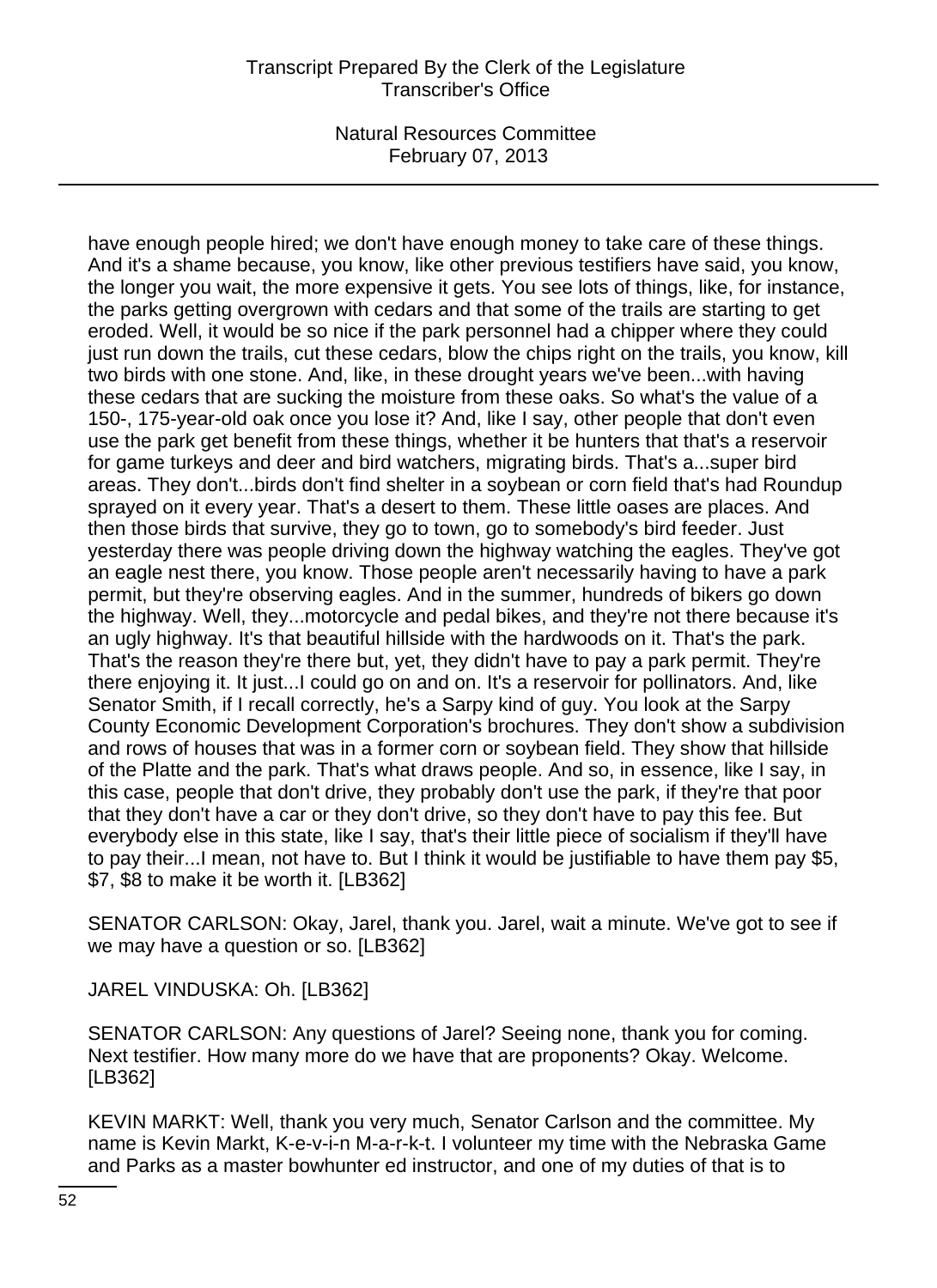assemble teams in the Omaha area to teach bowhunter ed to the kids. And there's only two areas in the whole...that part of the state where we can take them outside to do the field portion of what we teach every time. And one of them is a public area that the Golden Arrow Archery Club takes care of in north Omaha, and the other one is at Schramm Park. So every time that we offer these classes, they are offered as free. We're not allowed to charge for them. But then, when we take them down there, either three times, two times, one time, whatever we need to, they need to have that park sticker to come in there and utilize that. They are required to attend all ten hours, and part of that is the four or five hours that we have them outside to enjoy the outdoor portion of that class. This also involves...my team of instructors have to buy that permit also. And if we can talk them into teaching three or four classes every year, then there's that debate of whether I buy the day or buy the yearly pass. Several of our instructors are not park people. They're dedicated, diehard bowhunters who...that's their donation to time for the state, and then they don't utilize the parks. The other thing is, when we try to take kids out to shoot at the park, everybody has to buy that tag, that permit to get in. And a lot of times the parents are bringing them out there, there again, the \$5 or the \$25 permit to get in there for the day. They brought up in the past--I think this is a very viable thing here--they're hard to purchase at a lot of these places. When we show up to teach our bowhunter ed classes, we're there at Sunday morning, right at daylight to get in, and the park isn't open yet for people to purchase those. I also volunteer my time in the Mentored Youth Archery Program for the state where we take kids bowhunting. We have a banquet and a wild game feed for them every year at the end of the season, in February. We usually end up down at Platte River State Park. We end up there in the middle of the week, 6:00 at night, in February, and we have about 150 to 160 people show up. Like they've mentioned, there's a lot of people that don't have a park sticker, and it's very inconvenient to purchase one at that time of the year down there. And a lot of it is because of the cuts, you know, that there's not enough staff and personnel to sell them, to monitor people coming in. We have all those parents that aren't typically hunters, and that's who we're after. They show up and we kind of question why they have to come there and buy that ticket--or the tag. Or they're inside eating dinner, worrying about if somebody's going to give them a ticket while they're in there. And so I think this would eliminate a lot of that. On a personal note, I've used parks clear across this state for all of my life. I have seen every way that people have tried to sneak in and not pay that permit fee. I've seen them in the Omaha area and Lincoln area where they'll do whatever it takes to sneak in and their, you know, ignorance of the law. And you get to the more remote areas, where you pull into just a dirt parking lot at the end of the road. You need a park sticker, but there's not going to be anybody there to monitor that. So I think there's a lot of lost revenue from that type of activity where people just don't pay to go use our parks. And me, as someone that buys your park sticker every year, and you're out at Two Rivers fishing, and you see 30 cars there and there's no park stickers on them because they snuck in, that kind of hits you for the ones that paid to play. And I think we've kind of mentioned that that's kind of the thing you have to do if you want to be able to participate in some of these activities. [LB362]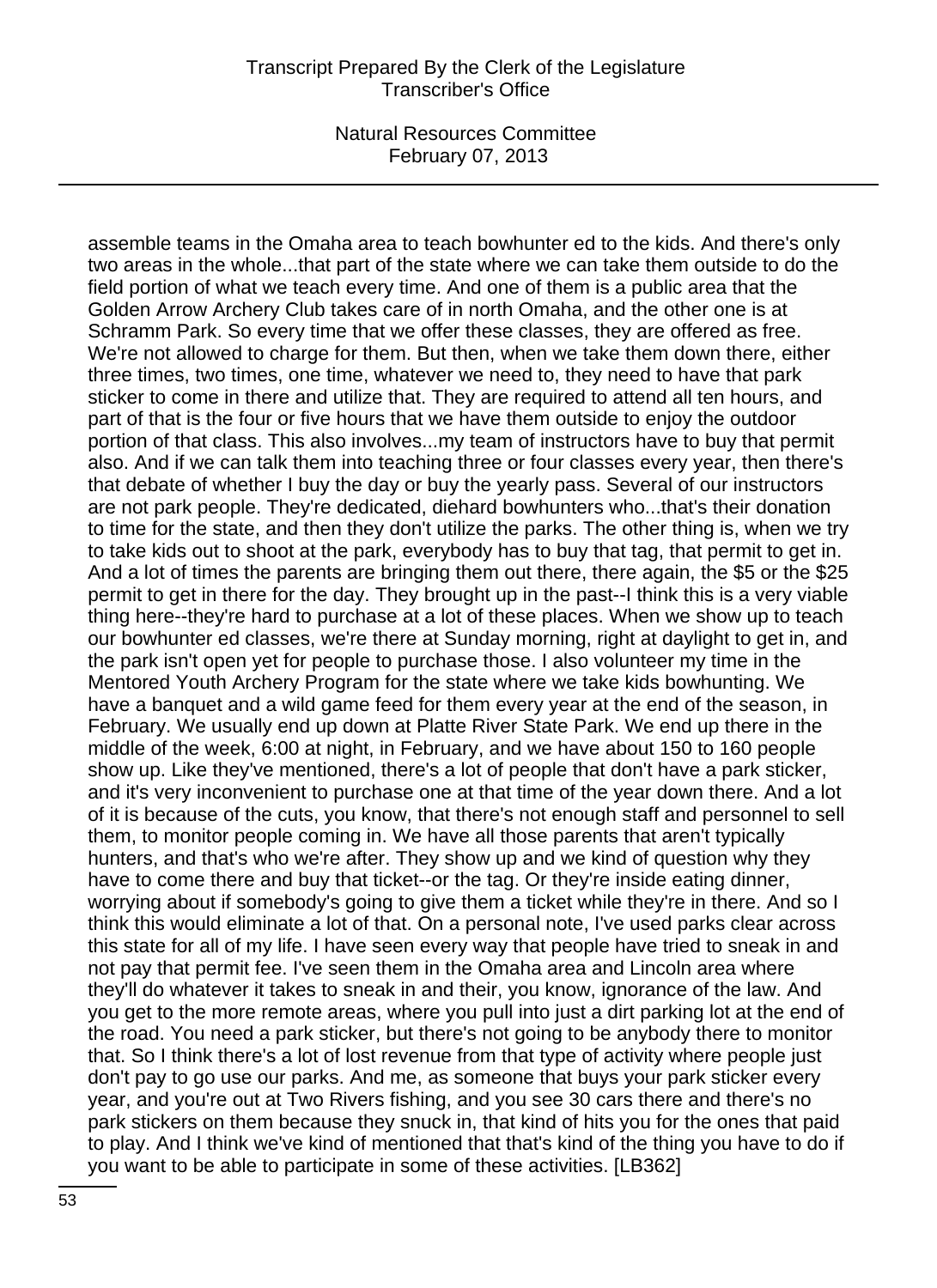SENATOR CARLSON: Okay, thank you for your testimony. Any questions of Kevin? Seeing none, thank you. [LB362]

KEVIN MARKT: Thank you. [LB362]

SENATOR CARLSON: Welcome. [LB362]

JOHN MUELLER: Good afternoon. My name is John Mueller, M-u-e-l-l-e-r, J-o-h-n. I am from Louisville, Nebraska, and I have a little disclaimer that I work for former-Senator Pankonin at the Home State Bank. And as I shared with him what I was going to do today--come down and speak in favor of LB362--he asked to read it, and his comments were, that's a great bill. But I'm here to say I'm also the mayor of Louisville, and the economic impact, the...we have four parks within a 15-minute drive of Louisville. We have Louisville State Recreation Area; we have Schramm Park; Mahoney Park; and then Platte Rive State Park. I was able to work at Platte River State Park growing up. These things are a great economic boost for our area for employment and also just a lifestyle. We have people who come from Omaha, Lincoln, surrounding areas, spend weekends at Louisville State Recreation Area because it's close, it's cheap, the amenities are getting better. But we've made an investment in this parks system through private and individual monies--or state monies--that we've let...just, you know, as Roger Kuhn said earlier, we've got 60-year-old swimming pools. We're not fortunate enough in Louisville to have a swimming pool, so this is...our municipal swimming pool is at Platte River State Park. I mean, a lot of people go there. It grows for itself. The \$7 I know has been a concern and how it affects families, and I'm a banker so I know how those things are affecting families in tough times. But it also promotes economic growth in the area that is immeasurable by having these parks, and the people that come...the free amnesty day when they have free fishing, our parks are filled. You can't get a parking spot. And, like the other gentleman just said, you'll always find somebody that's going to try and cut the system. One park permit, five families come down, they all drive down, they park on Main Street of Louisville, they drive down, they drop a carload off, they come back, and they get another carload. There's always a way around. I mean, there's never going to be a perfect world. If there is, I want to go there. But there's not, so I think it's very important that we look at what we have. We have millions of dollars invested and as stewards of the state, it's your decisions on how we take care of those things. But this is very important that we form a mechanism that's renewable, and I think this promotes the growth of this in an economic and a user base. When it's the \$7, \$6, \$5, whatever dollars, we have to provide for some type of income stream to take care of these things. We're partners. As I said, I'm mayor of Louisville. Our water system is based on park ground. We lease that from them. We provide water for the Louisville State Recreation Area, no cost. I know there has been a need to expand or talk about expanding the Platte River State Park. There is infrastructure problems with water supplies and different things that we need to address that there would be many more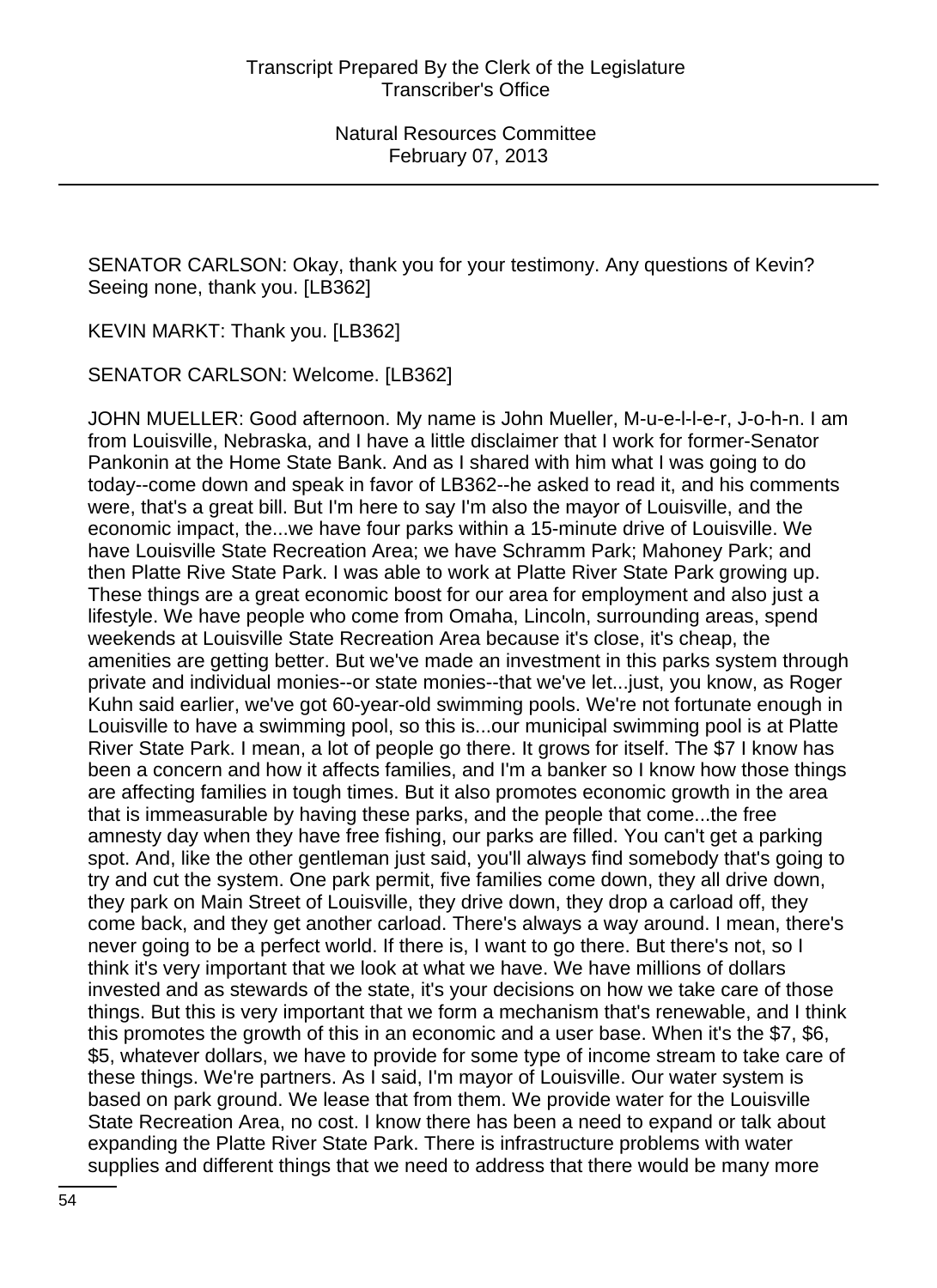users if we had a sustainable income stream to promote those parks. And I think once you've started promoting them, everybody will come, everybody will enjoy them, and then you'll see an income stream develop from the users that maybe that fee can be cut back on the tax side of the car base. But I'm here to support that. I echo everybody else's comments, and I don't want to bore you with it over and over again. So I thank you for your time. [LB362]

SENATOR CARLSON: All right, thank you for your testimony. Any questions of John? Well, you go back and tell Dave Pankonin that we miss him, and he ought to come down and testify once in a while. [LB362]

JOHN MUELLER: I think he was down here the other day. [LB362]

SENATOR CARLSON: Okay. [LB362]

JOHN MUELLER: Thank you. [LB362]

ROBERT FRICKE: Chairman Carlson and members of the committee, my name is Bob Fricke, Robert Fricke, from Ashland, Nebraska, R-o-b-e-r-t F-r-i-c-k-e. And I am the president of the Farmers and Merchants Bank in Ashland and serve on a number of the community economic and community development boards in town. Everyone has said pretty much what I was going to say here. But I do want to point out just a couple things, particularly, what the economic impact of Mahoney Park and that whole interchange has been, and it has been fairly dramatic. When the park opened in 1991, I believe it was, we had just passed, in the city of Ashland, a city sales tax to fund the downtown improvement, had a very nice trend from the early '80s seeing exactly what was going on with slow retail growth. When Mahoney Park opened up, this was before the SAC Museum, before the rest of it, we saw a tremendous jump, just...for the city of Ashland it was \$300,000, a tremendous retail sales jump much above what was forecast that would have brought in, what, at 5.5 percent, \$15,000 in sales tax to the state of Nebraska. It's made a dramatic impact. In the next ten years, the retail sales of Ashland grew 174 percent, and we didn't have any new businesses downtown. So it's park related, doing better business with what we've got. I believe, clearly, it's in the best interest of our community to further encourage park attendance and attendance to that whole area. How specifically will it benefit--the passage of LB362--benefit park attendance? Again, it's the incidental and the spur-of-the-moment-type of attendance. That needs to be encouraged as best we possibly can. People just want to pop in, see the park, they'll stay, they'll spend money, and it'll happen. There's no guarantee. By not needing to purchase park permits, there would be greater consideration of hosting meetings, outings, conferences, Ducks Unlimited dinners, and things like that. I have four drivers in my household. I have six cars, so the question then remains. What I typically do is buy three permits and two duplicates. Now I don't know if the duplicate is supposed to be for a lost permit, but I'd use it as a primary permit on some of my cars. I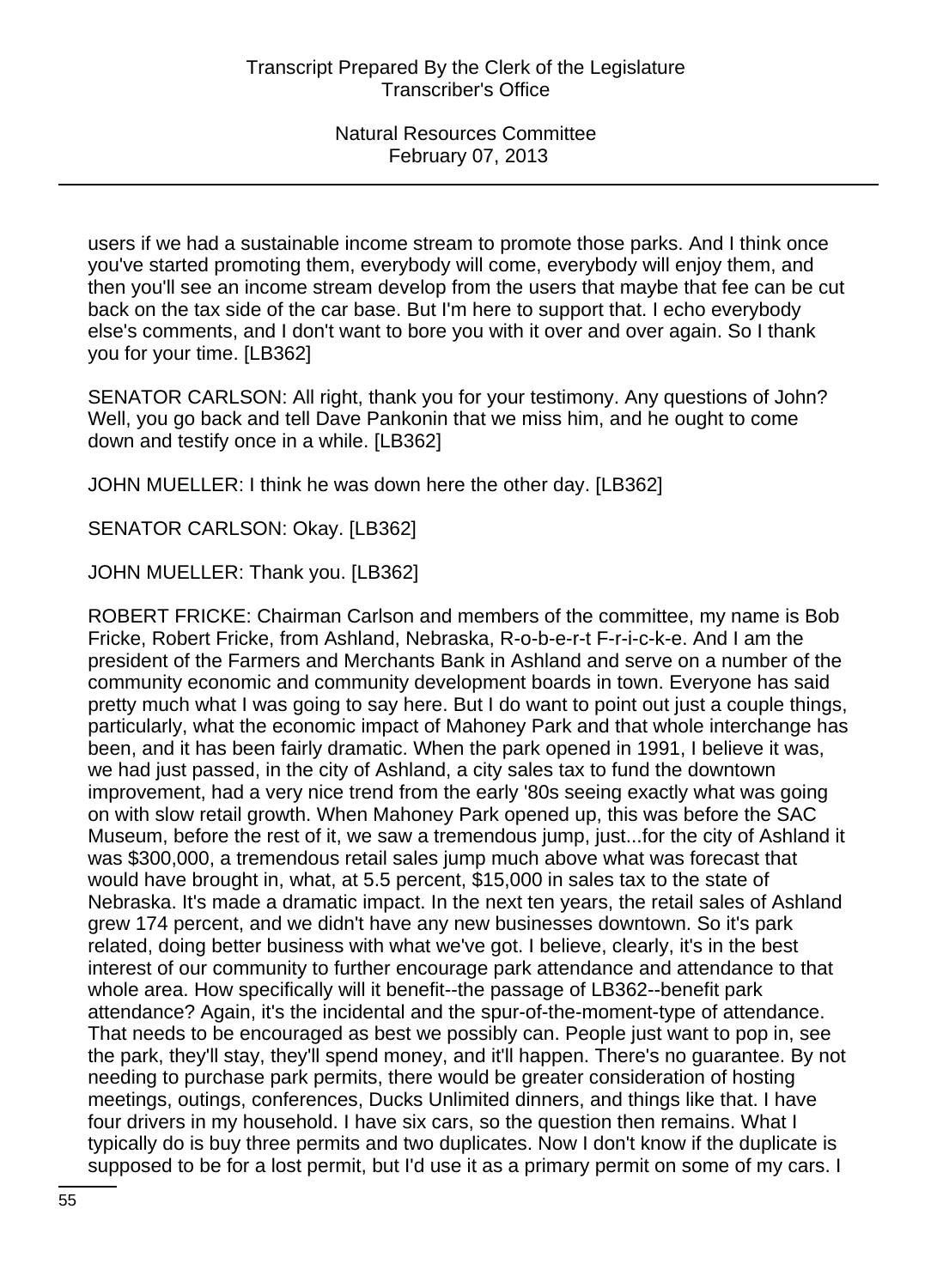# Transcript Prepared By the Clerk of the Legislature Transcriber's Office

Natural Resources Committee February 07, 2013

never know who is going to go out to which park, when, where, why, how--quite frustrating, and I would like to just take care of it all with one pass. I can afford to do it any way you want to do it, but still I think, in my situation and in the situation of many people in Ashland and the surrounding areas, the state of Nebraska, it would be helpful. The parks today are much different than they were 20 years ago. Now it extends far beyond just camping and hiking and picnics and enjoying nature. Now we've got the waterparks, ice skating, driving ranges, target ranges, shooting ranges, theater productions, and all this. And participation in these enhanced activities requires paying an additional fee. So a visitor must pay a fee to come in, yet they also have to pay a fee to enjoy the highlights of the park. Walt Disney figured out that didn't work decades ago, and I think, you know, we need to let people come in and let them spend their money on the various activities they would like to do. I was very active in my son's Boy Scout troop over the years, and we had the pleasure of working in a number of parks when we would go camping. We'd go to Twin Rivers, Ponca, Platte River, Mahoney, Indian Cave, Schramm, Memphis Park, and on each one of these situations the troop did a service project as directed by the park director. Well, what would you like us to do? Common, we cut brush. We improve trails, remove fencing, litter pickup, just to name a few. Unfortunately, there are not enough scout troops to take care of some of this deferred maintenance. And, quite frankly, it's very noticeable at Mahoney that things are tired. And there needs to be paint, there needs to be improvements, and there needs to be some things to catch up. And I have not seen many other opportunities or things offered to get that taken care of. Financial barrier of park entrance permits will be gone, as well as the physical barrier of the gate attendant, for the vast majority of park attendees. "Show us your permit" will be replaced with an open welcome, and wear and tear will be replaced with a new pride in fresh paint. I ask the committee's support for this. I ask the rest of the Legislature and the Governor to support this. I think it's a tremendous opportunity at a good price for the citizens of Nebraska. [LB362]

SENATOR CARLSON: Okay. Thank you for your testimony. Any questions of Mr. Fricke? Seeing none, thank you for coming. [LB362]

#### ROBERT FRICKE: Thank you. [LB362]

DUANE HOVORKA: (Exhibit 8) Good afternoon, Mr. Chairman and members of the committee. My name is Duane, D-u-a-n-e, Hovorka, H-o-v-o-r-k-a. I'm executive director of the Nebraska Wildlife Federation. We're glad to be here today because Nebraska's state parks system is really one of the crown jewels of Nebraska. They don't just provide recreational benefits. They provide...they protect and manage and restore native prairies and forests; they provide access points for recreation on the reservoirs and many of Nebraska's rivers; they give us all a place to get back to nature, but they preserve and protect our state's history at places like Fort Kearny, Fort Atkinson, and Fort Robinson. So they don't just benefit the people who show up to camp. They benefit all Nebraskans. You've heard about some of the communities that benefit across the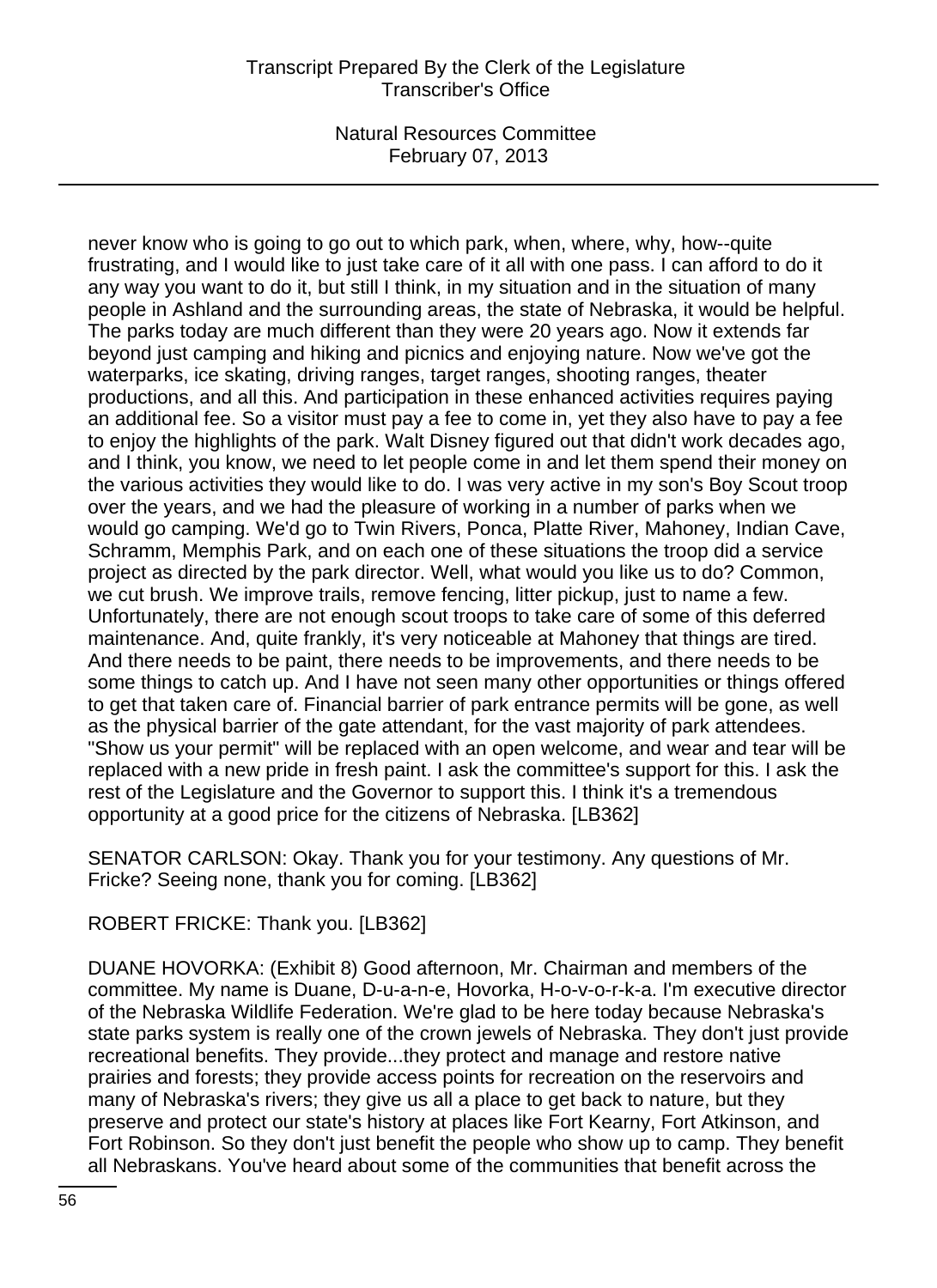# Transcript Prepared By the Clerk of the Legislature Transcriber's Office

Natural Resources Committee February 07, 2013

state, but really there are dozens and dozens more. So you look at, you know, Brownville to Chadron, Ponca to McCook, Mormon Island to Smith Falls. Many of these communities are small, rural communities, places like Elm Creek and Tekamah, Memphis, Swedeburg, Raymond, Emerald, Bridgeport, Kimball, Ogallala. Our state parks system is providing jobs. It's attracting tourists. It's bringing a flush of dollars into those rural communities. Unfortunately, despite all the benefits that are provided by our state parks system, the state funding for our parks system has not kept pace with inflation. If you look, since fiscal year 2000, the General Fund support for Game and Parks overall, adjusted for inflation, has dropped by about 17 percent. And if you look at the pieces of the park budget that go to the state park operations and for the funding for the recreation areas and maintenance and the other pieces that support those other parts of the parks system, again, the funding, since the fiscal year 2000, has adjusted for inflation, has dropped by about 15 percent, and that's created a shortfall this year of about \$1.5 million less that we're spending on the parks this year than we spent in 2000. So we're going the wrong direction. That underfunding has created, in part, that backlog of maintenance and upkeep needs that you heard about. The state park sticker system has served the state well in the past, but it also discourages Nebraskans from visiting their parks. It shuts out some low-income residents completely, and it also results in unneeded collection and enforcement fees that could be eliminated. Nebraska's parks system belongs to every Nebraskan, and we believe every Nebraskan should be able to visit and enjoy our parks, recreation areas, and historical parks, regardless of income. We think LB362 would provide a better means of helping fund our state parks system now and in the future. So thank you. [LB362]

SENATOR CARLSON: All right, thank you, Duane. Any questions of Mr. Hovorka? All right, thank you. Any further proponents. I know you...I...okay. Welcome. [LB362]

TRAVIS HAGGARD: (Exhibit 9) Thank you. Thank you, Chairman Carlson and members of the Natural Resources Committee. Appreciate the opportunity to be here today to testify in front of you in regards to LB362. My name is Travis Haggard, T-r-a-v-i-s H-a-g-g-a-r-d. I'm the economic development coordinator for the city of Ogallala. First of all, I'd like to thank you for the recent passage of the increase of fees associated with the park permit. I know that out in Ogallala and Lake McConaughy and Lake Ogallala area, we have benefitted from those as we have seen the Game and Parks invest in some additional infrastructure. And I do believe that results in more people coming to our parks system, using that, and finding great benefit from it. From an economic development standpoint, I have a lot of friends in the out-of-state regions, since we are so close to Wyoming and Colorado. They come out every year, they visit Lake McConaughy, and they always talk about what an economical, feasible vacation it is for them to come out. I don't recall anyone talking about the fee increase in a negative way. Matter of fact, I'm not even sure they realize it. I think, as part of doing business, they come out, they pay their fee, they attend their park, and enjoy their vacation. So from an economic standpoint, from increased fees, I don't see a downfall to that. In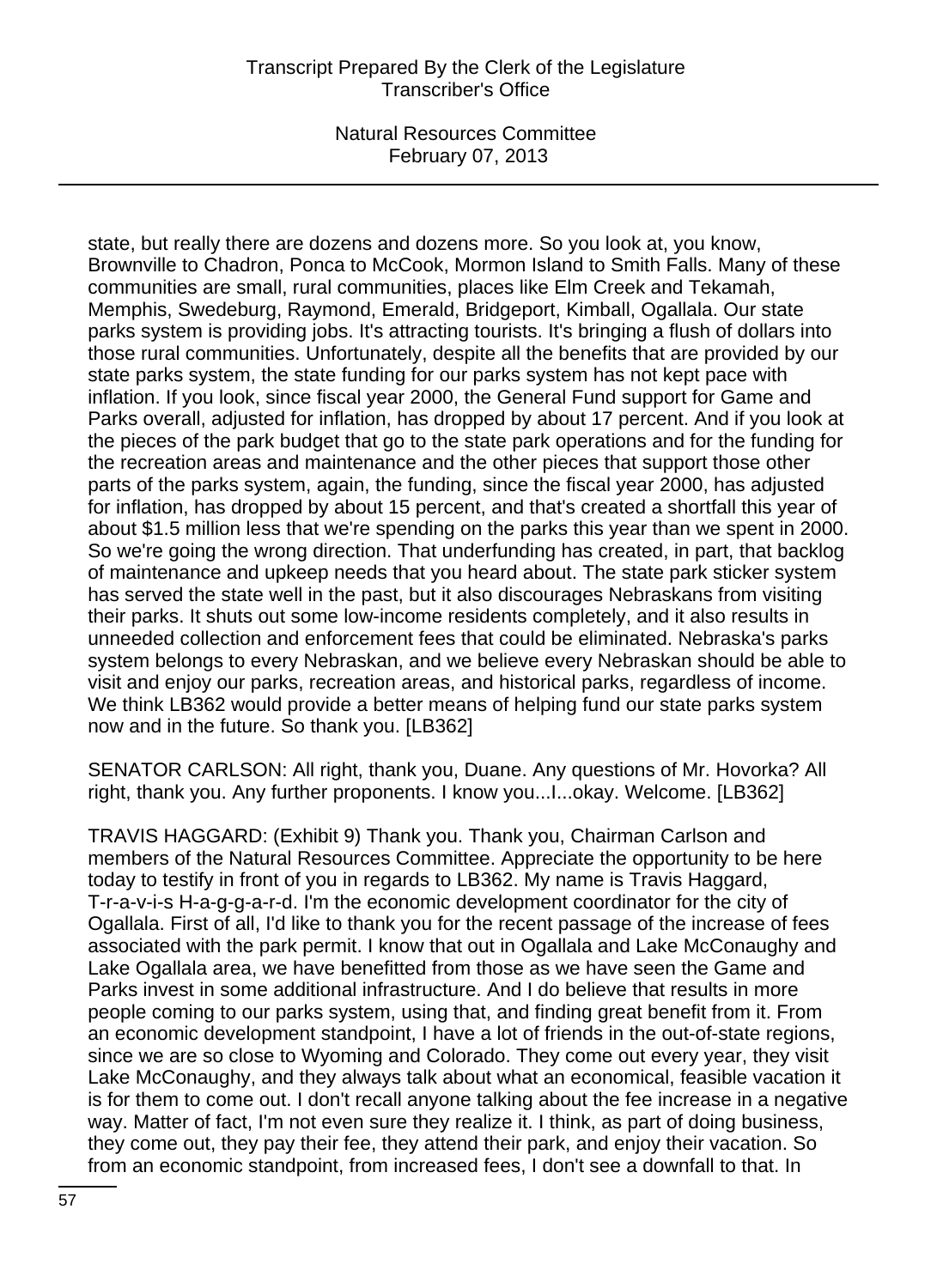2012--which I have a handout here I'll share with all of you--Lake McConaughy set a new visitor record: 1.15 million came to visit this year, compared to 2011, 880,487. The handout in front of you, excuse me, is from our local newspaper with the numbers. And you can see it dates all the way back to 1983, so it gives you a pretty good, broad scope of the visitors to Lake McConaughy and how important that is to our area. And in 2010, just for a three-year basis, we had 999,830 visitors, almost a million there. So as the deferred maintenance issue continues to go on and it continues to grow, the more the visitors, the more use it gets, and the more that maintenance will become an issue. As stated before with other people, when the parks are in good repair and it's attractive to come there, we will continue to attract more and more people. As we add amenities and grow the economic base for the area, more people will come to visit that, as you can see in those numbers. Now from a Nebraska resident standpoint, the park permit system, Nebraskans, you know, we're modest, hardworking, and humble people. We typically do not brag about the things that we have or the wonderful resources our state possess. But there are times it's necessary to promote the attractions and amenities of our great state. And I believe the more state residents we have out there visiting our parks, being able to get into those parks with a license plate as a park permit, if you will, will continue to be and grow our spokesperson-promoters out there. As they talk about the wonderful things and the hidden treasures that maybe they didn't know about, they can pass along that information to family, friends, and visitors alike. So I think that this could be a great benefit for people to get in the park. As they're out maybe driving around on a day or a weekend, they can have easy access to get into the state park. My wife's family is located in southeast Nebraska, so many times throughout the year we do travel across the state. And as scenic and as much fun as I-80 is to drive, we do like to get off every once in a while onto another highway and see a few different things. And as we typically go, as most people, I think, in Ogallala probably have a four-wheel drive vehicle that has the park sticker on it, we have a car that does not have the park sticker on it. And as we think about eating lunch at a state park instead of going through a drive-through, we think about it, we maybe pass one, and then, not having the state park permit on the vehicle, we decide not to stop because when you're in a foreign area, you're not sure who sells them or where to get one. So I do think it's an inconvenience to the travelers, and I do think that we could eliminate a lot of that by eliminating the park permit and going to the state license plate registration. I'm also...my wife and I are both avid motorcycle riders, and as we travel the highways, we don't travel I-80 much. But as we travel the highways, we also would like to stop at some state parks, get out, walk around, kick the boots off for a while, and relax. And I think that would be of benefit, to have the license plate on a motorcycle to be able to do that. In closing, I'd just like to thank you all for your time today and for your dedication and hard work for the state of Nebraska. You do a wonderful job, and I know a lot of times it's very thankless. But out at our end, we do appreciate it, and we appreciate the well-being and the protection we receive from you as state senators. I would ask that you pass LB362 or advise to pass it, as it will allow the Game and Parks the funding they need to continue their vision and growth, not only for parks like Lake McConaughy and Lake Ogallala, but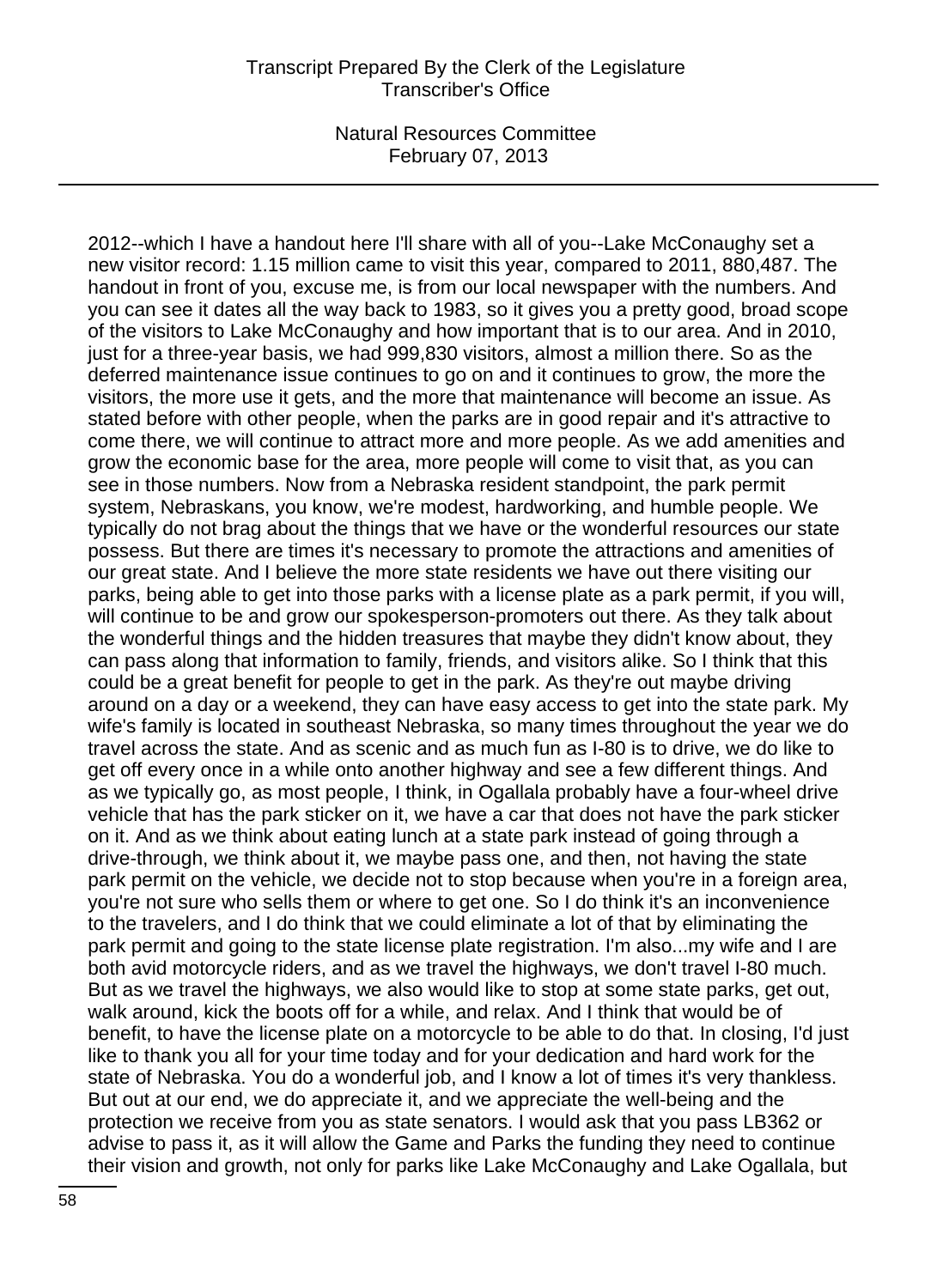the entire parks and recreation system across the state of Nebraska. Thank you. [LB362]

SENATOR CARLSON: Okay, Travis, thank you for your testimony. Thanks for coming a long distance. Questions of Travis? Do you...does it take you as...can you drive, from here, home in a shorter amount of time than Senator Schilz? [LB362]

TRAVIS HAGGARD: Yeah, I have no comment. (Laughter) [LB362]

SENATOR CARLSON: Okay. All right, thank you for your testimony. [LB362]

TRAVIS HAGGARD: You're welcome. Thank you. [LB362]

SENATOR CARLSON: (Exhibits 10-12) Any other proponents? We do have letters of support from H. H. Kosman of Platte Valley Companies, Wes Sheets of the Nebraska Division of the Izaak Walton League, Patty Plugge of the Burt County Economic Development Corporation. Now do we have...we're ready for opponents. All right. How many opponents do we have testifying today? [LB362]

SENATOR HAAR: One. [LB362]

SENATOR CARLSON: Okay. Welcome. [LB362]

CURTIS SMITH: Thank you. Thank you, Senator Carlson, members of the committee, appreciate the opportunity to be here this afternoon. My name is Curtis Smith, C-u-r-t-i-s S-m-i-t-h. I'm executive director of the Nebraska chapter of the Associated General Contractors of America. I'm here to speak in opposition of LB362. Our members believe that because all motor vehicles travel on the streets, roads, and highways of Nebraska, those fees from those vehicles should help pay for the maintenance and construction of those roads. Funds derived from fees of those vehicles should be dedicated to the Highway Trust Fund, not the state parks. That concludes my testimony. [LB362]

SENATOR CARLSON: That was short. Thank you. Thank you, Curtis. [LB362]

CURTIS SMITH: I hope you appreciate that. (Laughter) [LB362]

SENATOR CARLSON: Do we have any questions? Well, well stated. Thank you. [LB362]

CURTIS SMITH: Okay. I'm done? [LB362]

SENATOR CARLSON: I didn't see any questions, so thank you. [LB362]